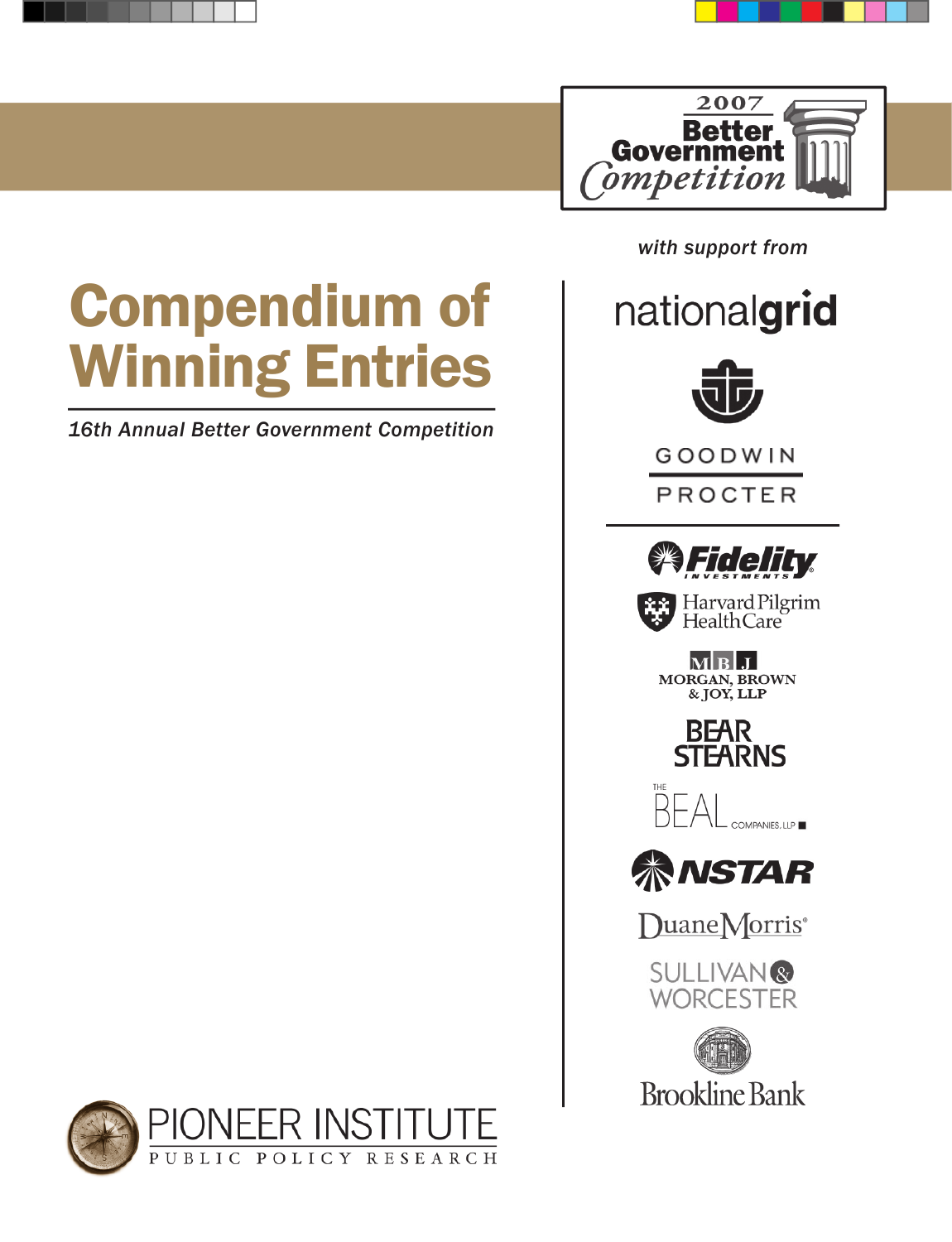

# **16th Annual Better Government Competition**

## **2007 Compendium of Winning Entries**



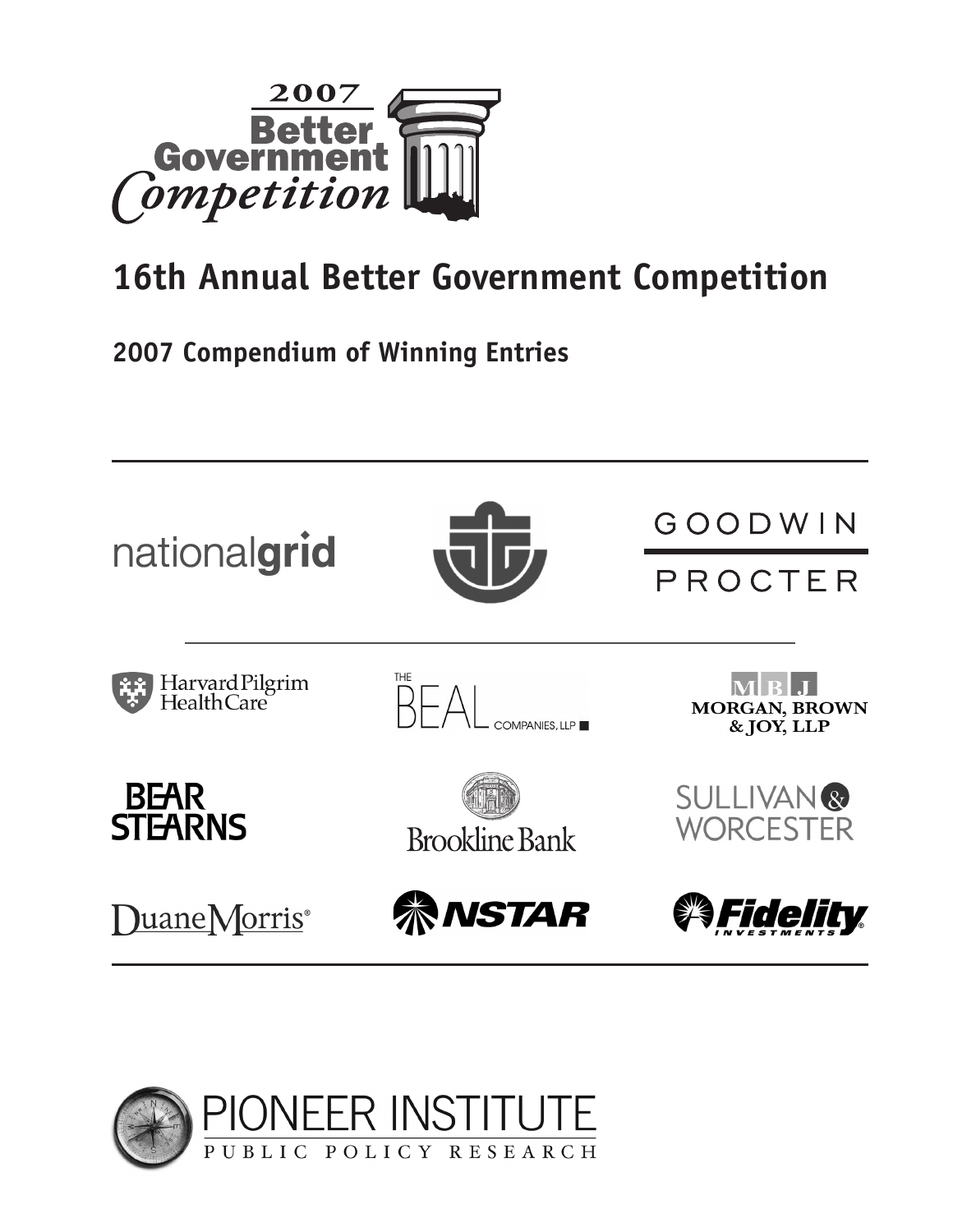

#### **PIONEER INSTITUTE BOARD OF DIRECTORS**

Lovett C. Peters, *Founding Chairman* • Diane Schmalensee, *Chairman* James Stergios, *Executive Director*

Nancy S. Anthony Michael A. Ervolini Stephen Fantone John J. Fifield Joseph Giglio Annette Hanson

Ellen Roy Herzfelder Charles C. Hewitt III Dr. Fred Hochberg Alfred D. Houston Bruce Johnstone Alan R. Morse, Jr.

Thomas Pyle John E. Reed Mark V. Rickabaugh Alan Steinert, Jr. Walter G. Van Dorn R. Kingman Webster

### **SHAMIE CENTER FOR BETTER GOVERNMENT ADVISORY COMMITTEE**

Cornelius J. Chapman, Jr. Charles Chieppo Darius W. Gaskins, Jr. Joseph Giglio

Bruce Herzfelder Lucille Hicks Thomas Keane Eric Kriss

Patricia McGovern Robert M. Melia Dr. Paul S. Russell Brian Wheelan

### **2007 BETTER GOVERNMENT COMPETITION JUDGES**

- Mrs. Nancy Anthony, President, Fernwood Advisors, Inc.
- Dr. Edward Glaeser, Professor, JFK School of Government, Harvard University
- Mrs. Deborah Goldberg, 2006 Candidate for Lieutenant Governor
- State Senator Bruce Tarr, First Essex and Middlesex District
- Mr. Paul Sullivan, WBZ NewsRadio 1030

#### **DISTINGUISHED CORPORATE SPONSORS**

Anchor Capital Goodwin Procter National Grid

#### **CORPORATE SPONSORS**

| Bear Stearns   | <b>Fidelity Investments</b> | <b>NSTAR</b>            |
|----------------|-----------------------------|-------------------------|
| Brookline Bank | Harvard Pilgrim Health Care | Sullivan and Worcester  |
| Duane Morris   | Morgan, Brown, Joy LLP      | The Beal Companies, LLP |

#### **DINNER SPONSORS**

Nancy S. Anthony Dr. Rafik Attia David Begelfer Joseph Downing Wesley Eaton Michael Ervolini and David Evans Stephen Fantone

John and Cynthia Fifield Joseph Giglio Annette Hanson Ellen and Bruce Herzfelder Charles and Teak Hewitt Drs. Fred and Carol Hochberg Bruce and Holly Johnstone George Lovejoy

Thomas McDermott Pete and Ruth Peters Tom and Regina Pyle John Reed Diane and Dick Schmalensee Alan Steinert Jim Stergios Walter and Betsy Van Dorn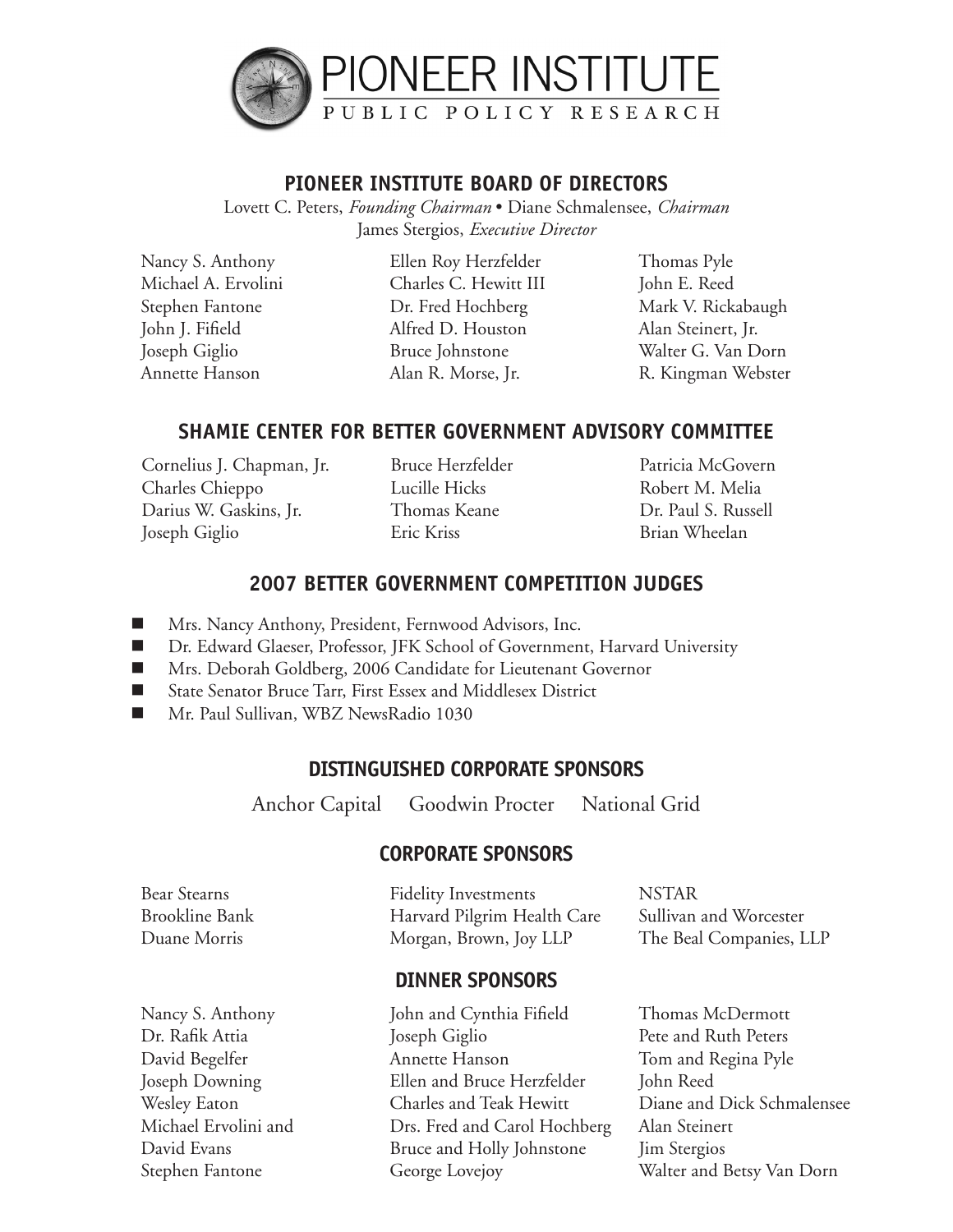# **2007 Better Government Competition**

### **2007 BETTER GOVERNMENT COMPETITION AWARD WINNER**

| Devens Enterprise Commission |  |
|------------------------------|--|

#### **RUNNERS-UP**

| City of Carrollton, Texas                 |
|-------------------------------------------|
| Worcester Regional Research Bureau        |
| Special Education Day Committee           |
| Northern Virginia Regional Park Authority |

### **SPECIAL RECOGNITION AWARDS**

| Illinois Department of Central Management Services        |
|-----------------------------------------------------------|
| Hillsborough County, Florida Real Estate Department       |
| City of Somerville SomerStat Program                      |
| Albany Foundation for Education Reform and Accountability |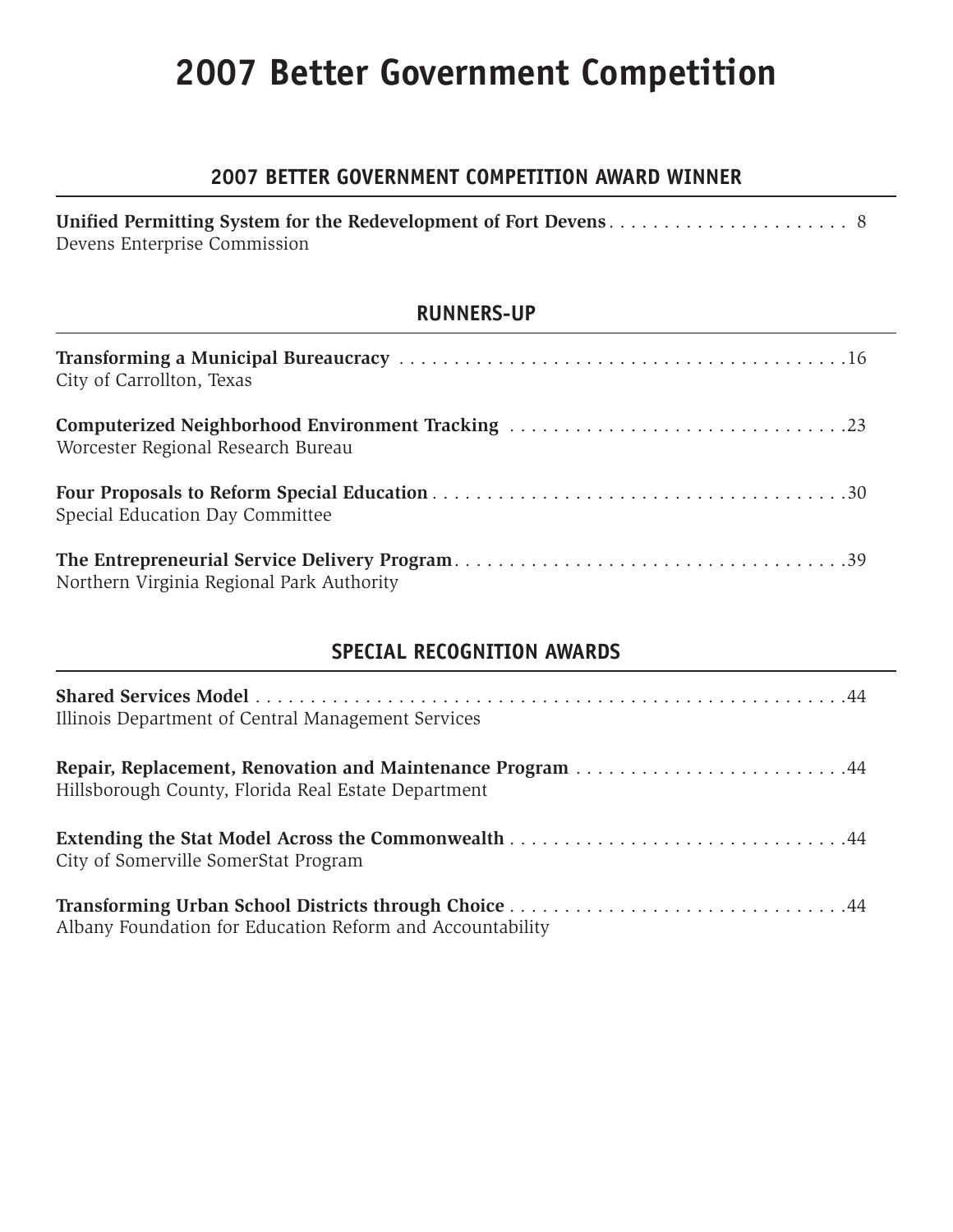#### **FOREWORD**

The Better Government Competition is a signature event for the Pioneer Institute and a vital catalyst for change in Massachusetts. Over the last 16 years, the competition has presented ideas that have saved the Commonwealth upwards of \$400 million. BGC recommendations have been implemented at every level of government services. The competitive contracting of highway maintenance; water treatment enhancements at Deer Island; new models for human service care; court reform; the preservation of affordable housing and other zoning reforms; the establishment of energy-efficient building guidelines; improvements to the child support system and other important innovations have been guided by the efforts of BGC participants.

For 2007, our 16th Better Government Competition sought entries that would improve government at both the state and municipal level. The winners this year approach the relationship between state, regional and local authority in innovative, productive ways.

**The Unified Permitting System for the Redevelopment of Fort Devens, proposed by the Devens Enterprise Commission (DEC), is the 2007 Better Government Competition Award Winner**. To speed the redevelopment of a town-sized army base, DEC is empowered to perform municipal administrative tasks that are typically splintered among many agencies. It carries out these duties in the context of a unique one-stop Unified Permitting System. This expedited approach encourages needed economic development, and similar programs could jump-start growth throughout the Commonwealth.

The 2007 Runners-Up are all strong, timely proposals:

#### **Transforming a Municipal Bureaucracy**

*City of Carrollton, Texas*—By implementing an innovative Managed Competition program, Carrollton achieves "best value" service delivery while avoiding the problems of some competitive-contracting programs.

#### **Computerized Neighborhood Environment Tracking**

*Worcester Regional Research Bureau*—ComNET brings together citizens and technology to identify the physical problems of city neighborhoods, speeding up repairs and improving the quality of urban life.

#### **Four Proposals to Reform Special Education**

*Special Education Day Committee*—To reduce needless conflict, bureaucracy, and litigation, SPEDCO proposes a more collaborative and results-driven approach to public special education.

#### **Entrepreneurial Service Delivery Program**

*Northern Virginia Regional Park Authority*—Faced with declining visitation and rising expenses, NVRPA transformed its approach to deliver conservation and recreation services in a businesslike manner.

In addition, the four Special Recognition Awardees have advanced some exciting ideas, as described on page 44.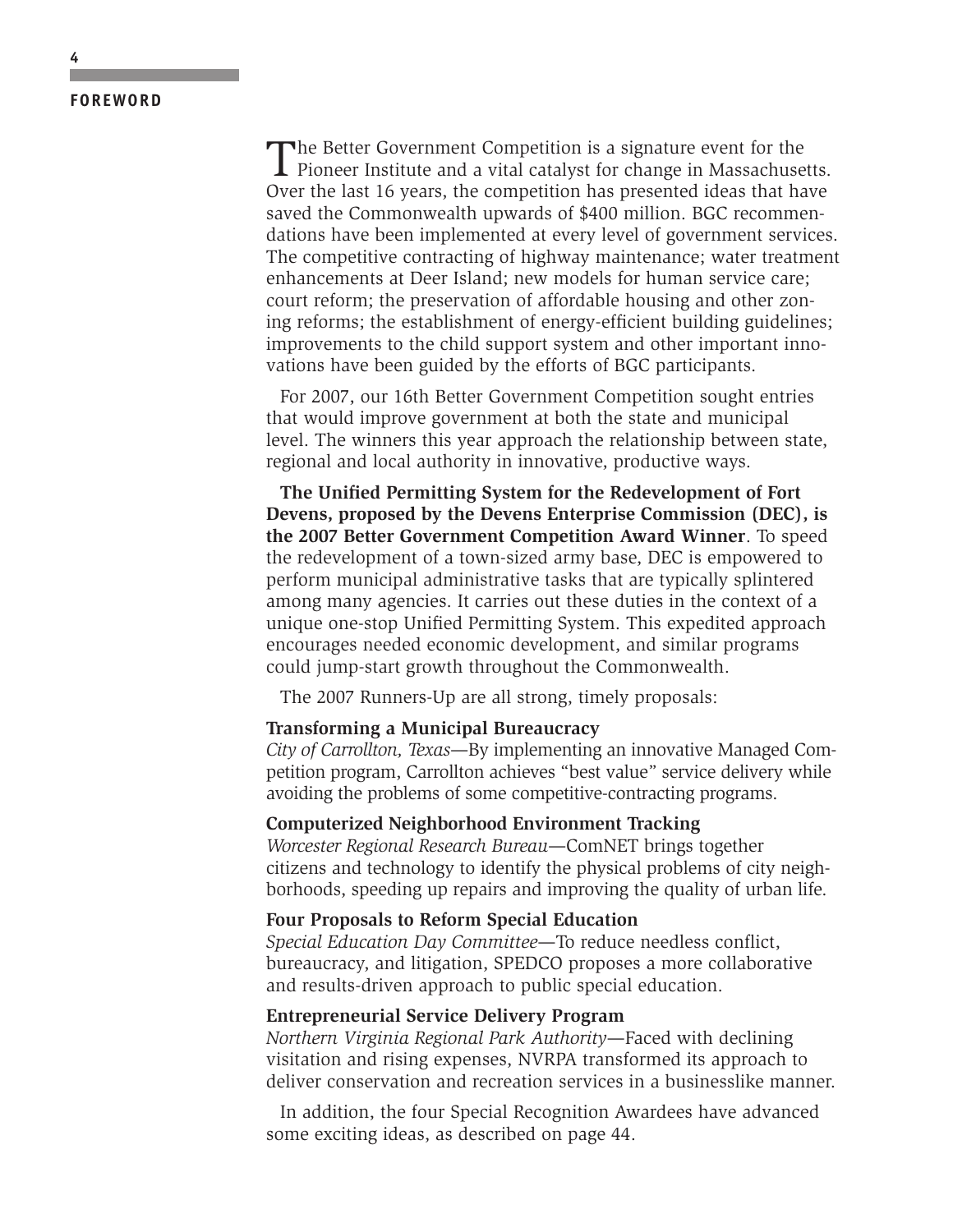#### **ACKNOWLEDGEMENTS**

Shawni Littlehale is the Director of the Better Government Competition. She deserves our thanks for the enormous amount of energy she has brought to the Competition this year and for the past ten years. Our goals for this year's BGC are a reality because of Shawni's unflagging efforts. As always, her long hours were characterized by Shawni's usual humor and grace. Along with the winners, she is responsible for the high quality and responsible tone of this year's competition.

I would also like to thank Alex Batchilo, Melissa Dermarkar, James Fenton, Alan Petrillo, and Stephanie de Sousa for their work on this year's Competition.

The Competition also profited from the involvement of a wonderful set of judges, who brought input from the Pioneer board, the public sector, private industry, the media and academia. Our deepest thanks to:

- Mrs. Nancy Anthony, President, Fernwood Advisors, Inc.
- Dr. Edward Glaeser, Professor, JFK School of Government, Harvard University
- Mrs. Deborah Goldberg, 2006 Candidate for Lieutenant Governor
- State Senator Bruce Tarr, First Essex and Middlesex District
- Mr. Paul Sullivan, WBZ NewsRadio 1030

The evaluation process was a lot of work, but they executed it with patience, openness to new ideas, and invaluable insight. Thanks to our judges for their efforts.

Finally, we would like to extend our sincerest thanks to the many media outlets that have helped ensure broad-based participation in the Competition. We would also like to thank the universities across the country that have helped distribute the competition guidelines, attracting many valuable entries from academia.

Our sincerest thanks to all of you.

**—Jim Stergios** Executive Director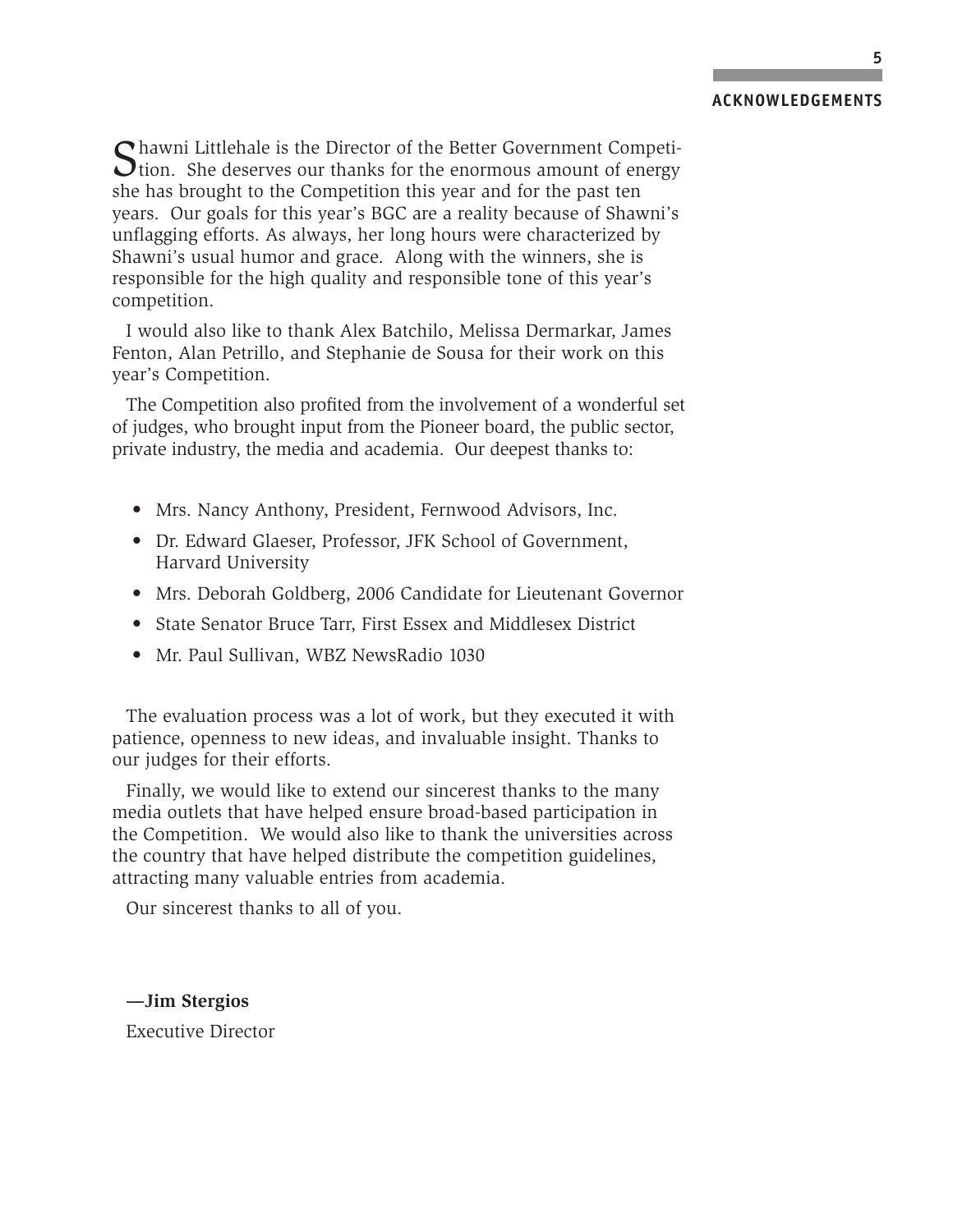## **Unified Permitting System for the Redevelopment of Fort Devens**

## **Devens Enterprise Commission**

#### **INTRODUCTION**

The Devens Enterprise Commission Unified Development Permit System is an example of how a streamlined comprehensive development permitting process can bring an area back to life by attracting new businesses. By combining planning, conservation, health, historic, and variance issues under the authority of one entity, the Devens Enterprise Commission has been able to expedite the review and permitting of development projects to under 75 days, in a state where the norm is many more months, and sometimes even years.

A consolidated, expedited review process not only improves the quality and efficiency of government, it also provides applicants with more certainty and less risk in project planning, saving them money and encouraging them to bring their jobs and profits to the state. The recent decision of Bristol-Myers Squibb to locate its newest facility at Devens, after a global search, is evidence of the appeal of the Unified Development Permit System to major job and wealth creators.

While the Commonwealth has recently passed legislation that takes some steps towards consolidating and shortening permit review times, there is still much in the Devens experience from which to learn.

#### **The Problem**

Local development permitting in Massachusetts, like many other states, is often a slow and complicated process that frustrates developers and can delay projects for lengthy periods. This can be costly for both developers and communities, since businesses factor these costs, uncertainties, and delays into their decisions about where to locate, turning to areas where the process is more transparent and predictable, and taking their jobs with them.

The American Planning Association ranks Massachusetts among the

**2007 Better Government Competition**

**W INN E R**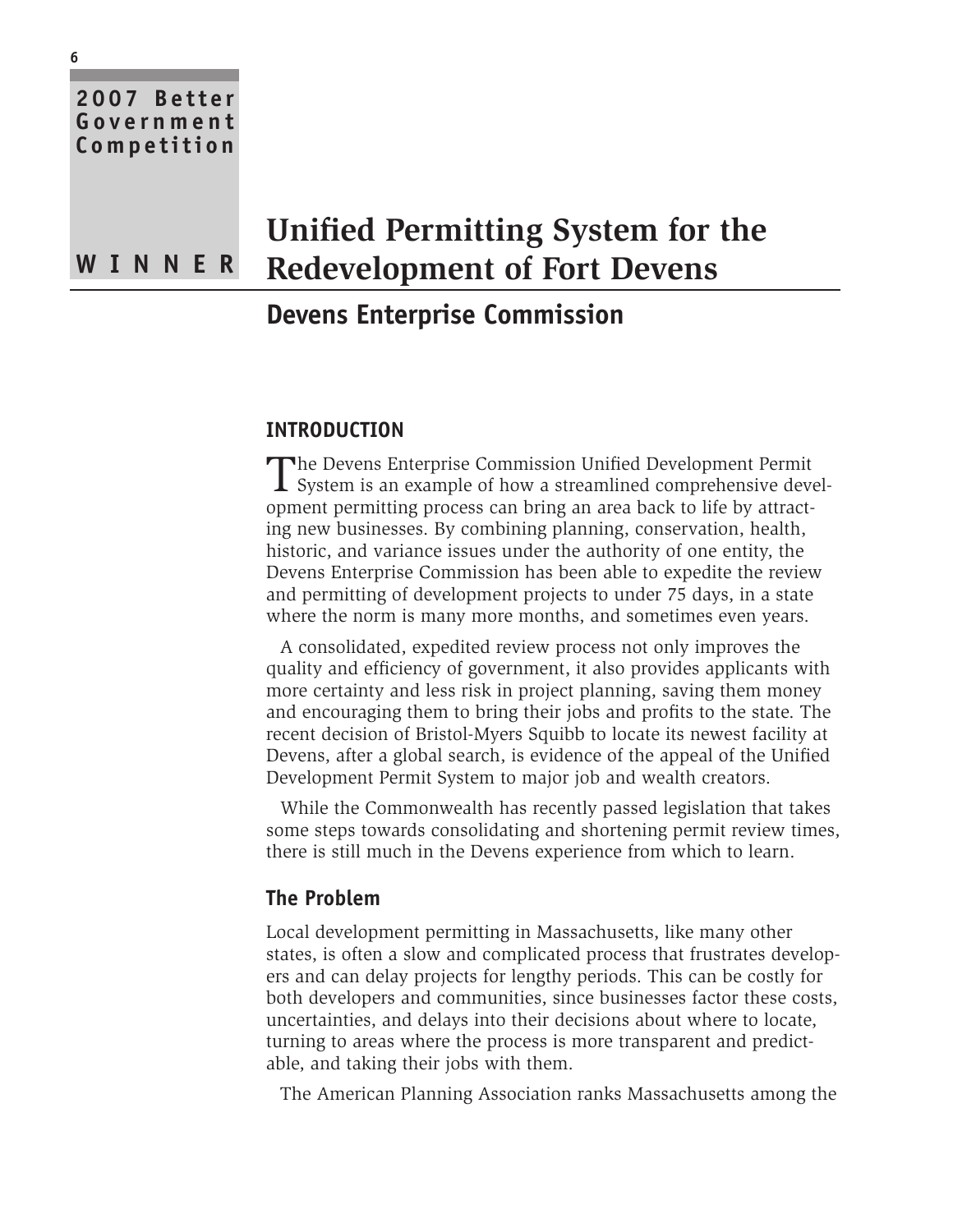worst states in the nation with regard to its planning and zoning statutes. The Commonwealth's municipal development regulations typically feature a variety of statutory time limits, and splinter authority among multiple boards with variable jurisdictions. This often leads to disjointed inter-board communications, along with lengthy and complicated review and hearing processes. Harvard economist Edward Glaeser concludes, in his recent paper "Regulation and the Rise of Housing Prices in Greater Boston,"<sup>1</sup> that excessive zoning regulation has added greatly to the cost of housing in eastern Massachusetts.

When a particular locality or area has other advantages, for example, a fully developed infrastructure and proximity to markets, institutions of higher education, and trained employees, developers and businesses may be willing to suffer the obstacles erected by the local permitting process. However, in places that have few of those advantages, development often depends on government innovation to ease the way.

Such was the case at Fort Devens. In 1991, the U.S. Department of Defense (DOD) decided to close the Fort Devens Military Reservation in north-central Massachusetts. Faced with the loss of more than 7,000 jobs, the Commonwealth of Massachusetts worked together with the DOD, surrounding towns, and regional stakeholders to establish a redevelopment plan featuring a streamlined comprehensive development permitting process. The former military base consists of 4,400 acres, most of which required extensive facility demolition, environmental cleanup, and infrastructure upgrades and maintenance. With these kinds of internal hurdles, it was crucial that the state eliminate regulatory obstacles to redevelopment.

#### **The Solution**

The Massachusetts state legislature established Chapter 498 of the Acts of 1993 to create a legal framework for the governance and development of a Devens Regional Enterprise Zone to promote the expeditious and orderly clean-up, conversion, and redevelopment of Fort Devens for nonmilitary uses, including residential, industrial, institutional, educational, governmental, recreational, conservational, commercial, and manufacturing uses. The legislation evolved out of an extensive citizen participation process involving the four communities underlying the former Fort Devens (Ayer, Harvard, Lancaster, and Shirley) and representatives from surrounding communities, employing a steering committee format created by then-Governor Weld.

The culmination of this citizen participation process was the Devens Charette, a meeting held in conjunction with the Boston Society of Architects and with the participation of architects, planners, and

<sup>1</sup> Edward L. Glaeser, Jenny Schuetz, and Bryce Ward, "Regulation and the Rise of Housing Prices: A Study Based on New Data from 187 Communities in Eastern Massachusetts," Pioneer Institute and Rappaport Institute, January 5, 2006, http:// www.ksg.harvard.edu/rappaport/ downloads/housing\_regulations/ regulation\_housingprices.pdf.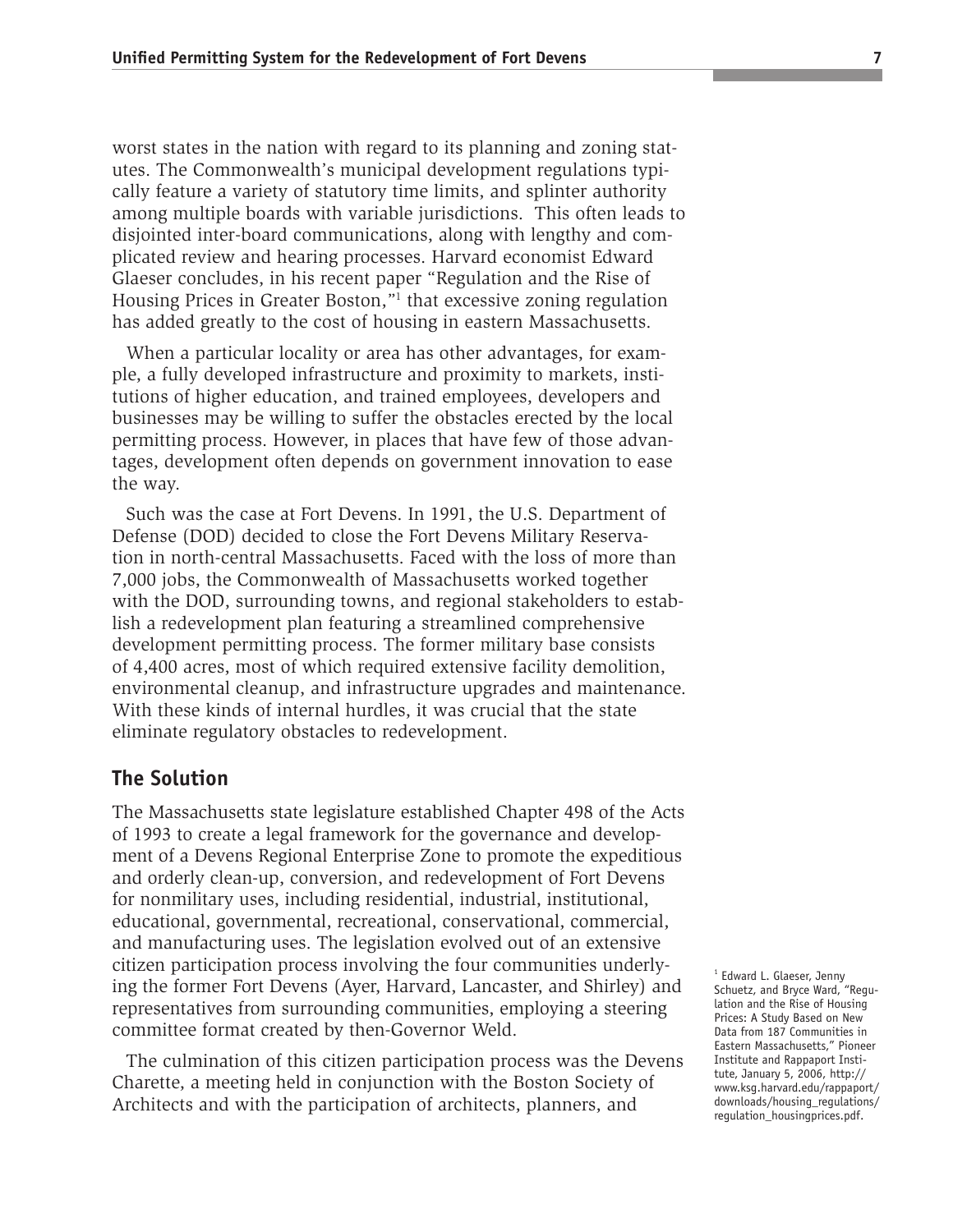development professionals from throughout New England. The Charette established the organizing principle of redevelopment as sustainable development: development that balances economic development, environmental protection, and social equity issues. The Massachusetts Land Bank, in collaboration with the communities, worked with a team of consultants headed by VHB to draft the framework for Devens redevelopment. This included the Devens Reuse Plan, the Devens By-Laws, and the draft legislation that became Chapter 498. Chapter 498 also established the Devens Enterprise Commission (DEC)—the regulatory and permit granting authority for the redevelopment of Devens. The DEC is empowered to act as a local planning board, conservation commission, board of health, zoning board of appeals, historic district commission and, in certain instances, as a board of selectmen.

The DEC is comprised of 15 members, two from each of the three surrounding communities of Ayer, Harvard, and Shirley (plus one alternate from each of them) and six regional representatives. It is fortunate to have a highly competent and talented chairman, William P. Marshall, and a membership that understands the importance of its role in the development process. The composition reflects a balance of regional and local interests and has resulted in a consistent application of its regulatory powers over time.

Essentially, the DEC acts as a small regional planning agency, but with all the powers and authority of an individual town. This regional governance provides for a more comprehensive approach to planning and development, and reduces the competing interests of individual towns that adversely affect many of today's development patterns. Instead, growth is directed to areas where existing infrastructure can support it. Those areas that cannot or should not support growth are identified and classified as part of the green infrastructure of the community and region rather than as "no-build zones."

The DEC carries out these duties in the context of an innovative one-stop Unified Development Permitting system that greatly streamlines the local regulatory process. Under this system, all development is permitted as-of-right and complete permit reviews for projects are undertaken within 75 days. It is this unified develop permitting system, combined with a comprehensive plan (the Devens Reuse Plan), and the consolidation of local permitting boards that has made the permitting system shorter, less complicated, and more transparent.

The Devens by-laws also provide opportunities for streamlining the permit review process by facilitating certain approvals administratively, without public hearing or formal commission meetings. These types of projects (referred to as "Level One Permits") typically involve relatively minor modifications to site plans, lot lines, and architectural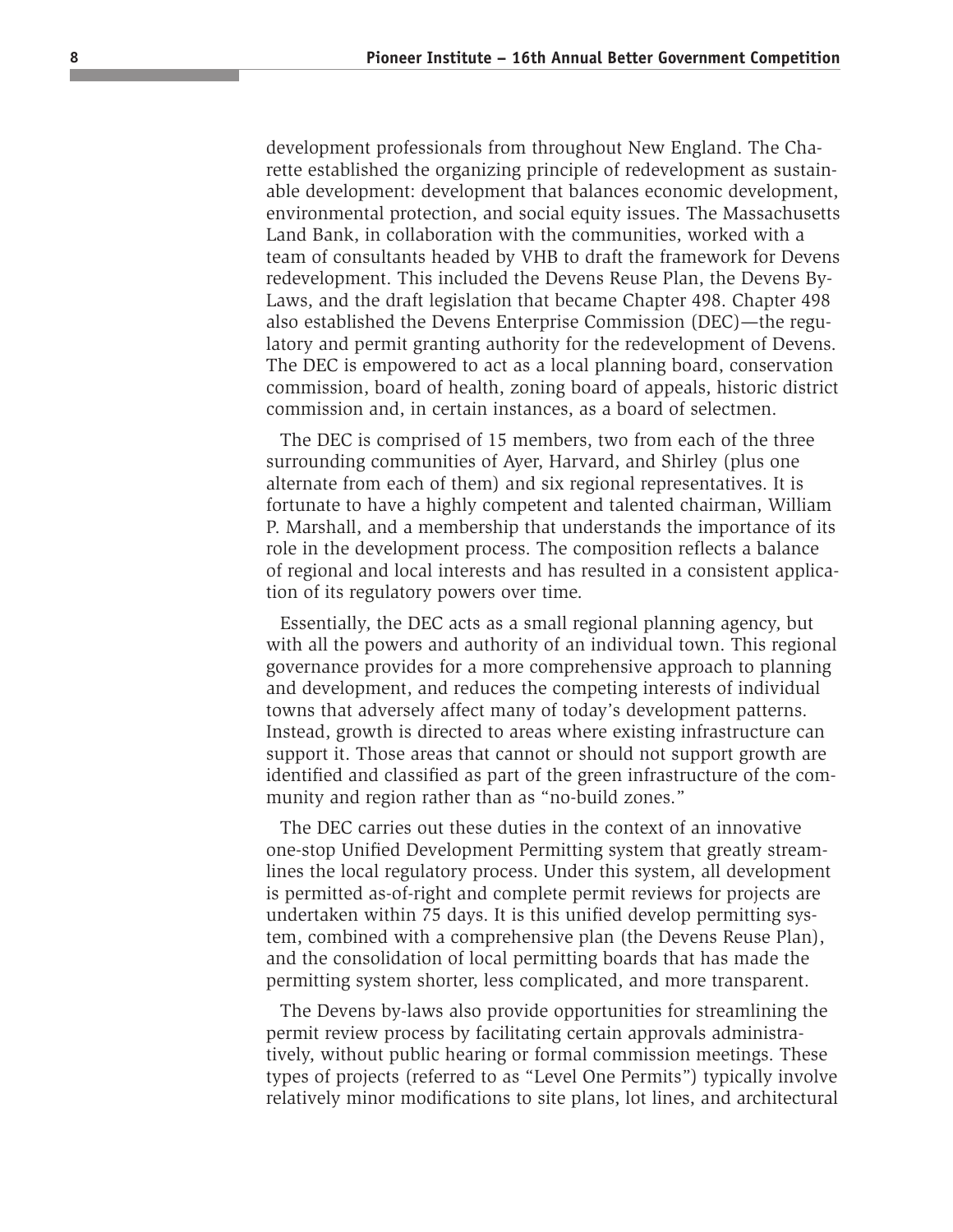modifications in historic areas, as well as wetland certificates of compliance.

The Unified Permit Review process is guided by the redevelopment plan and its principles of sustainable development, which include economic, ecological, and social considerations. Applications that are consistent with the redevelopment plan and these principles move through the entire process in less than 75 days. Pre-application meetings with potential applicants filter out those projects that are not consistent with the Reuse Plan. Where feasible, the staff provides guidance on how to tailor the project to conform more fully to the Reuse Plan.

None of this was imposed from above by the Commonwealth or the Department of Defense. The towns within the boundary of the former military base—Ayer, Harvard, and Shirley—participated fully in the process. Moreover, the process was and is open-ended: these regulations have been amended numerous times since 1994 to incorporate innovations in land-use planning, ecologically sound industrial development, and smart growth practices.

#### **The Cost of the Program**

Funding for the implementation of Chapter 498 came from many sources. The DOD provided funding, through its Base Realignment and Closure Act, for start-up costs associated with planning, forums for public participation, and consulting services. These programs were delineated by the 1994 Bylaws, the 1994 Reuse Plan, and the Devens Enterprise Commissions' Development Rules and Regulations (the documents that detail the Unified Permit regulatory process).

The Devens Enterprise Commission and other programs provided for in the Development Rules and Regulations since 1996 were funded from two sources. The first was the Massachusetts state legislature, which provided \$250,000 in FY 1997, \$275,540 in FY 1998, \$230,000 in FY 1999, \$175,000 in FY 2000, and \$100,000 in FY 2001. The second source of funding was permit fees, which like the real estate development cycle, vary from year to year. Annual permitting fees generated income ranging from \$73,000 in FY 1998 to \$260,000 in FY 2000, \$640,000 FY 2001, and about \$300,000 in FY 2005.

While the DOD and the Commonwealth funded the development costs for creating the Unified Permitting System (about \$250,000), since then it has been largely self-sustaining, with permitting fees funding most of the costs associated with DEC operations. Permitting fees are set as a percentage of the total cost of the project, including land and all existing and proposed improvements. Since the DEC does not have licensed professional engineers on staff, the applicant pays the fee for independent engineering service review. In addition, the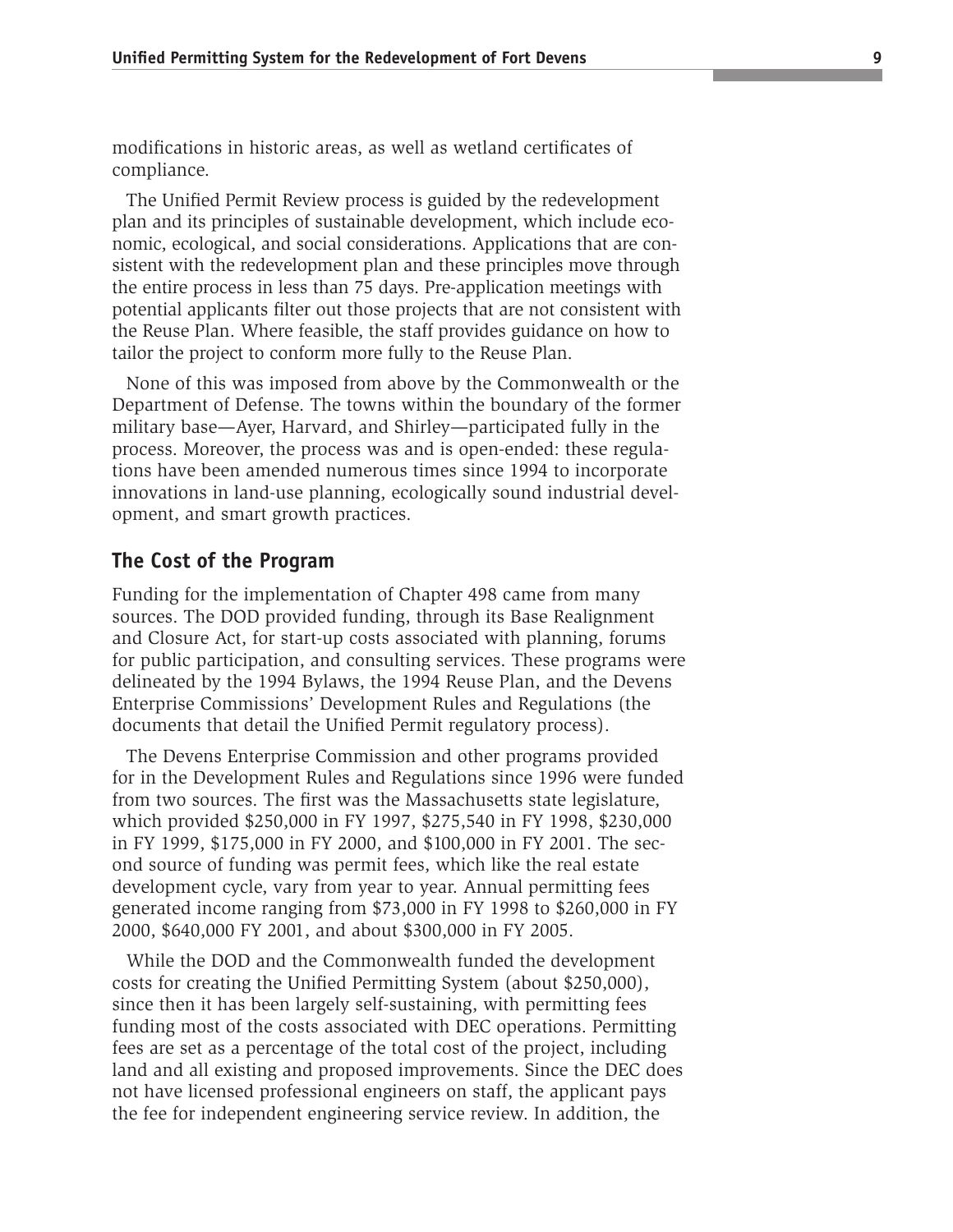landowner, MassDevelopment, dedicates two percent of the property taxes it collects to subsidize the operations of the DEC.

#### **The Benefits of the Program**

While developing, implementing, and supporting the Unified Permitting process has not been free, it has greatly increased the efficiency of the permitting process by consolidating boards and commissions. For example, rather than having separate applications, filings, notifications, paperwork, and hearings for wetlands, planning, zoning, and the various boards of appeals, the Unified Permitting process only has only one round of advertisements and public hearings. Although the DEC has by statute up to 75 days to accept an application, hold a public hearing, and render a decision, it has rarely needed more than 60 days. Table 1 illustrates some of the larger development projects and their review times.

| <b>Business</b>         | <b>Site Size</b><br>(in acres) | Date of<br><b>Application</b><br><b>Submittal</b> | <b>Public</b><br><b>Hearing</b><br><b>Date</b> | Date of<br><b>Decision</b> | <b>Total Formal</b><br><b>Application</b><br><b>Review Time</b> |  |
|-------------------------|--------------------------------|---------------------------------------------------|------------------------------------------------|----------------------------|-----------------------------------------------------------------|--|
| American Superconductor | 34.28                          | 6/8/00                                            | 7/25/00                                        | 7/25/00                    | 49 days                                                         |  |
| NB Kenney               | 3.53                           | 5/13/04                                           | 6/29/04                                        | 7/8/04                     | 53 days                                                         |  |
| C&D Recycling           | 11                             | 2/9/06                                            | 3/28/06                                        | 3/28/06                    | 47 days                                                         |  |
| Bristol-Myers Squibb    | 96                             | 9/6/06                                            | 10/25/06                                       | 10/25/06                   | 49 days                                                         |  |

| Table 1: Unified Permitting Process Timeline for Specific Projects |  |  |  |
|--------------------------------------------------------------------|--|--|--|
|--------------------------------------------------------------------|--|--|--|

Obviously, shortening and simplifying the permitting process also saves developers money. Even more importantly for developers, streamlined permitting makes the process more transparent and predictable, diminishing risk and uncertainty, which also cost money. Thanks to these advantages, and MassDevelopment's marketing and promotion of them, Devens has attracted and retained more than 90 businesses and organizations.

Table 2 shows the progress since 1991.

**Table 2: Devens Build-Out**

| Table 2: Devens Build-Out          |                              |  |  |  |
|------------------------------------|------------------------------|--|--|--|
| <b>Type of Development</b>         | <b>Area (Square Footage)</b> |  |  |  |
| Reuse of Former Military Buildings | 828,500 s.f.                 |  |  |  |
| New Construction                   | 3,432,875 s.f                |  |  |  |
| <b>Current Prospects</b>           | 455,000 s.f.                 |  |  |  |
| Potential Expansions               | 1,302,800 s.f.               |  |  |  |
| Subtotal:                          | $6,019,175$ s.f.             |  |  |  |
| Total Build-out Allowed            | 8,500,000 s.f.               |  |  |  |
| Gross Uncommitted Build-out        | 2,480,825 s.f.               |  |  |  |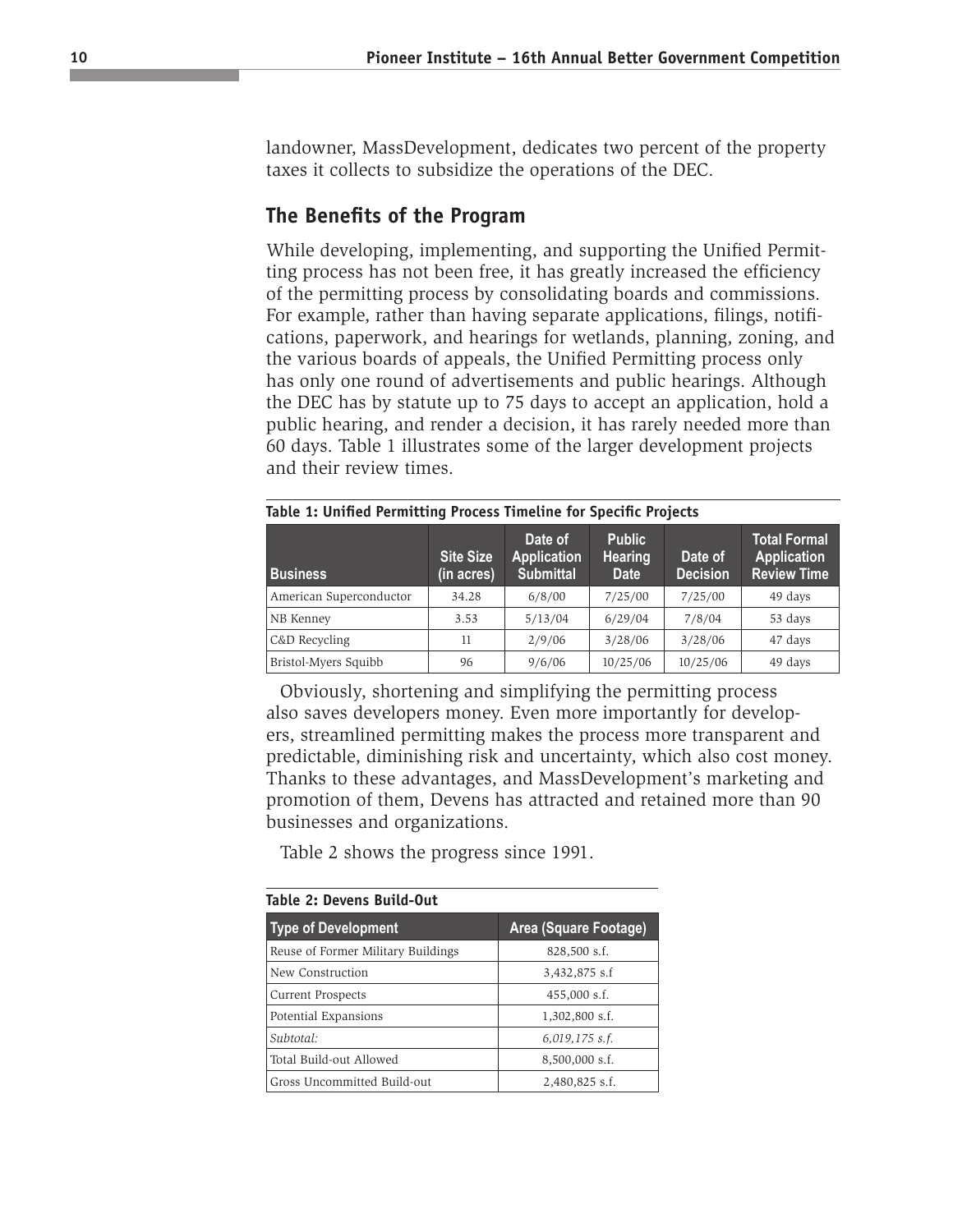The DEC is committed to the regular reevaluation of its processes, procedures, and regulations in order to accommodate changes in the market consistent with its sustainable development goals. This builtin flexibility has allowed it to study and adopt innovative approaches to development such as low-impact techniques, eco-industrial theory, and smart growth and New Urbanist concepts for compact, affordable mixed-use neighborhoods to meet resident, community, and business needs. The entire Devens regulatory environment is available on line at www.devensec.com, much of it in a searchable format, along with sample staff reports, records of decision, annual financial audits, annual reports, application forms, and FAQs.

#### **Application to Massachusetts**

Long and complicated permitting processes are common in Massachusetts. As many studies have suggested, they are a principal reason for the high cost of residential housing and the flight of businesses and residents from the Commonwealth.<sup>2</sup> The state has recently passed new legislation (Chapter 43 D) that allows local towns and cities to adopt a streamlined permitting process for comprehensively planned areas, establishing development as-of-right, or without discretionary permit approvals. While this is a good first step, it still allows for a 180-day review period. The Devens experience has shown that a much shorter review period, 75 days, is compatible with thorough, high-quality review.

Devens operates in a statutory environment that more similar to that of New Hampshire than the rest of the Commonwealth. Zoning and regulations must be consistent with the local comprehensive plan (in this case the Devens Reuse Plan). There are no "Subdivision Approval Not Required" lots (ANRs), nor can you vest your plans for seven years by filing a preliminary plan, as one might do elsewhere in the Commonwealth. As the result of an extensive citizen participation process, all development within Devens is as-of-right: use variances are not allowed. Clearly written regulations describe how to site, design, and landscape facilities which wish to locate at Devens. Qualified and knowledgeable staff are available to answer questions from the development community and to clarify questions about the process and the regulations. An expert development review team is employed in analyzing the development application and the reviews and rigorous expectations produce high quality, aesthetically pleasing results. Devens' industrial parks are well landscaped and exhibit excellent curb appeal.

Deploying similar resources to assist communities in developing and adopting such regulations will require reforms to the current

<sup>2</sup> See, for example, Barry Bluestone, "Sustaining the Mass Economy: Housing Costs, Population Dynamics, and Employment," a draft report prepared for The Federal Reserve Bank of Boston's New England Public Policy Center and The Rappaport Institute for Greater Boston, May 22, 2006, http://www.curp.neu.edu/pdfs/ Rev1.Draft%20Report1.052006. pdf;, Bonnie Heudorfer and Barry Bluestone, "The Greater Boston Housing Report Card 2005–2006: An Assessment of Progress on Housing in the Greater Boston Area," The Center for Urban and Regional Policy (CURP), September 2006, http://www.curp.neu.edu/pdfs/ HRC%202005-2006.pdf; and David Soule, Joan Fitzgerald, and Barry Bluestone, "The Rebirth of Older Industrial Cities: Exciting Opportunities for Private Sector Investment," Center for Urban and Regional Policy (CURP), April 2004, http://www.curp. neu/pdfs/Final%20Report%PDF. pdf. The latter, for example, states that "the development process in Massachusetts is broken. That construction starts are so slow to respond to increasing demand—and that they continue to increase even as demand ebbs—is symptomatic of the Commonwealth's flawed development permitting process. A four-to-seven year lead time to get a project into the ground is typical for projects regardless of location, type, and price. The nonprofit developer piecing together six or seven funding commitments to make a small project feasible, the large-scale developer assembling a site and securing approvals in a major city, and the developer using the 'expedited' permitting process offered by the state's affordable housing statute (Chapter 40B) in a suburban town all face a similarly protracted process.'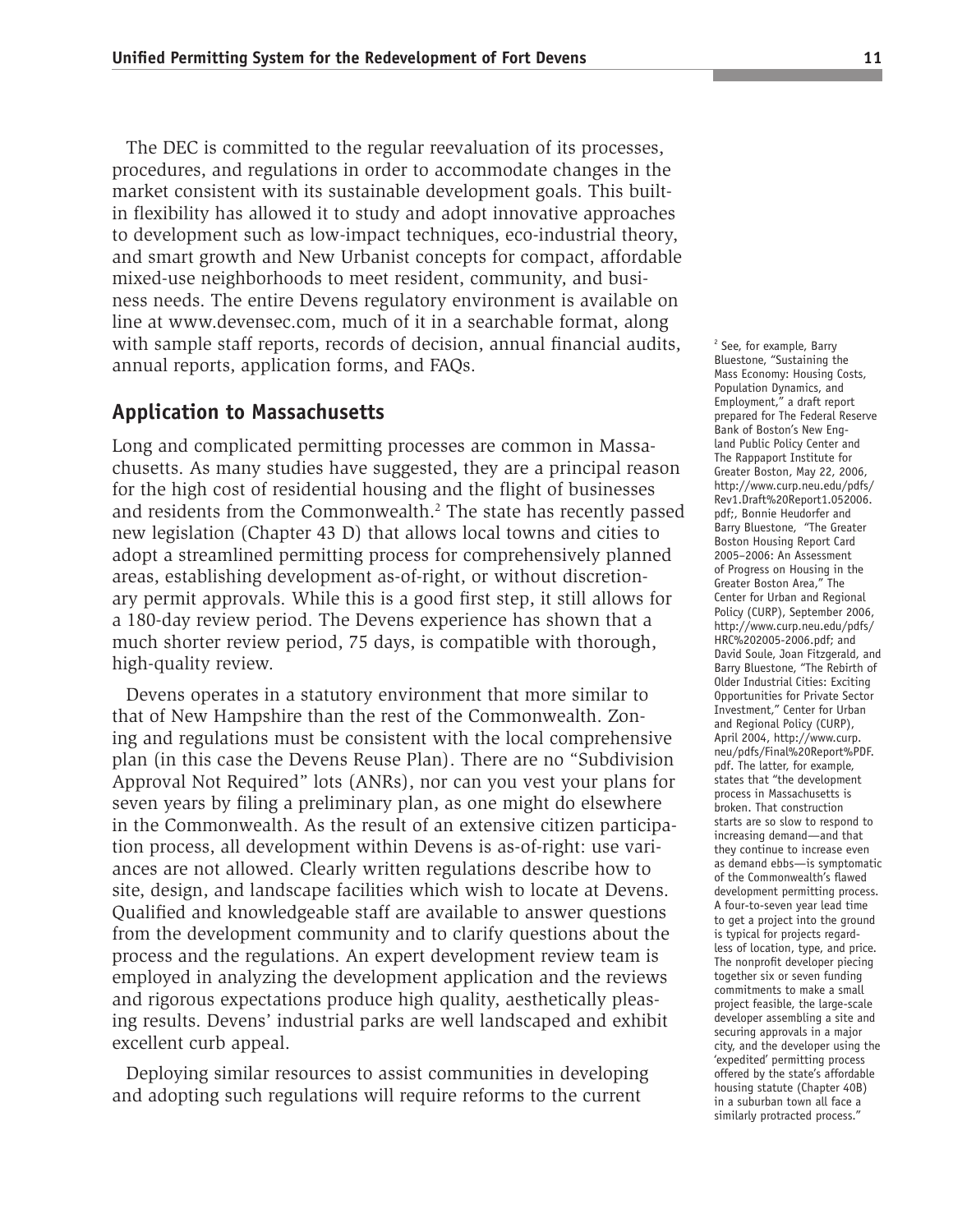statutory environment such as those proposed in the Community Planning Act (H. 175 and S. 1193). There are also other local option initiatives, such as 40R, 40S, and 43D, that allow higher densities as-of-right in return for financial and other incentives from the state; however, the stronger these statutes have been, the more likely they have been to provoke resistance from communities and politicians who fear the loss of control.

Two special conditions are the foundation of the Devens experiment's success:

- Openness to engaging in new and challenging approaches to community-building. The Nashoba Valley region has a history of hosting experimental communities, ranging from Bronson Alcott's Fruitlands in Harvard to Shaker communities in Shirley and Harvard.
- The threat of a military base closure created a unity of vision and purpose that differentiated the region from the rest of the Commonwealth. Also, the state was more closely involved with Devens redevelopment than that of the South Weymouth Naval Air Station.

However, while these circumstances may be peculiar to Devens, many lessons from the Devens experience could make the regulatory process easier for other towns and cities:

- There is a role for regionalism in the Commonwealth. Organizations like DEC and MassDevelopment can function as a productive middle tier of government between the state and municipalities.
- Requiring consistency between the Reuse Plan (master plan), zoning, and regulations has worked throughout the nation and, as we have shown, it can work in Massachusetts.
- Streamlined permitting is great bait for business and development, especially when it cuts out the ANRs, special permits, and extensive vesting provisions that characterize so many communities' regulatory norms.
- Quality plans and a quality regulatory environment produce quality results.

There is still have plenty of work to do, with another 2,500,000 square feet in Devens to sell or lease. There is little potential for further streamlining of permitting, without impinging on necessary legal notice requirements and perhaps impeding the public's ability to participate fully in the process. Devens is still constrained, however, by zoning which artificially limits the amount of housing at Devens to 282 dwelling units. The recent failed efforts to create a new town at Devens attempted to remove that cap, and allow up to 1800 units of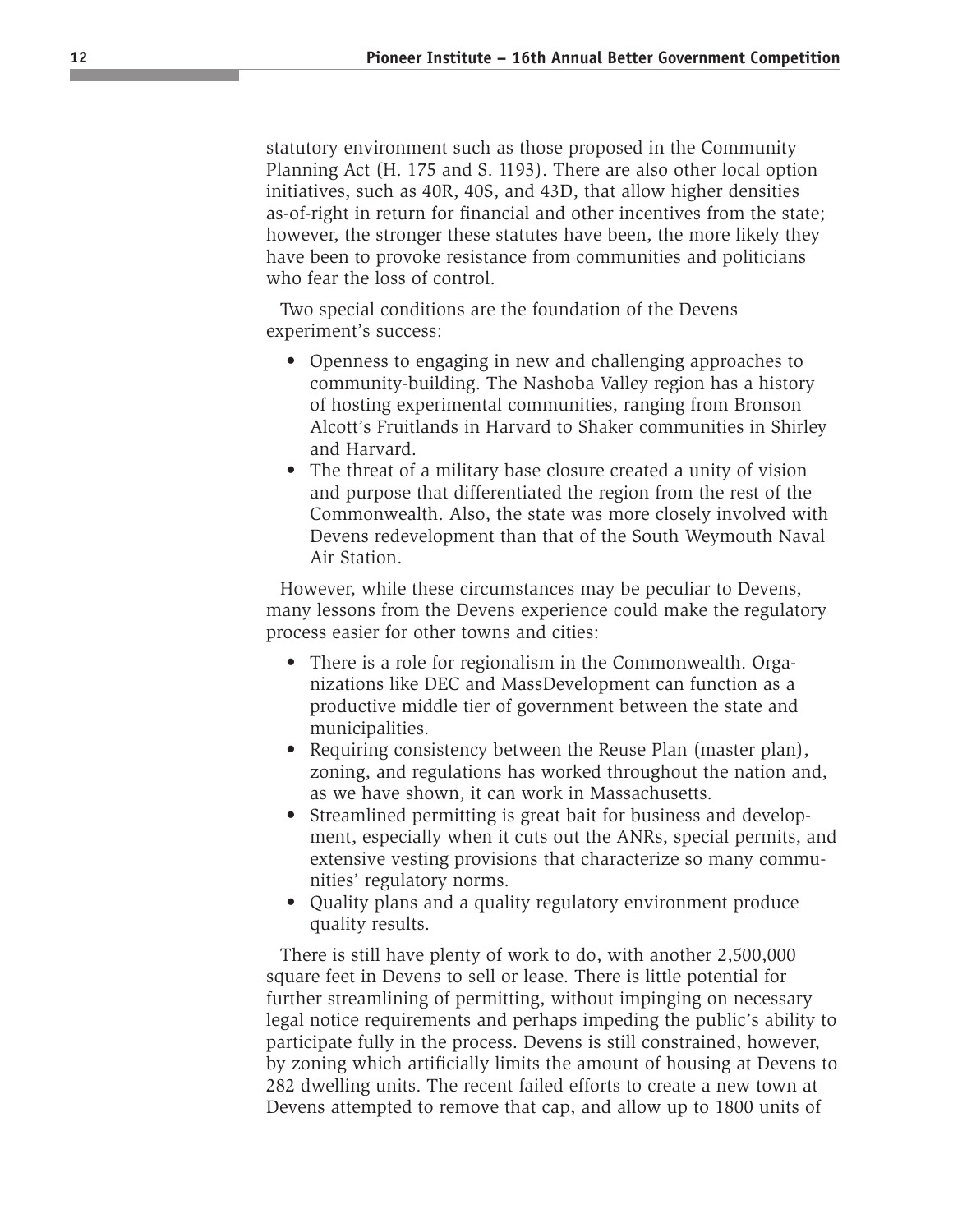housing. Hopefully, the governor and the legislature will address this issue in the near future, allowing Devens to fulfill the promise of its innovative approach to local governance.

#### **Resource List**

**Neil Angus, Staff Planner Peter Lowitt, Director** 33 Andrews Parkway Devens, MA 01434 978-772-8831 x3334 (Neil) 978-772-8831 x 3313 (Peter) neilangus@devensec.com peterlowitt@devensec.com

- Devens Enterprise Commission official website: http://www.devensec.com/
- The complete DEC regulations and bylaws, including a searchable database: http://www.devensec.com/devserv.html
- Chapter 498 THE COMMONWEALTH OF MASSACHUSETTS 1993—AN ACT CREATING THE DEVENS ENTERPRISE COM-MISSION: http://www.devensec.com/ch498/dec498toc.html
- Current listing of businesses located at Devens: http://www. devenscommunity.com/business\_and\_industry/directory.html
- Real estate information is available at http://www.massdevelopment.com/re/devens.aspx
- Information about the Devens community, news, and events: http://www.devenscommunity.com/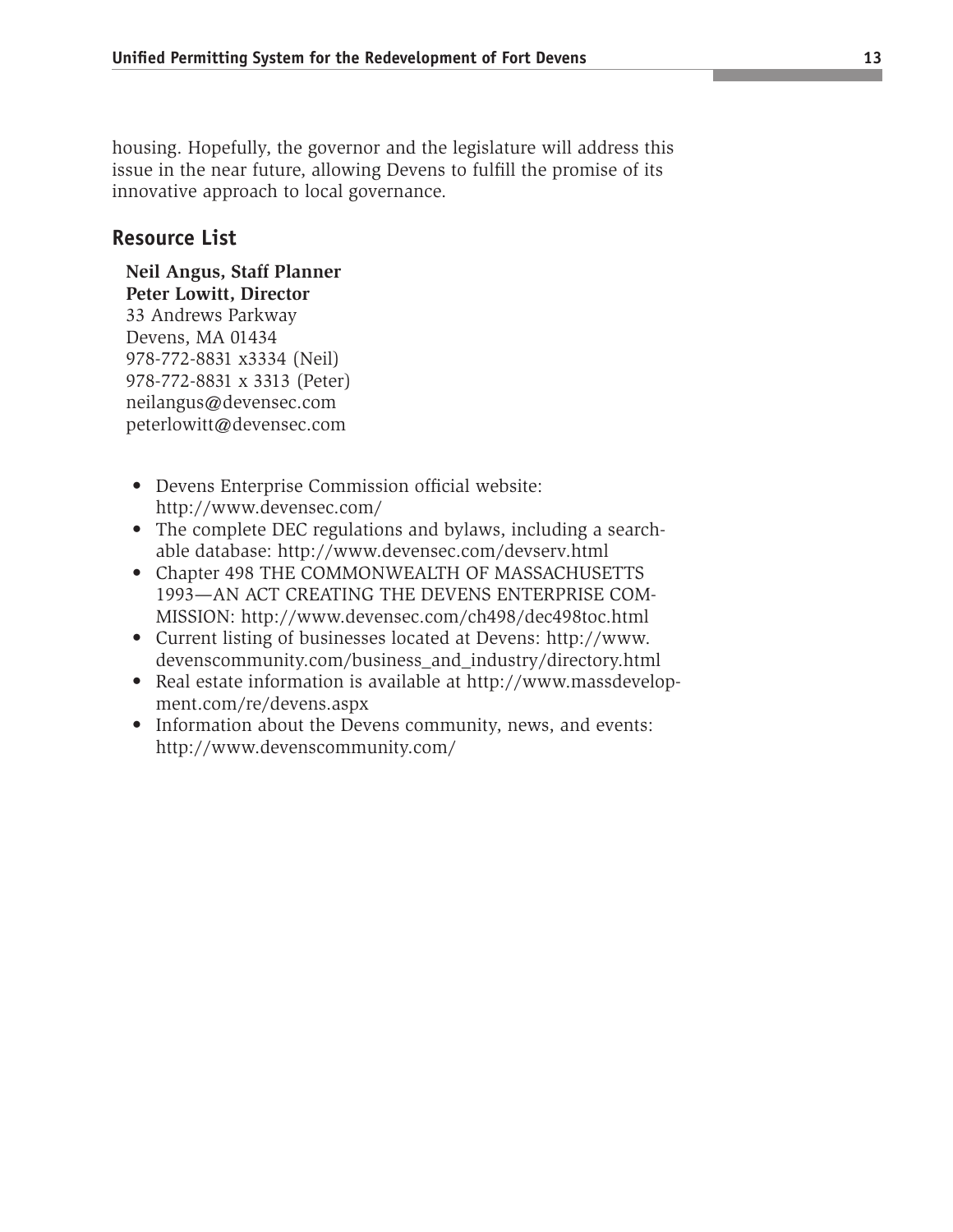## **2007 Better Government Competition Transforming a Municipal Bureaucracy RUNNER-UP**

## **City of Carrollton, Texas**

#### **Introduction**

Governments can improve the way they do business and provide<br>
Services by adopting a competitive business model for their operating processes. By submitting themselves to competitive pressures, they force themselves to learn from the private sector how to serve residents better and more cost effectively.

In managed competition, private sector providers are encouraged to compete with city departments for the opportunity to provide public services. The aim of Carrollton's version of managed competition, however, was not outsourcing or downsizing but rather to ensure that its residents receive the best value available through the public or private sector. For Carrollton, this involved four distinct initiatives:

- Internal support teams work with business unit managers and front line employees to eliminate waste and inefficiencies, evaluate workloads and staffing, reengineer business processes to improve service quality, ensure customer satisfaction, and reduce costs.
- Internal service units enhance their competitiveness by benchmarking against best-in-class competitors (both public and private sector), re-engineering operating practices, improving leadership capabilities, and empowering front-line employees.
- Divisions that are declared "substantially competitive" share some of the gains from cost reductions and revenue increases with employees.
- Interdepartmental service-level agreements are signed to ensure future accountability and maintain performance standards.

#### **The Problem**

Carrollton, an inner-ring community of the Dallas/Forth Worth metroplex, has faced increasing financial stress as its growth slowed during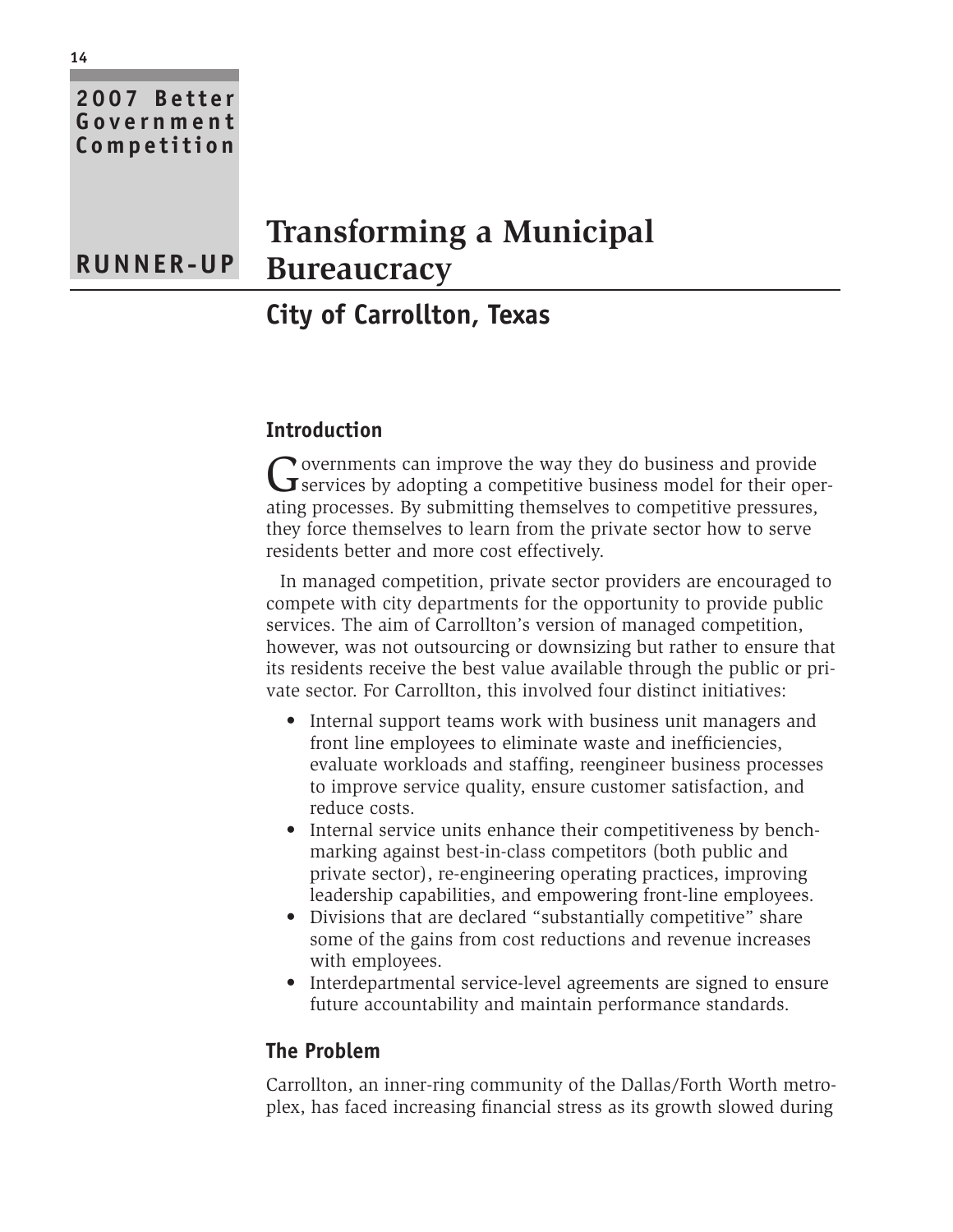the last ten years. Inner-ring suburbs are the first layer around the city, separating downtown from outer-ring suburbs. Most of these communities have stable populations and are more ethically homogenous than the diverse inner cities. Outer-ring suburbs are typically fast-growing communities that started expanding rapidly in the 1990s. In many cases, they are home to light industrial and commercial business parks.

Inner-ring residents, led by the upwardly mobile, sometimes move further from town, for many of the same reasons they left the urban core in the first place – to escape high taxes and heavy congestion. There has also been a trend towards returning to the urban core, often because older residents no longer need the space they originally sought in the inner ring, or for the cultural advantages of the city.

This flight, combined with inner-ring communities' dense development and inability to expand their boundaries, adds up to stagnation. For example, while the population of Carrollton grew from 14,000 to 100,000 residents between 1970 and 2000, it only added 6,000 new residents between 2000 and 2005. It is now nearing build-out.

Because of this deceleration in residential development, inner-ring communities share a variety of problems:

- *Slow growth of the tax base* While decelerating residential development should mean a slower and more predictable demand for new services, the tax base will also grow at a much slower rate, meaning less new revenue to meet current and future needs.
- *Retailer flight*  Retailers view mature inner-ring suburban markets as less profitable, which encourages them to close or relocate their businesses. Inner-ring suburbs suffer from vacant shopping centers, abandoned service stations, obsolete buildings and sites, and sales tax leakage to newer retail centers.
- *Migration of the wealthy* Upwardly mobile families with higher incomes tend to move out of inner-ring communities, and are often replaced by households or families with less disposable income, who both pay less in taxes and consume more municipal social services.
- *Aging infrastructure* As the population and tax base are declining, the public infrastructure in older suburbs is often reaching the point of replacement or expensive refurbishing, requiring significant funding.

Inner-ring communities are finding it more challenging to reinvest, revitalize, and reinvent themselves in order to sustain a high quality of life for their residents.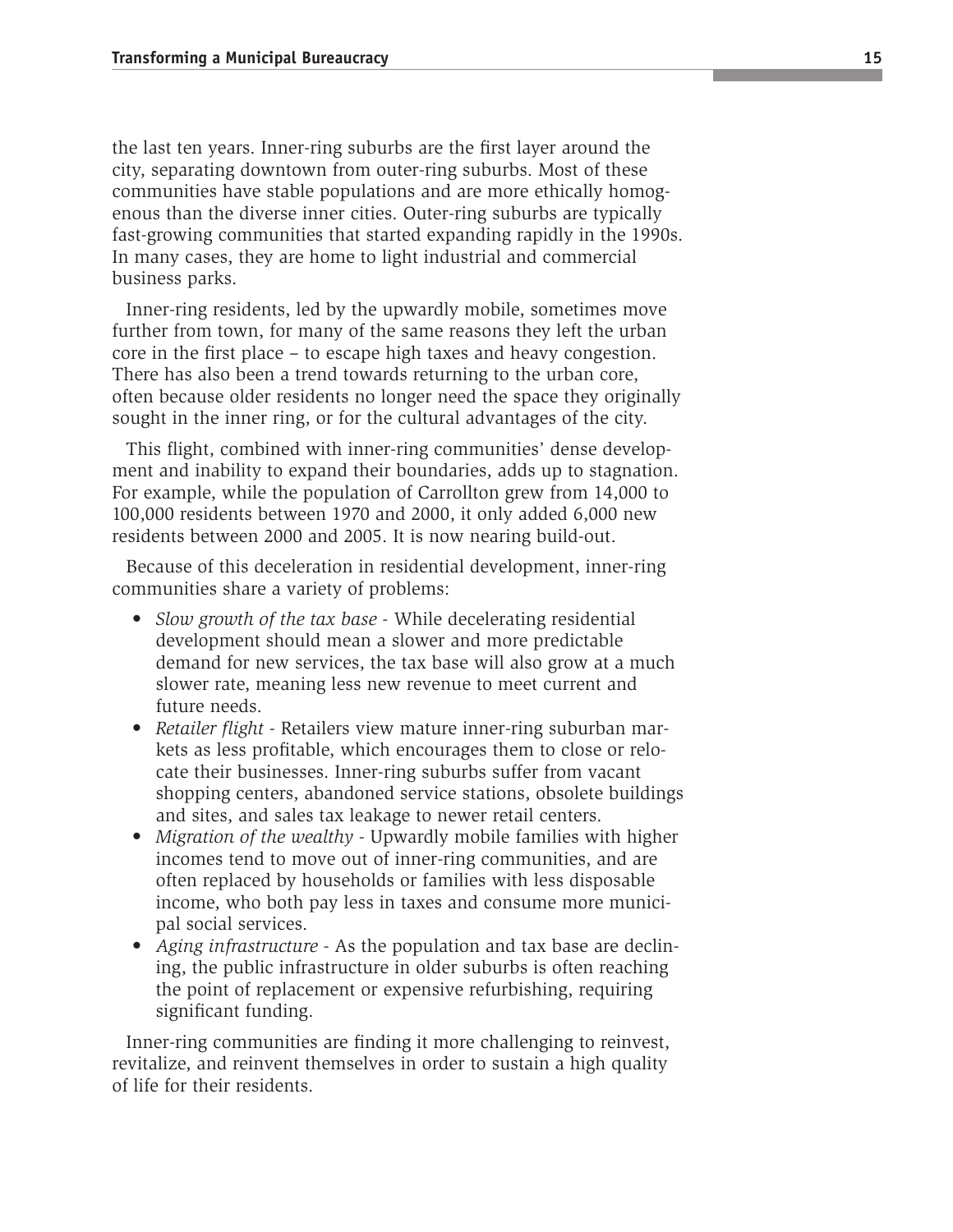#### **The Solution**

The City of Carrollton found one solution to its financial problems in managed competition, or the adoption of a competitive business model for its operating processes. In some service sectors, this meant outsourcing; in other cases it meant finding new ways to introduce competitive pressures within the organization. For example, comprehensive multi-year "service agreements" are signed with internal business units once they have passed through the managed competition process and have been declared "substantially competitive." This relationship is analogous to outsourcing with private-sector companies.

Because almost three-quarters of the average city's operating costs are related to personnel, a successful change management process must focus on managing human resources more effectively. The introduction of a competitive mindset within city government, utilizing tools like benchmarking and performance management, has contributed to significant productivity gains in city business units. Rather than simply cutting services or service levels in response to budget constraints, management is finding creative ways to restructure operations and maintain or improve services by doing more with less.

Carrollton rolled out its Competitive Services initiative slowly, giving each service sector a year to implement changes before the next sector was either put out to bid, or retained under contract after being declared "substantially competitive." The sequence runs as follows:

- In 2002, solid waste collection and disposal was submitted to a bidding process and outsourced. In the first three years, cost savings, cash inflows from fixed asset sales and account transfer revenues amounted to \$6.3 million.
- In 2003, traffic operations was evaluated, found competitive, and retained under contract. In the first three years, there was operating cost savings of \$330,000.
- In 2004, parks maintenance operations was evaluated and retained under contract. In each of the first three years there was operating cost savings of \$305,000.
- In 2005, water/wastewater operations was evaluated and retained under contract. The city expects to realize annual operating cost savings of at least \$605,000 for each year of the fiveyear service agreement.
- In 2006, utility billing and collections was evaluated and retained under contract. This has resulted in operating cost savings of \$50,000 in the first year.
- In 2007, facility services was evaluated and retained under contract. This should result in operating cost savings of \$70,000 in the first year.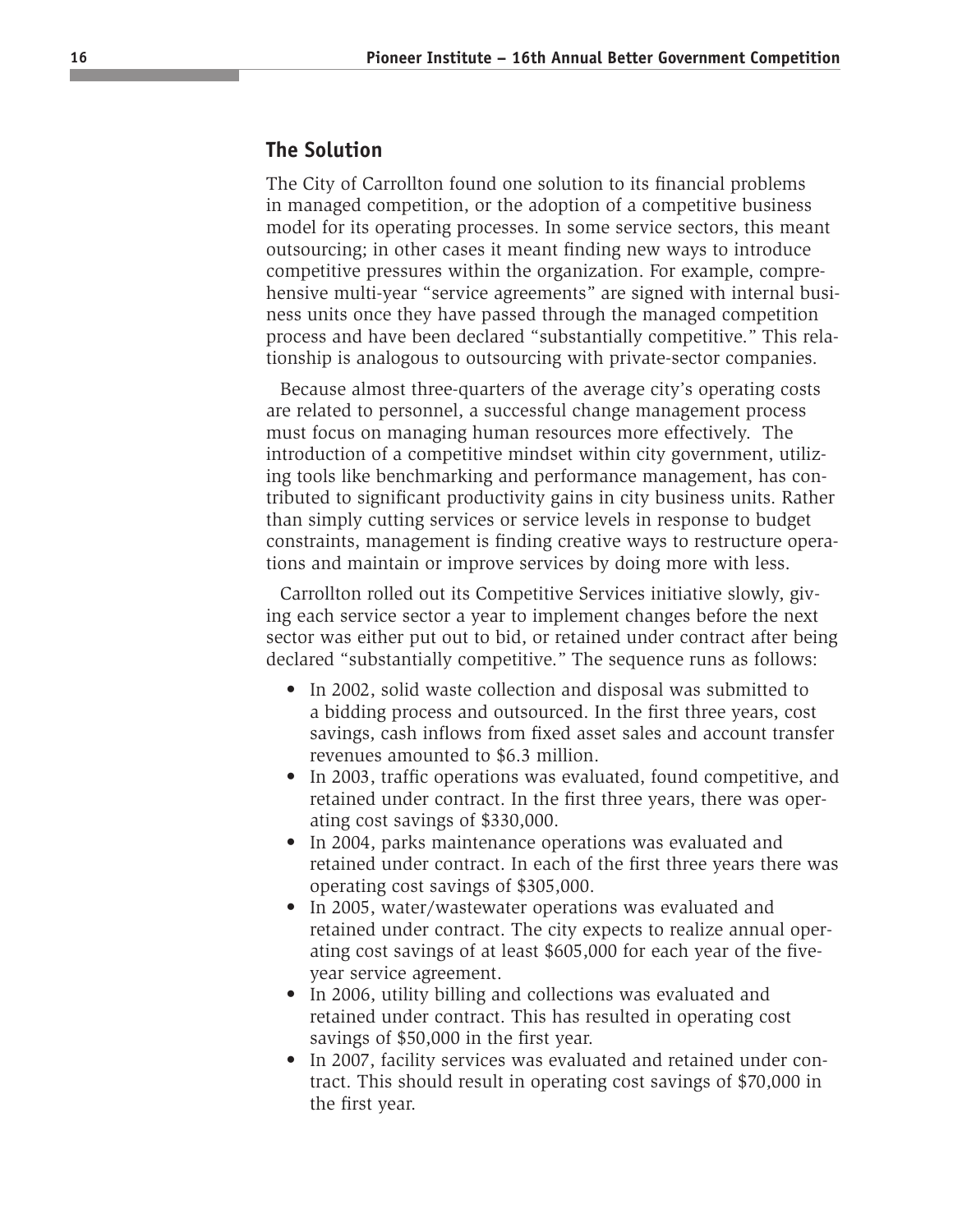By opening up some service sectors to competition, the city government was also able to introduce competitive pressure throughout the organization to reduce unnecessary layers of supervision, eliminate surplus equipment, and empower employees. For example, in Parks Maintenance Operations (PMO) demonstrated substantial progress:

- Before managed competition, PMO had three first-level supervisors over its landscaping, irrigation, chemical application, and construction crews. Each crew of 4-5 employees also had a crew leader. PMO eliminated all three supervisor positions and created a parks manager who oversees all work crews in the division, empowering crew leaders to manage the daily activities of their assigned crews.
- Before managed competition, PMO had surplus equipment from so many manufacturers that mechanics could not maintain them. It eliminated many pieces, standardized the brands and types of equipment, and reduced its stock in 2003–2004 by 13 trucks, 12 tractors, 8 mowers, 6 mower attachments, and 21 trailers and farm implements.
- Field employees changed their reporting times in order to take advantage of daylight hours, suggested staging equipment in a more central location closer to work sites to minimize daily travel time, and redesigned and equipped trailers to carry more mowing equipment to the job site and allow for quick repairs.

The introduction of competition also brought about a greater sense of urgency and accountability in city employees. Of course, this is part of the culture of for-profit companies, with their quarterly revenue and profitability targets. Employees understand that managers who meet targets will be rewarded and that those who fail to do so will be replaced. The frequent measurement and monitoring of performance creates a greater sense of urgency and accountability, and a faster work pace than in most public-sector organizations. Carrollton's introduction of competition has led to positive city-wide changes:

- *Doing more with less*. Rather than staffing for peak seasonal workloads, departments staff for average workloads and hire part-time and seasonal employees for peaks.
- *Avoiding duplication of resources*. Departments share fixed assets with others when not needed, or rent specialized equipment for short-term uses.
- *Using time wisely*. Team meetings start on time, with a clear agenda, and project deadlines.
- *Focusing on essential services*. Every department is challenged to quantify customer demand and the cost of providing various services and functions. With council approval, the city has gradually discontinued low-volume and low-priority services and functions.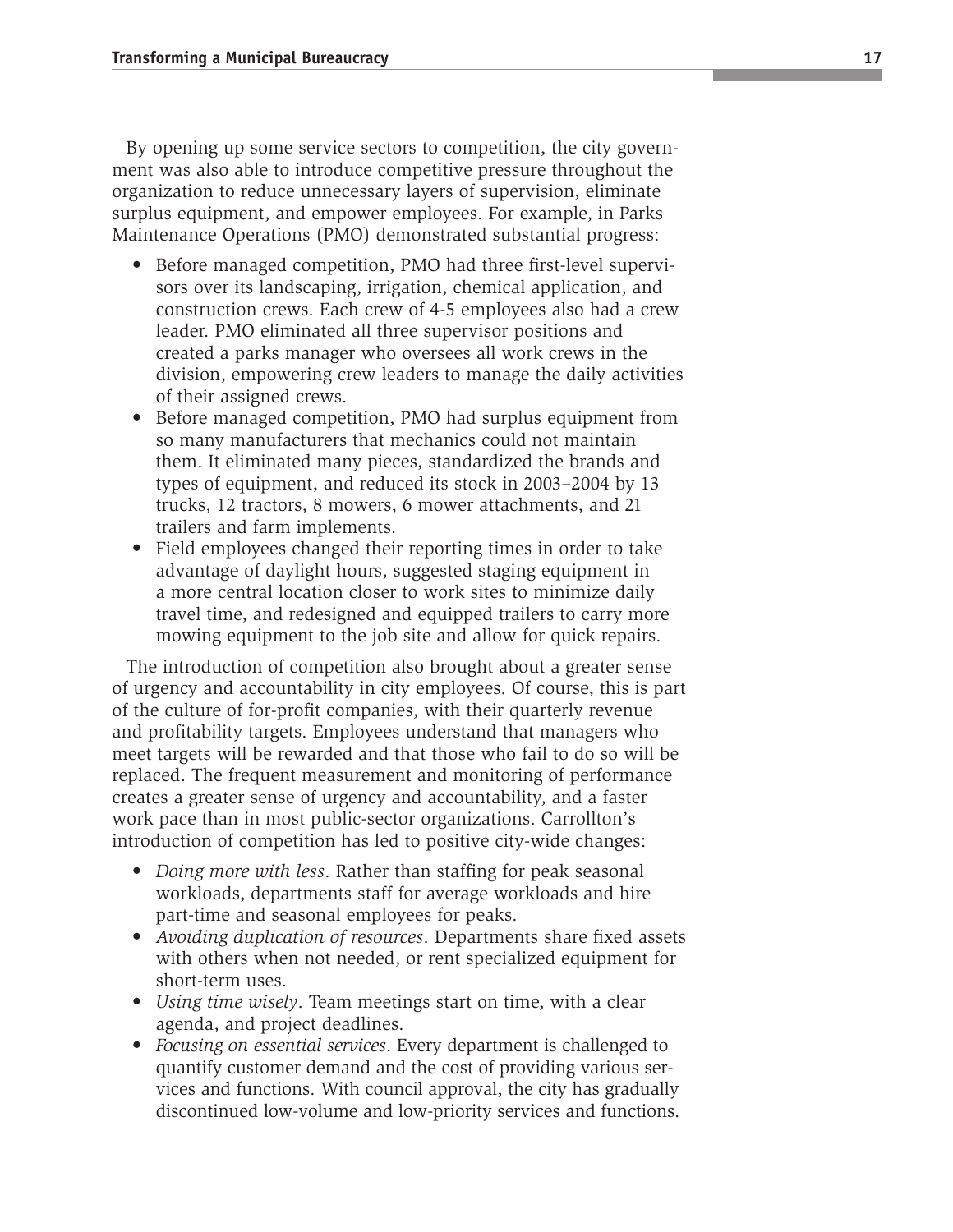• *Cooperating more with more coordination between departments*. While an internal focus often creates competition among departments for power, position, and budget resources, external competition often leads to more internal cooperation and coordination.

Over the last five years, the net cost savings from managed competition is estimated to be in the range of \$12–14 million, or approximately 8 percent of the city's general fund expenditures. Citizen needs are being satisfied with fewer employees. The number of full-time city employees is no greater than the number in 1995, while the city has added 25,000 residents during that time. However, in a 2006 telephone survey of 400 city residents distributed evenly through the city, 85.2 percent said that they were very or extremely satisfied with city services.

#### **Application to Massachusetts**

In Massachusetts, the Metropolitan Area Planning Council (MAPC) has been developing a plan under the auspices of the Inner Core Committee (ICC). The ICC consists of twenty-four cities and towns within the metropolitan Boston area: Arlington, Belmont, Boston, Braintree, Brookline, Cambridge, Chelsea, Everett, Holbrook, Lynn, Malden, Medford, Melrose, Milton, Nahant, Newton, Quincy, Randolph, Revere, Saugus, Somerville, Waltham, Watertown, and Winthrop. It fosters joint and cooperative action among these cities and towns and provides a forum for planners and municipal representatives to explore issues of mutual concern.

Inner-ring communities in Massachusetts share the same problems that plague Carrollton and many other inner ring communities: a slowing in the growth of the tax base, retailer flight, migration of the upwardly mobile to the inner city or outer suburbs, and aging infrastructure. Old industrial towns like Chelsea, Lynn, and Everett have already been through several cycles of deteriorating infrastructure and retailer flight.

The ICC would provide a perfect forum for discussing managed competition and adapting the Carrollton model to the needs of greater Boston's older communities.

Considering its potential, it is encouraging that the cost of implementing the managed competition program is rather low. Carrollton calculated it at \$170,000 in the first year, of which \$40,000 was for overhead expenses, \$10,000 was for travel, training, research, and consulting services, and \$120,000 was for incremental staffing needs. These costs were categorized as 1.75 full-time employees (FTE):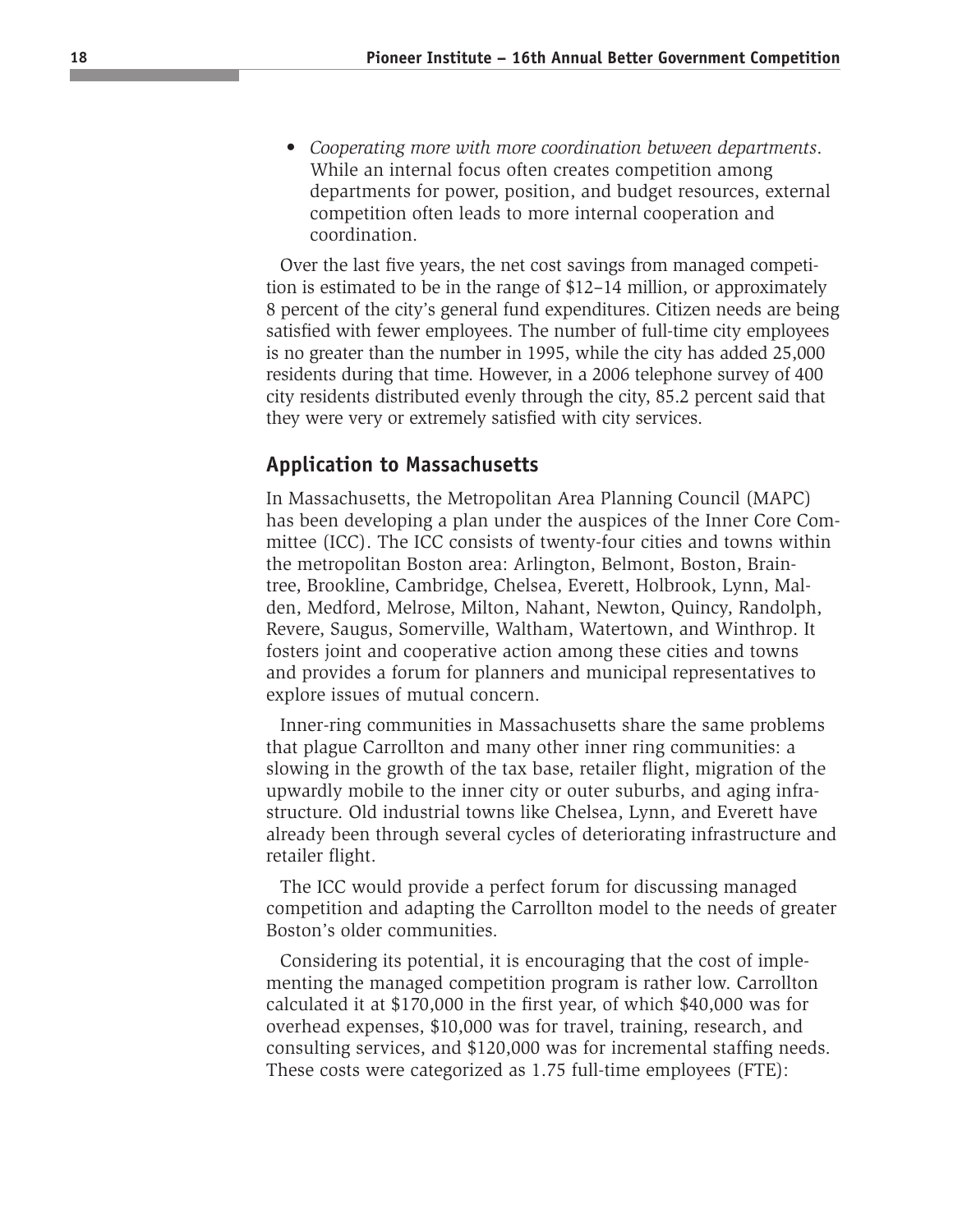- .75 FTEs for that part of the director of managed competition and strategic planning's time dedicated to managed competition projects in the first year;
- .5 FTEs for that part of one budget and management analyst's time reallocated to managed competition projects in the first year;
- .4 FTEs for that part of one internal auditor's time reallocated to managed competition projects in the first year;
- .1 FTE for that part of one administrative assistant's time reallocated to managed competition projects in the first year.

### **Conclusion**

Entrepreneurial governments like Carrollton's operate as skillful buyers, shopping around for service providers that offer the best combination of desired attributes like service quality, price, reliability, and capability. Today the city's public services are delivered in a variety of ways: by public employees, by contractors, through joint ventures, business alliances, grants, intergovernmental agreements, contracts, and collaborations. According to City Manager Leonard A. Martin, "The City's responsibility is not to provide all services internally but to ensure that reliable, quality services are provided to our customers in the most cost efficient and effective means possible. Our goal is to produce a value-driven government product—the highest quality service at the lowest price possible."

#### **Resource List:**

#### **Tom Guilfoy, Director of Competition**

City of Carrollton, Texas 1945 E. Jackson Rd. Carrollton, TX 75011-0535 972-466-3015 Fax: 972-466-3252 tom.guilfoy@cityofcarrollton.com

- The Privation.org Managed Competition/ Public-Private Competition webpage: http://www.privatization.org/database/practices andstrategies/managed\_competition.html
- "Managed Competition—Proceed with Caution," on the Deloitte Canada website: http://www.deloitte.com/dtt/newsletter/ 0,2300,sid%253D3666%2526cid%253D47404,00.html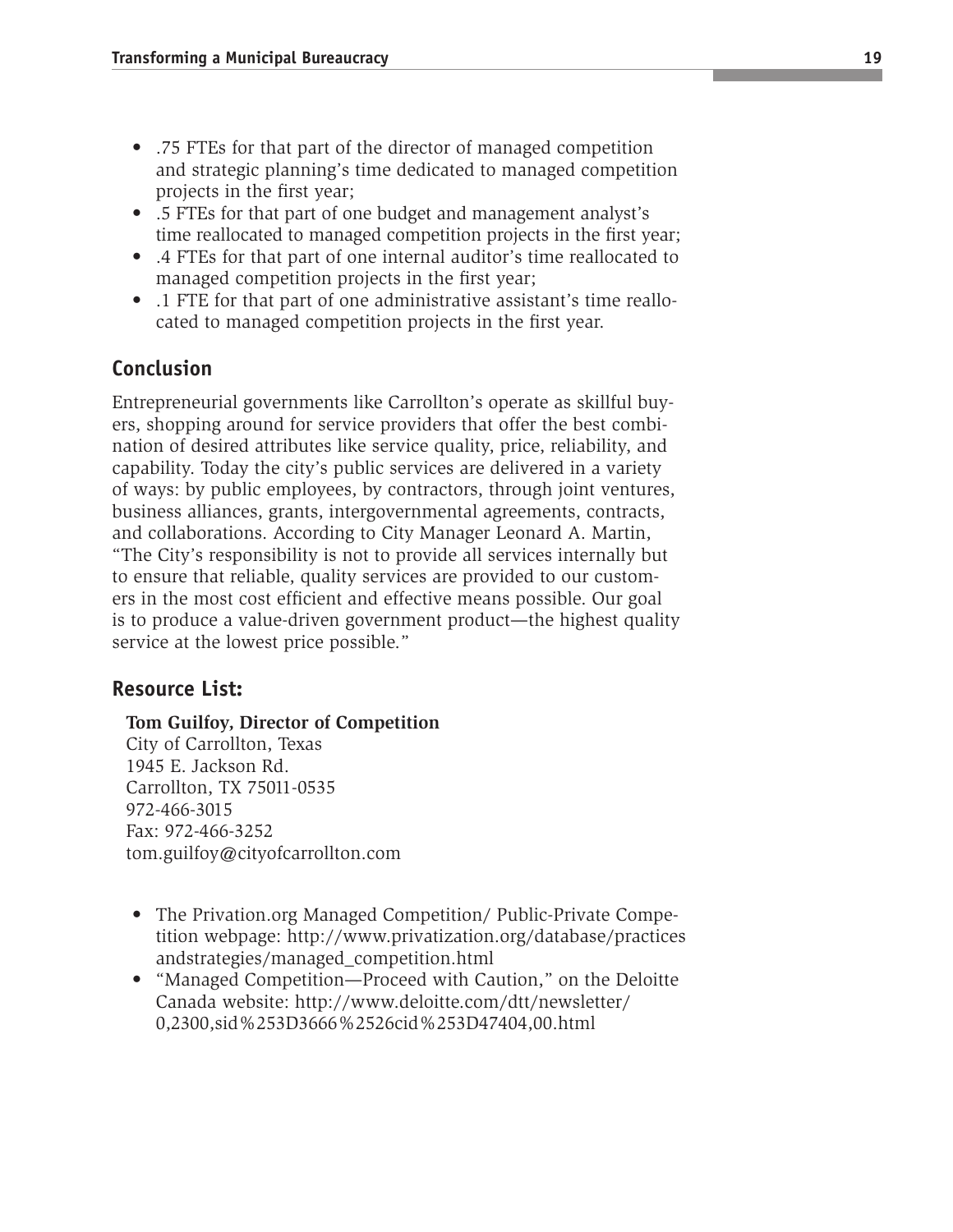- "Managed Competition in Indianapolis: The Case of Indianapolis Fleet Services," on the Harvard Kennedy School of Government website: http://www.innovations.harvard.edu/showdoc. html?id =  $11043$
- "Managed Competition in Florida," on the Reason.org website: http://www.reason.org/commentaries/furney\_20060720.shtml
- The Massachusetts Inner Core Committee (ICC) website: http:// www.mapc.org/metro\_area/innercore.html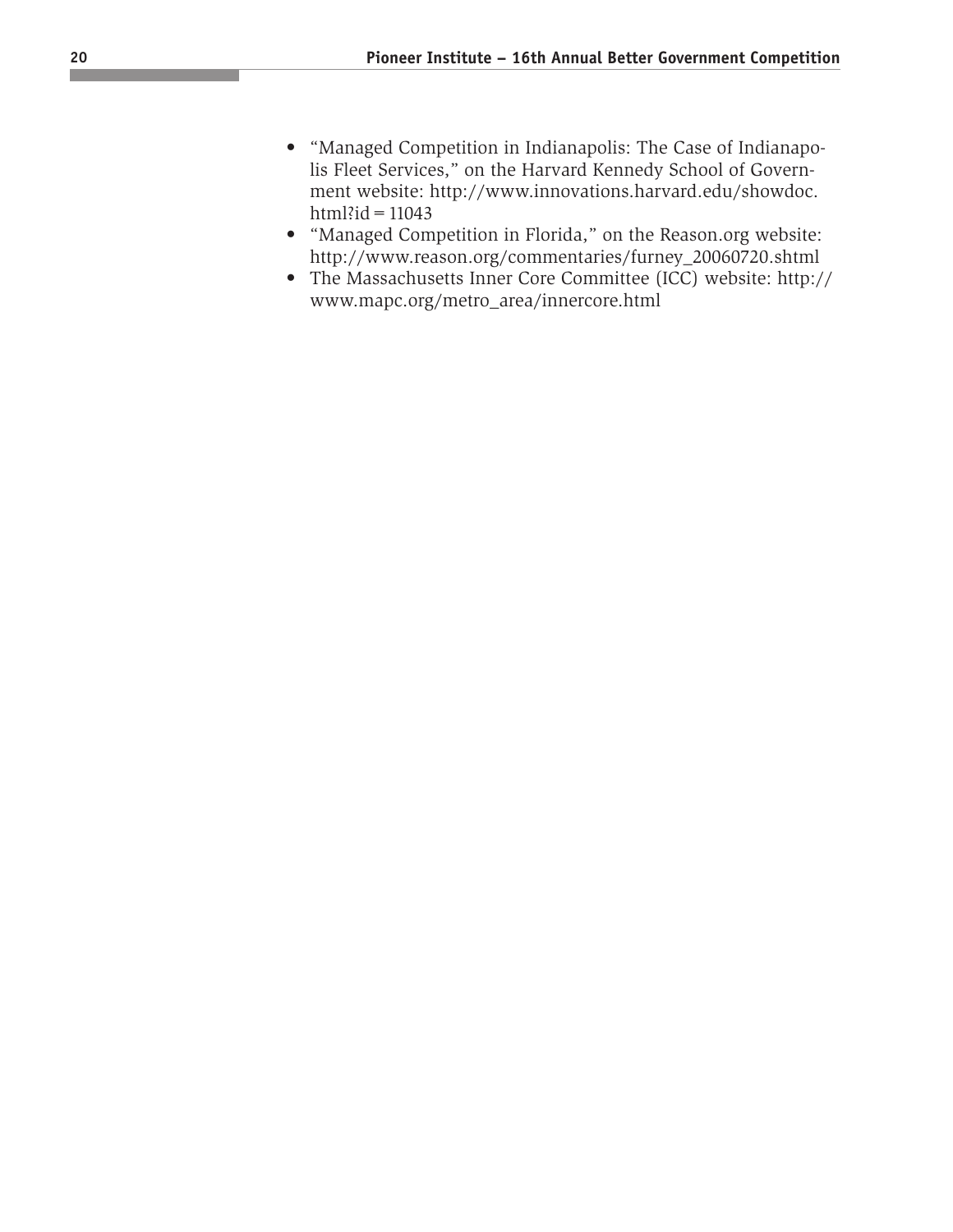**2007 Better Government Competition**

## **Computerized Neighborhood Environment Tracking**

## **Worcester Regional Research Bureau**

#### **Introduction**

Many cities and towns in Massachusetts suffer from deteriorat-<br>ing physical conditions in some neighborhoods. Remedying these deficiencies is crucial to solving other urban ills such as crime, unemployment, and poor school performance. ComNET (Computerized Neighborhood Environment Tracking) is a tool for bringing together citizens and technology to identify and resolve these physical problems. Using handheld computers and digital cameras, teams of Worcester residents and college students have systematically documented more than 11,000 deficiencies on neighborhood streets, sidewalks, and properties since 2001. Because of this abundant, accurate, and practical information, municipal agencies and neighborhood associations have been able to resolve two-thirds of problems identified, improving the quality of life in Worcester's neighborhoods.

#### **The Problem**

Unlike the many cities in New England that have been losing population, the City of Worcester has grown modestly over the last two decades. With a population of 175,000, Worcester remains the second largest city in Massachusetts. However, during the past few decades, Worcester, like many other cities its age, has lost much of the industrial base that brought it into prominence in the  $19<sup>th</sup>$  and early  $20<sup>th</sup>$ centuries. It is still a city of immigrants, but these immigrants are no longer from Europe, but from Africa, Asia, and South and Central America. Students in the Worcester Public Schools are more likely to be minority, low-income, and limited-English proficient than they were just a decade ago.

The barons of the past industrial age did leave a rich cultural and educational legacy, including the Worcester Art Museum, Mechanics Hall, the Higgins Armory Museum, and nine colleges including

## **RUNNER-UP**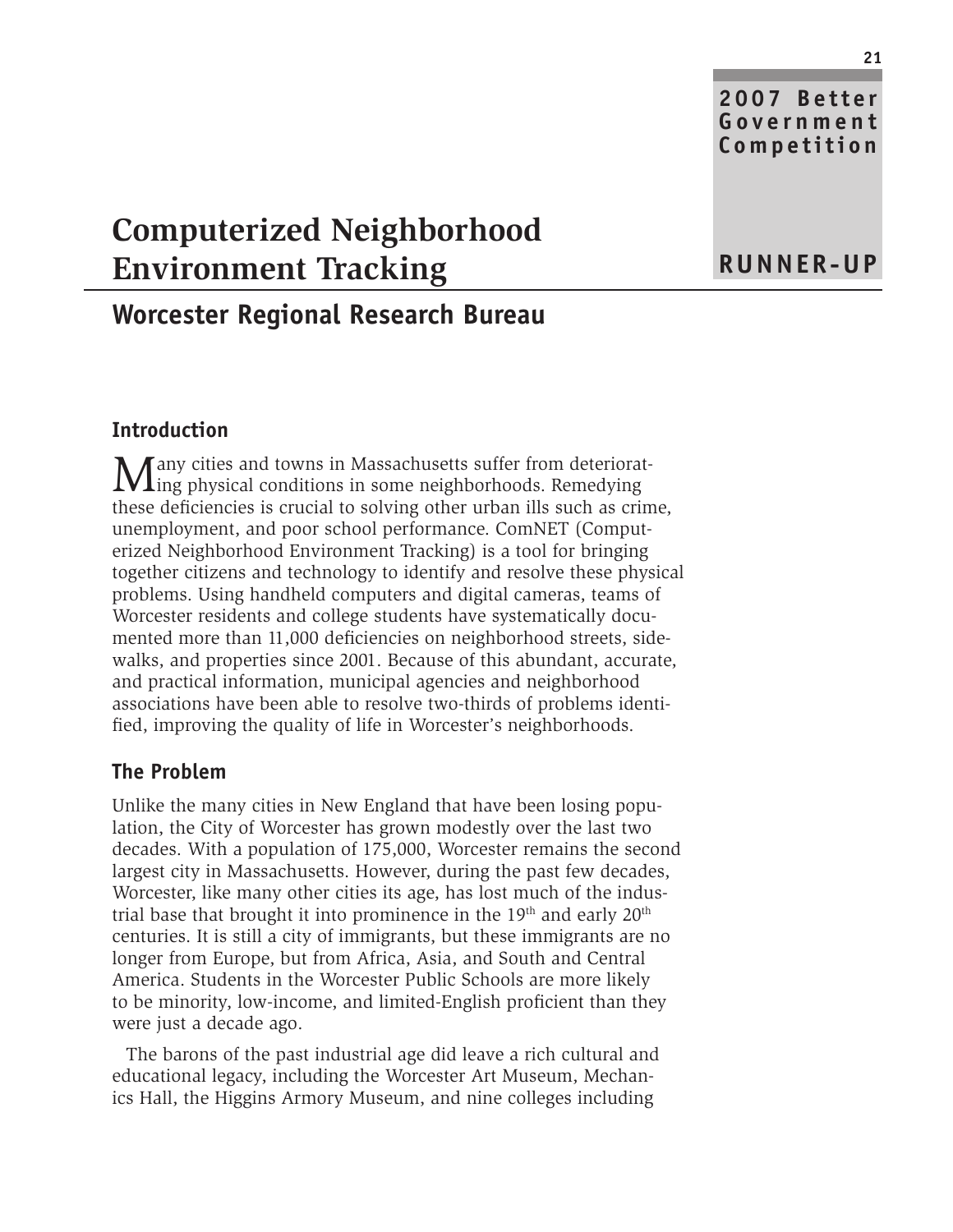Worcester Polytechnic Institute, Holy Cross, Clark University, and Assumption College. Today, the economy is dominated by institutions of higher education and health care, including the University of Massachusetts Medical School (opened in 1974) whose research, along with that of WPI, has spawned a biotechnology-bioengineering industry in Worcester.

In 1993, the city manager decided to involve Worcester's residents in the development of its first strategic plan. He appointed to the Strategic Planning Committee two dozen members from around the city, representing diverse interests and backgrounds. The committee held five public hearings across the City, and then met with a facilitator to incorporate the findings of those hearings into a seven-year strategic plan, composed of five goals:

- 1. Improve the academic achievement of students in the Worcester Public Schools;
- 2. Increase economic development;
- 3. Improve public safety;
- 4. Improve municipal and neighborhood services;
- 5. Improve youth services.

However, while the city council and public were kept informed of the resources being devoted to these goals, no one was tracking measurable outcomes, such as decreases in the crime rate or improvements in student test cores. The Worcester Regional Research Bureau, which had served on the 1993 committee that established the plan and goals, decided to take on the task of measuring government performance.

The Research Bureau had been founded in 1985 by Worcester businesspeople concerned about the transformation of the city's economy and its capacity to sustain essential services and citizens' quality of life. Its mission is to serve the public interest of the Greater Worcester region by conducting independent, non-partisan research and analysis of public policy issues to promote informed public debate and decision-making.

In 1999, the Research Bureau began working with groups of citizens representing a broad cross-section of the community to develop and refine measures that would benchmark Worcester's progress toward achieving each of the Strategic Planning Committee's five goals. In 2000, it received a planning grant from the Alfred P. Sloan Foundation to develop a three-year project to institute citizen-driven government performance measurement in Worcester. While researching similar projects, it learned about a program designed by the Fund for the City of New York's Center of Municipal Government called ComNET (Computerized Neighborhood Environment Tracking), which can be used to benchmark neighborhood services. The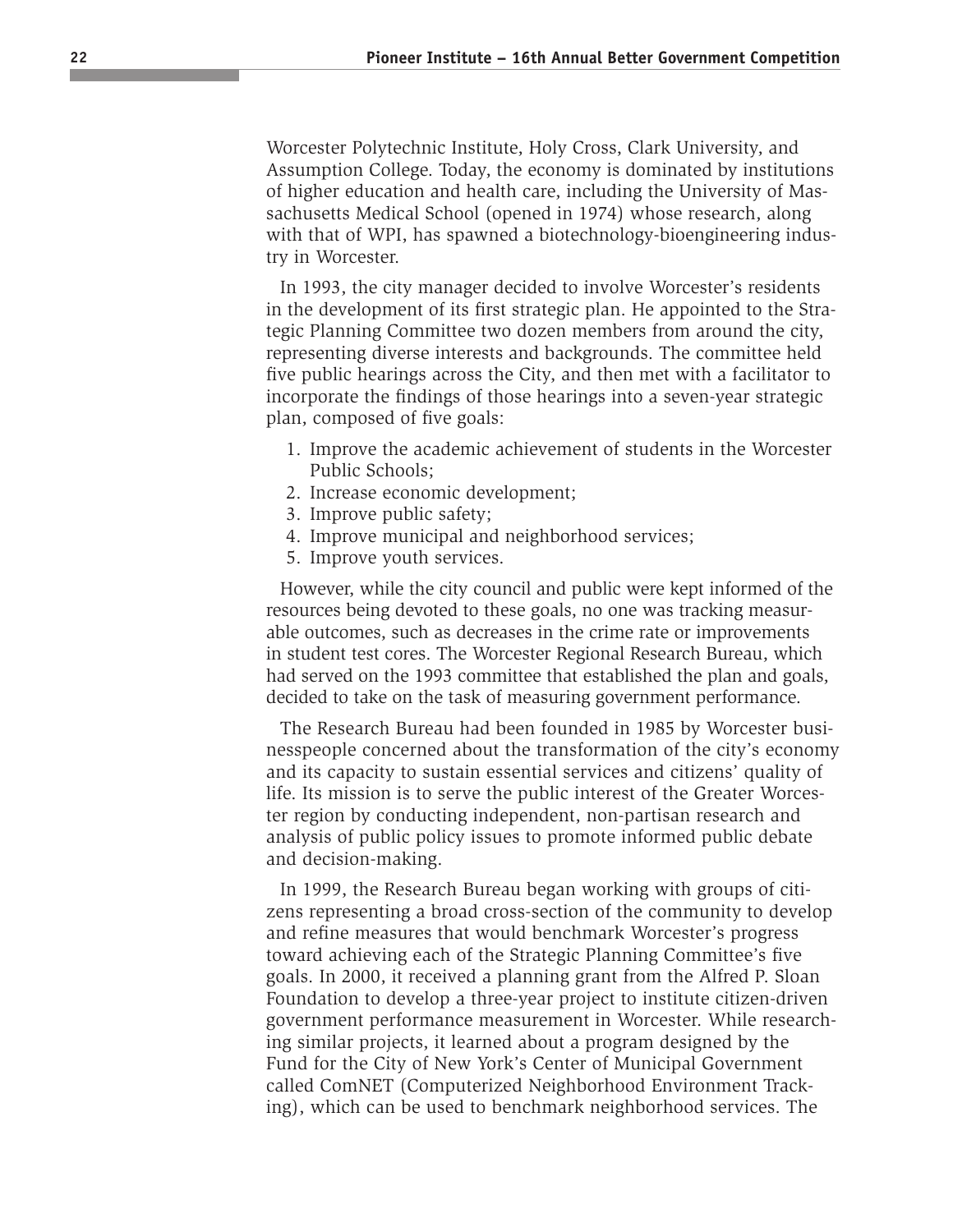Research Bureau modified the program to fit Worcester's specific character, circumstances, and challenges.

#### **The Solution**

Worcester's version of ComNET is a system of biennial objective surveys of the physical conditions of its most socio-economically challenged neighborhoods, in which almost one-third (55,000) of the city's residents live. While the physical problems plaguing the neighborhoods are not news to their residents or municipal officials, before the implementation of ComNET there was no centralized means of collecting and reporting these problems to the appropriate municipal agency, or of tracking their resolution. ComNET surveys enable residents and officials to identify and document more than 275 specific problems affecting residents' quality of life, for example: potholes, faded crosswalks, abandoned vehicles, illegal dumping, or overgrown vegetation. Once neighborhoods have this inventory, they not only have a "punch list" of problems, but also a baseline for gauging the performance of city government in resolving these problems.

Before implementing the ComNET system and technology, the Research Bureau had to complete some important preparatory work. Its first step was to engage in extended discussion with neighborhood associations on how to define neighborhood boundaries, as well which problems to record. The second step was to create detailed maps for each of the neighborhoods that were to be surveyed, along with the routes to be followed, and then to program handheld computers with those streets and the physical features, and conditions to be recorded.

The actual process falls into three parts: recording, analyzing, and distribution. Traveling in teams of three or four (typically a scout to keep the team on its prescribed route, the unit user to input findings, and one or two others to point out trouble spots), participants record the deficiencies they observe on drop-down menus (for example, "lines fading" or "roof/chimney broken") falling under three dozen different broad categories of physical features (for example, "Building-Residential" or "Crosswalks").

Once the data is uploaded, users are able to generate a variety of spreadsheets depending on their desired analysis or action. Once the data from each survey is analyzed by Research Bureau staff, it is shared with neighborhood associations, giving them a clearer picture of specific areas of need and helping them to set priorities. Each municipal department receives a detailed electronic listing of the location and type of problems for which it is responsible, and if these problems are not already known to it, they are added to its workload.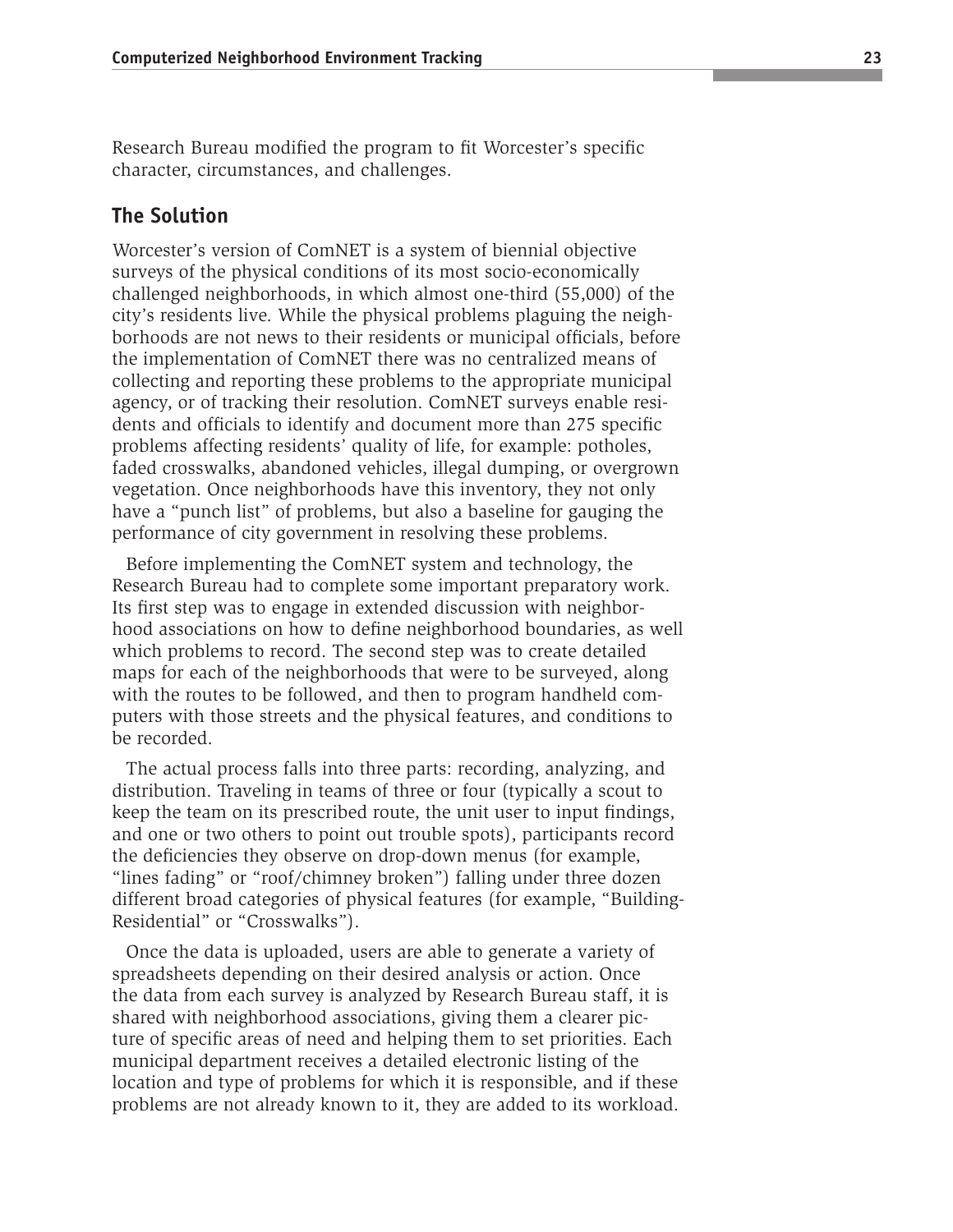City departments and neighborhoods are then better able to identify problems, determine responsibility, plan actions, and record progress.

Four neighborhoods in Worcester piloted the program in 2001, and four more were added in each of the following two years. Two have been added more recently. The fifty surveys completed during the last five years have led to the documentation of more than 516 assets (including potential partners such as schools, churches, and community centers) and 11,000 problems, for example: litter in more than 1,700 locations, more than 1,400 sidewalk trip hazards, and 1,300 instances of overgrown vegetation.

ComNET has led to a long list of quantitative and qualitative improvements in Worcester:

- 1. While residents had long complained of a perceived increase in abandoned vehicles, ComNET surveys made it possible to document the extent of the problem by pinpointing the exact location of each one. Since Worcester's Department of Public Works (DPW) assumed control of the abandoned vehicle removal program in 2003, more than 7,000 vehicles have been removed from the streets. The program, which was aided by the DPW's abandoned vehicle hotline, now pays for itself through the collection of fines and storage fees.
- 2. Instead of having residents wait to re-survey their neighborhoods to know whether a problem had been resolved, the DPW established a customer service center with a single phone number to provide residents direct access to municipal government for registering complaints and making requests and inquiries. The center responded to over 115,000 calls, 1,100 walk-ins, and 800 emails in FY06. About one-quarter resulted in work orders logged and tracked electronically by call takers who collect all necessary information before transmitting requests to the responsible municipal agency. The work order is tracked (allowing a resident to call the customer service center for updates) and closed when the issue is resolved.
- 3. The customer service center has both cut response times and saved thousands of dollars a year because fewer people are needed to answer phones. (Prior to this, there were 15 different service numbers for the DPW.) It has recently incorporated handheld computers in the field to expedite further problem resolution and a web-based component to allow citizens to submit requests online is in development.
- 4. The kind of quantitative evidence that ComNET is able to deliver has been able to sway political priorities and funding. While Worcester residents and the DPW have long been aware of the poor condition of the streets and sidewalks, it was ComNET's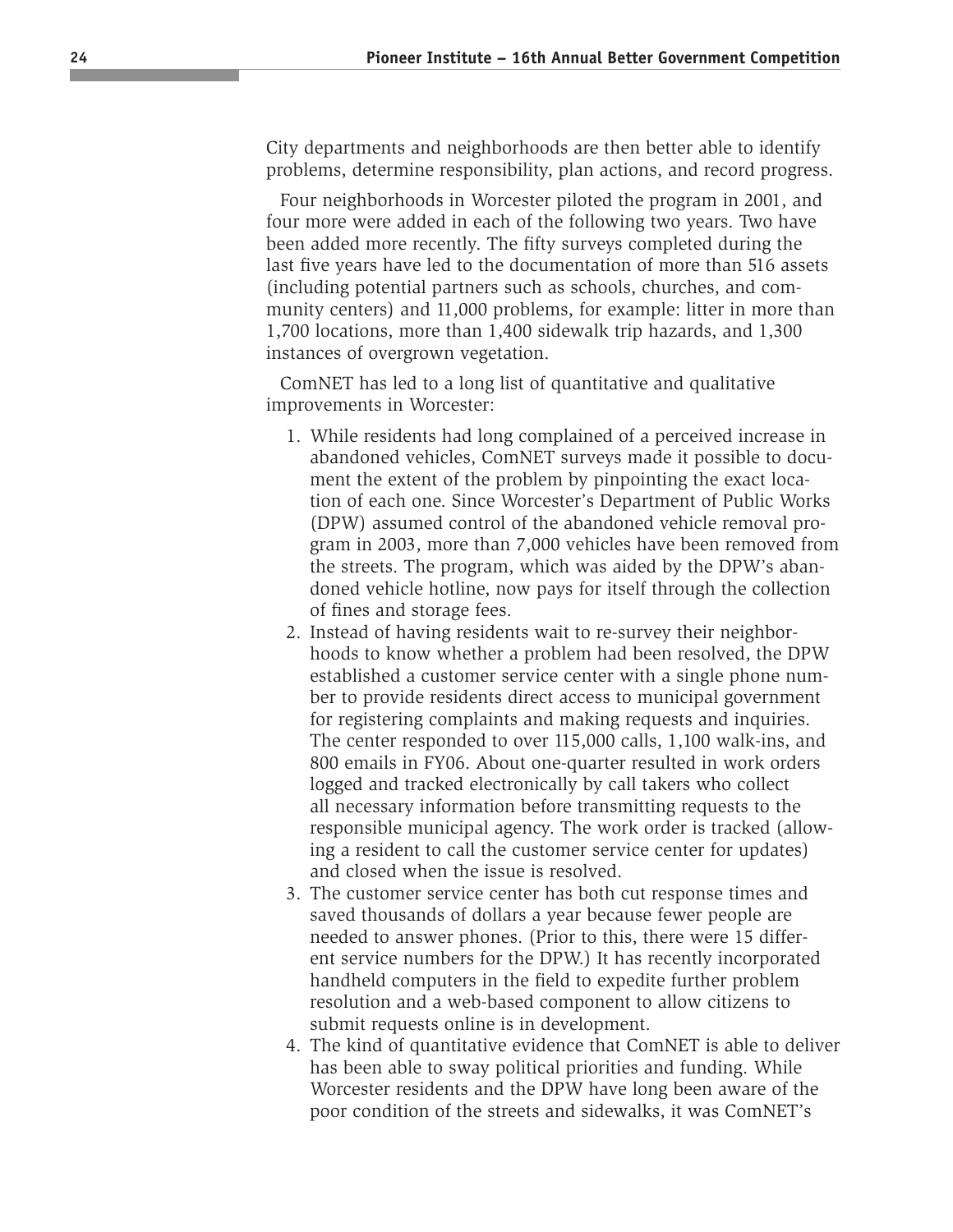ability to generate numbers and locations that have led to increased funding and a plan for remediation. The FY07 budget included \$2 million from a tax levy for street and sidewalk repair, plus \$6.9 million in capital funding. The city manager has proposed a five-year funding plan of \$44.5 million.

As a result of these innovations, about two-thirds of all the problems recorded have been resolved since the program began six years ago.

ComNET has also improved how city residents understand the work of the municipal government. ComNET data, for example, have dispelled the perception that some neighborhoods get favored treatment from municipal government, since there have been similar resolution rates for problems across neighborhoods. It has also led the residents to take on more responsibility for physical deficiencies in their neighborhoods. For example, according to the commissioner of public works and parks, because of the process of documenting deficiencies, residents now understand the issue of demand versus resources and that the city does not have the budget to address every issue at the same time. That same process of documentation has led to a more complete understanding of who exactly is responsible for remedying which kind of deficiencies. ComNET's spreadsheets not only list deficiencies but also clearly designate the agency responsible for remedying each, which, in about 25 percent of the cases, is the community itself.

With this information in hand, neighborhood residents have shown an admirable willingness to step in and deal with these deficiencies themselves. If there is debris accumulating in someone's driveway or yard, for example, neighborhood activists know to approach the homeowner directly. In the case of residents who might not have the physical or financial wherewithal to repair or clean up their property, community members have frequently chipped in to get the work done.

Finally, the ComNET program is helping break down some of the traditional barriers between Worcester and its institutions of higher education. The Research Bureau has teamed up with Holy Cross to incorporate ComNET into the service-learning component of its curriculum. As part of two courses in urban policy and politics, Holy Cross students join up with the neighborhood teams in conducting the surveys. To accommodate the academic calendar, four surveys are conducted in the fall and four in the spring. As a result of this partnership, the neighborhoods gain volunteers and get to know students as more than intruders in their neighborhoods, and the students become more integrated in the city and gain practical knowledge of the challenges facing urban areas. The partnership with Holy Cross is just one example of how ComNET can be adapted to local circumstances and opportunity.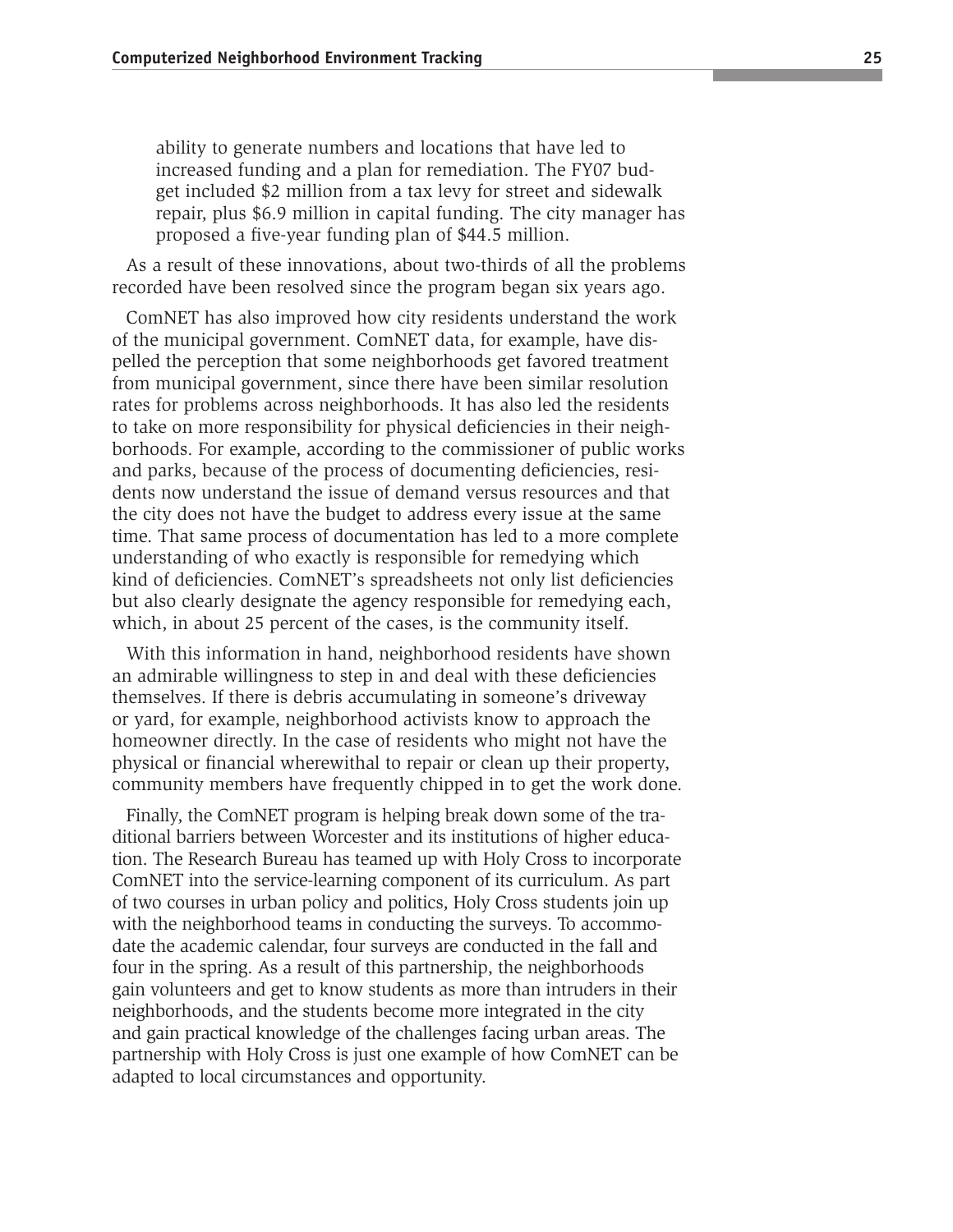#### **Costs**

The initial outlay for the handhelds, cameras, and map preparation was approximately \$20,000. The handhelds and the program were upgraded once since 2001. The staff time involved in organizing and conducting eight surveys each year, generating reports, maintaining the database (FCNY is paid \$5,000 per year to store data and generate reports), and meeting with neighborhood associations and city officials is about \$20,000 per year. With such low costs, budgetary considerations should not stand in the way of duplicating this program in other cities.

#### **Application to Other Municipalities**

Clearly, the same sort of problems that plagued Worcester affects most urban areas, in Massachusetts and across the nation. However, ComNET is not merely a technology. The program depends on the right institutional configuration and community commitment. One of the key factors is a credible, independent third party, like the Research Bureau, that takes responsibility for the project. Although the Research Bureau did not have a long history of working with neighborhood associations, it did have longstanding credibility as an independent, non-partisan agency. Knowing that it was not an arm of municipal government gave these groups the comfort level they needed. After working with the first set of four neighborhoods in conducting the surveys, sharing the results, and transmitting them to the appropriate municipal agencies, many other neighborhoods applied to participate in the project. Neighborhood residents continue to participate because they have been able to document improved conditions during re-surveys of their neighborhoods.

Another key factor is size. In a city the size of Worcester, it is possible for Research Bureau staff to have regular and informal contact with the senior public officials. They are able to ask one another for assistance, and the city manager and relevant department heads have been some of ComNET's major supporters. This kind of relationship with public officials is probably less likely in a city the size of New York or even Boston. Those cities identified as "Middle Cities" by Pioneer Institute, such as Springfield, Lowell, Brockton, Fall River, and New Bedford, are more likely to be able to establish such a program and see the most benefit.

#### **Conclusion**

As the program has matured, ComNET and the role of the Research Bureau have evolved. In what we see as a mark of the program's success,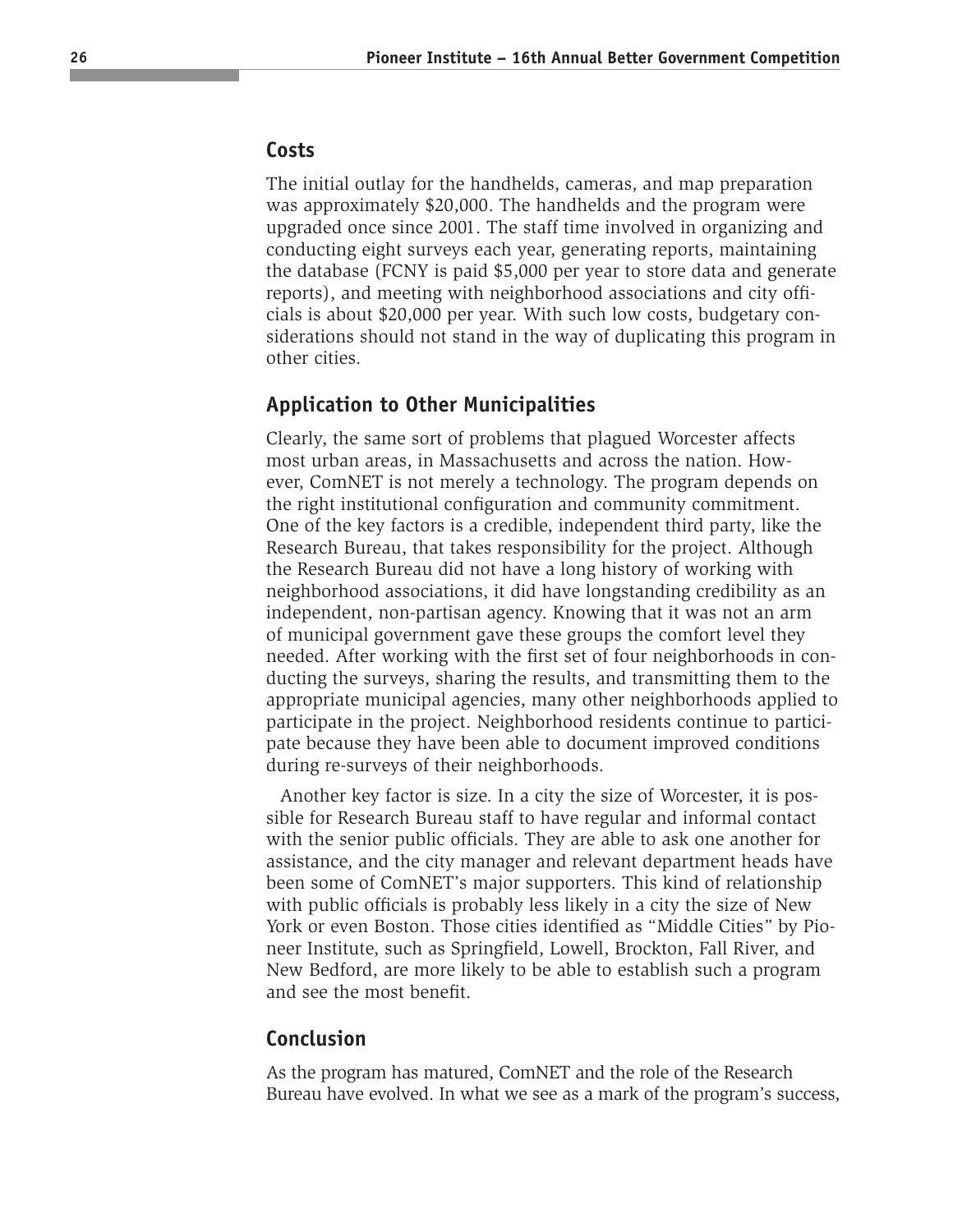a couple of neighborhoods have withdrawn from the program for the time being because their residents are now confident that they can get results dealing directly with the customer service center. In general, as the neighborhoods have gained experience with the surveys, they have been taking on more responsibility. Going forward, the Research Bureau expects to only to play a large role when a particular neighborhood wishes to undertake a more comprehensive survey, or when opening up a new territory, as it will be doing this summer when it conducts the first survey of Worcester's downtown neighborhood.

ComNET-like projects have been implemented in about fifty communities and business districts across the United States, usually relying on the program and the assistance of the staff of the Fund for the City of New York. The Research Bureau would be pleased to assist in this replication effort as well.

#### **Resource List**

#### **Roberta Schaefer, Executive Director**

Worcester Regional Research Bureau 319 Main Street Worcester, MA 01608 508-799-7169 Fax 508-799-4720 rschaefer@wrrb.org

- Worcester Regional Research Bureau website: www.wrrb.org
- The Public Performance Measurement and Reporting Network website: http://ppmrn.rutgers.edu/Home.aspx
- Alfred P. Sloan Foundation, Standard of Living and Economic Performance Program website: http://www.sloan.org/programs/ PerformanceMeasurementandReporting.shtml
- The Citizens and Peformance website for the monthly magazine *Governing*, http://www.governing.com/manage/pm/intro.htm
- Fund for the City of New York's Center on Municipal Government Performance website: http://www.fcny.org/portal.php/ govt/cmgp
- Barbara Cohn Berman, *Listening to the Public: Adding the Voices of the People to Government Performance Measurement and Reporting* (New York: Fund for the City of New York, 2005).
- An article on Worcester's experience with ComNET: Jonathan Walters, "Tracking Team," *Governing.com* April 1, 2006, http:// www.governing.com/manage/pm/perf0406.htm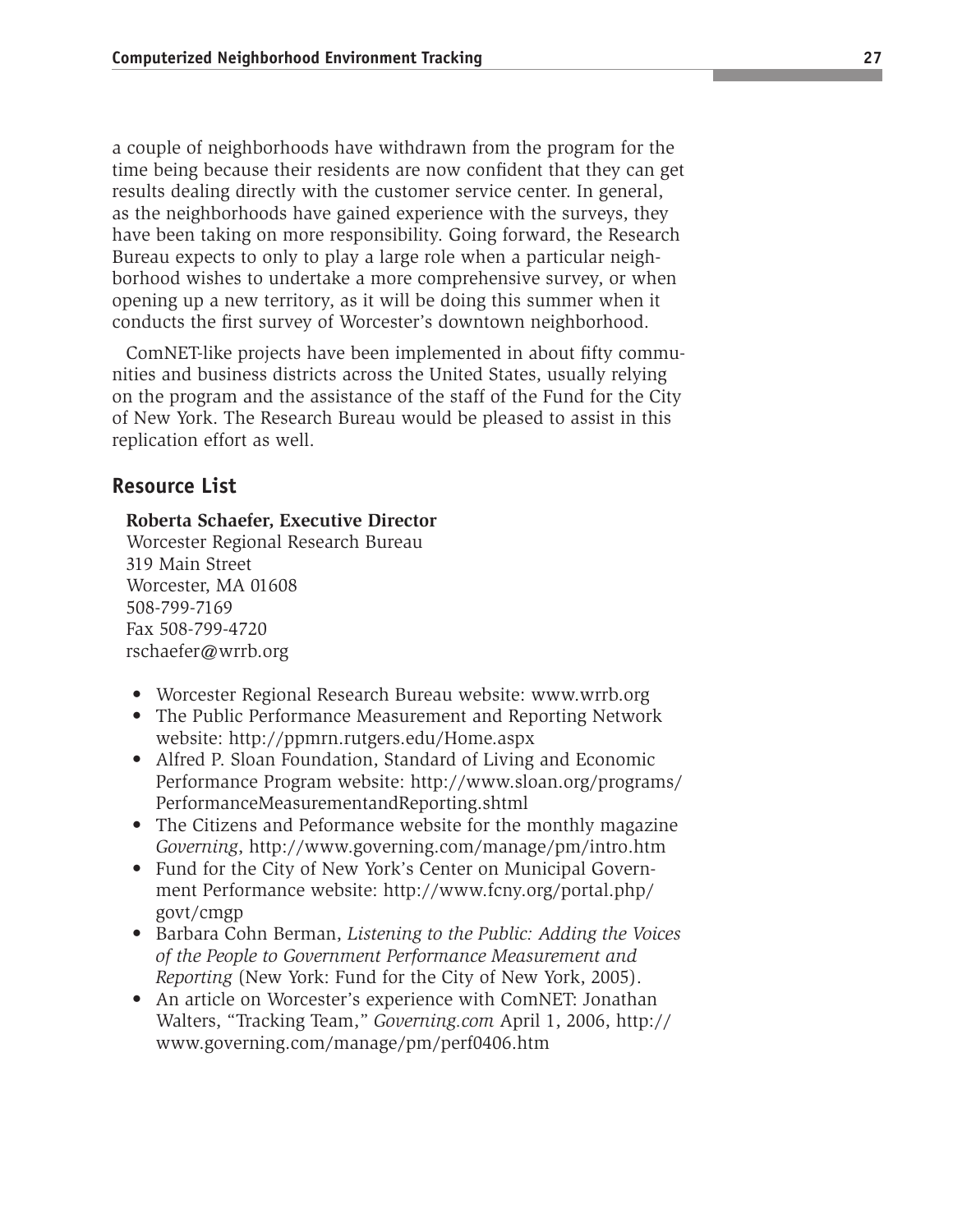| 2007 Better<br>Government<br>Competition |                                        |
|------------------------------------------|----------------------------------------|
|                                          | <b>Four Proposals to Reform</b>        |
| <b>RUNNER-UP</b>                         | <b>Special Education</b>               |
|                                          | <b>Special Education Day Committee</b> |

#### **Introduction**

In many ways, special education has achieved great success during<br>the last thirty years. All public schools now provide access to educan many ways, special education has achieved great success during tional programs for students with disabilities (SWD). Indeed, SWD are entitled to a free appropriate public education (FAPE) that is reasonably calculated to provide them with a meaningful educational benefit. Today, many SWD are educated in inclusive settings with access to the regular education curriculum. More than six million SWD across the nation receive access to the programs and the education they need to meet higher curriculum standards and lead fuller, more productive lives. In Massachusetts, 16.9 percent of all students receive services under the Individuals with Disabilities Education Improvement Act (IDEA) and Massachusetts General Laws Chapter 71B.<sup>1</sup>

Moreover, the 2002 No Child Left Behind Act (NCLB) promotes broad changes in education policy for all students, including SWD. It requires that all children, including SWDs, have research-based educational curricula with demonstrated effectiveness, especially in the areas of reading and math.

However, upon closer examination, because of the requirements and cost of these special education programs, other areas of education are adversely affected. It is fair and just for us now to seek a better balance to serve all our school children. It is prudent to seek new pathways to find this balance if schools are to be educationally effective, fiscally responsible, and responsive to all in their charge. Let us ask: Can the special educational system be reformed and streamlined without diminishing appropriate services for SWDs?

#### **The Problem**

While the rest of the nation educates slightly more than 13 percent of its students through the IDEA, the states of Massachusetts and Rhode

<sup>1</sup> This is the number of students who have Individualized Education Plans, as required by the IDEA and by Mass. Gen. Laws. Ch. 71B. Massachusetts Department of Education data.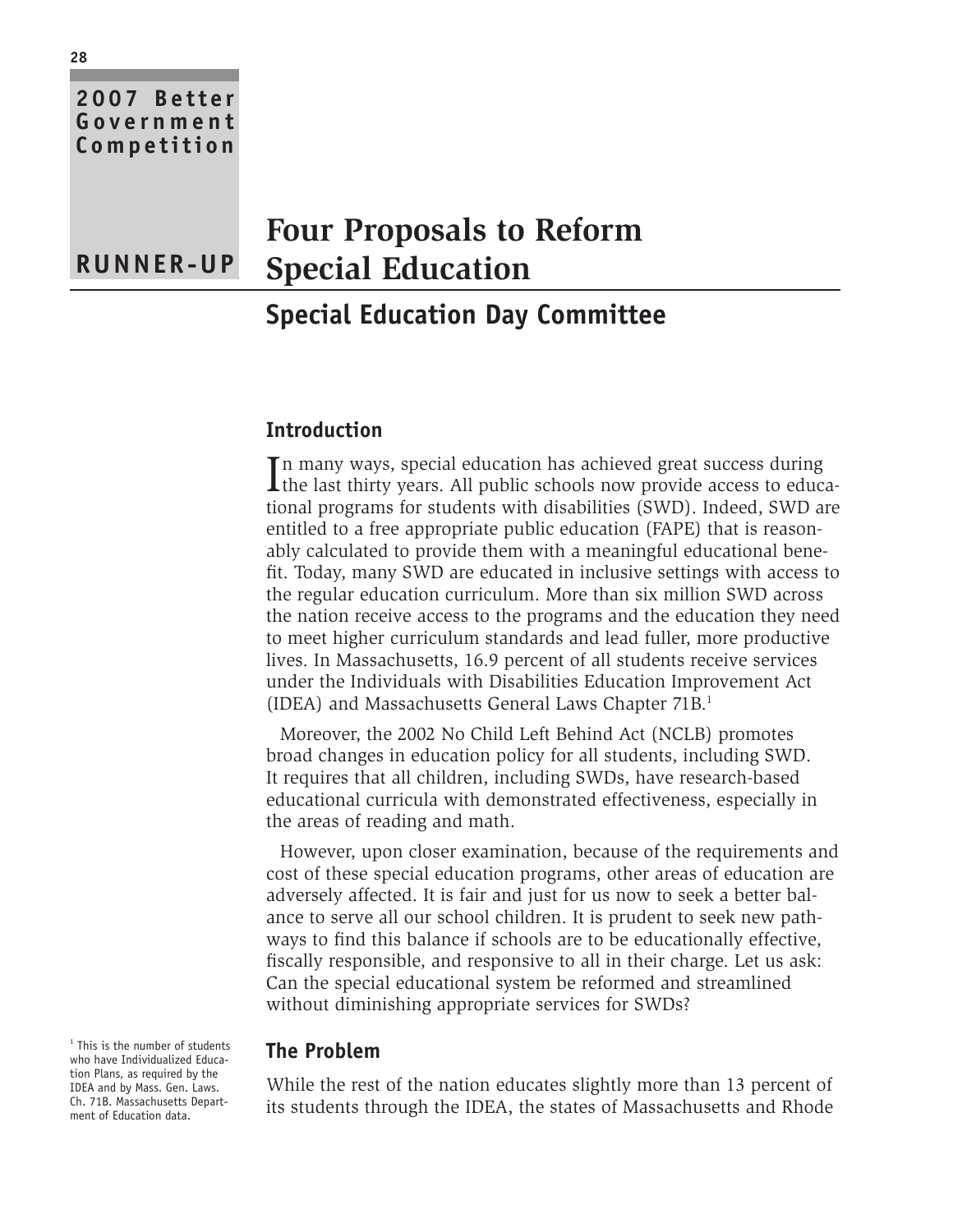Island share the dubious distinction of placing the highest percentage (16.9 percent in Massachusetts) of their students in that category. While most of these students need support, the cost to the state and school districts of providing special services is seriously affecting our ability to invest in other educational areas and to promote education reform for all students.

Back in 2001, the Massachusetts Association of School Superintendents (MASS) issued a report, "The Impact of Special Education Reform: A Case Study of Massachusetts." Among its findings were that "special education has consumed a disproportionate share of new funds allocated to education" since state funding began to climb in the early 1990s.<sup>2</sup> It found, for example, that in 29 percent of the school districts, the increased cost of special education exceeded all new state aid between 1993 and 1999, and that in 56 percent of the school districts in the state, the increased cost of special education swallowed more than 50 percent of all new state aid in that period. Most school reform dollars allocated for all students have, instead, been funneled to meet the rising costs of special education.<sup>3</sup> This occurs because the cost of special education is not limited by budgetary considerations or constraints. Funding for special education comes off the top in our public schools.

Other numbers tell the same story. Between 1990 and 2004, the cost of special education in Massachusetts as a percentage of total district expenditures rose from 17.2 to 27.6 percent. While spending for regular education rose by 82.9 percent, the cost of special education rose by 154.4 percent.<sup>4</sup> State spending for special education is approaching two billion dollars annually.

In 2006, MASS updated its 2001 report on special education. In spite of legislative attempts to assist public schools with additional funding, "districts were still experiencing cost increases that seriously compromised their regular education program and the goals of education reform."5

In 1975, President Gerald R. Ford predicted some of these consequences in his signing statement for the nation's first special education law. Although he agreed with the goal of educating all children with disabilities, he also foresaw that the law as written had these faults:

- It was too cumbersome, entailing too much bureaucracy and paperwork;
- It was too costly, claiming unrealistic and excessive authorization levels for funding;
- It promised more than it could deliver, falsely raising expectations.<sup>6</sup>

<sup>2</sup> Sheldon H. Berman, Perry Davis, Ann Koufman-Frederick, and David Urion, *The Impact of Special Education on Education Reform*, Task Force on Special Education, (Boston, MA: Massachusetts Association of School Superintendents, 2001), http:// mass.supt.org/policy/fileDisplay. cfm.?file=327.

<sup>3</sup> Ibid. This diversion of funds is due to the fact that special education is still the **only** legal individualized entitlement under state and federal laws for children with educational, social, medical, emotional, behavioral, and other needs in our schools. Expenses for special education come off the top—followed by other programming needs. The Massachusetts situation is not unique. In "Extra-Special Education at Public Expense," (*San Francisco Chronicle*, February 19, 2006, p. 1), Nanette Asimov quoted Paul Goldfinger, a California school finance expert: "This is not sustainable….Special education is a growing portion of budgets in many districts, squeezing out services for other pupils."

4 In 2000, the United States spent approximately \$80 billion on IDEA services at the local, state, and federal levels. See Chester E. Finn, Jr., Andrew J. Rotherham, and Charles R. Hokanson, Jr., eds., *Rethinking Special Education for a New Century*, Thomas B. Fordham Foundation and the Progressive Policy Institute (May 2001), 32.

<sup>5</sup> Sheldon Berman, "Special Education Finance Policy," MASS Special Needs Task Force, Massachusetts Association of School Superintendents, http://www. massupt.org/policy/fileDisplay. cfm?file=329#1.

6 The signing statement can be found at http://www.ford.utexas. edu/library/speeches/750707. htm.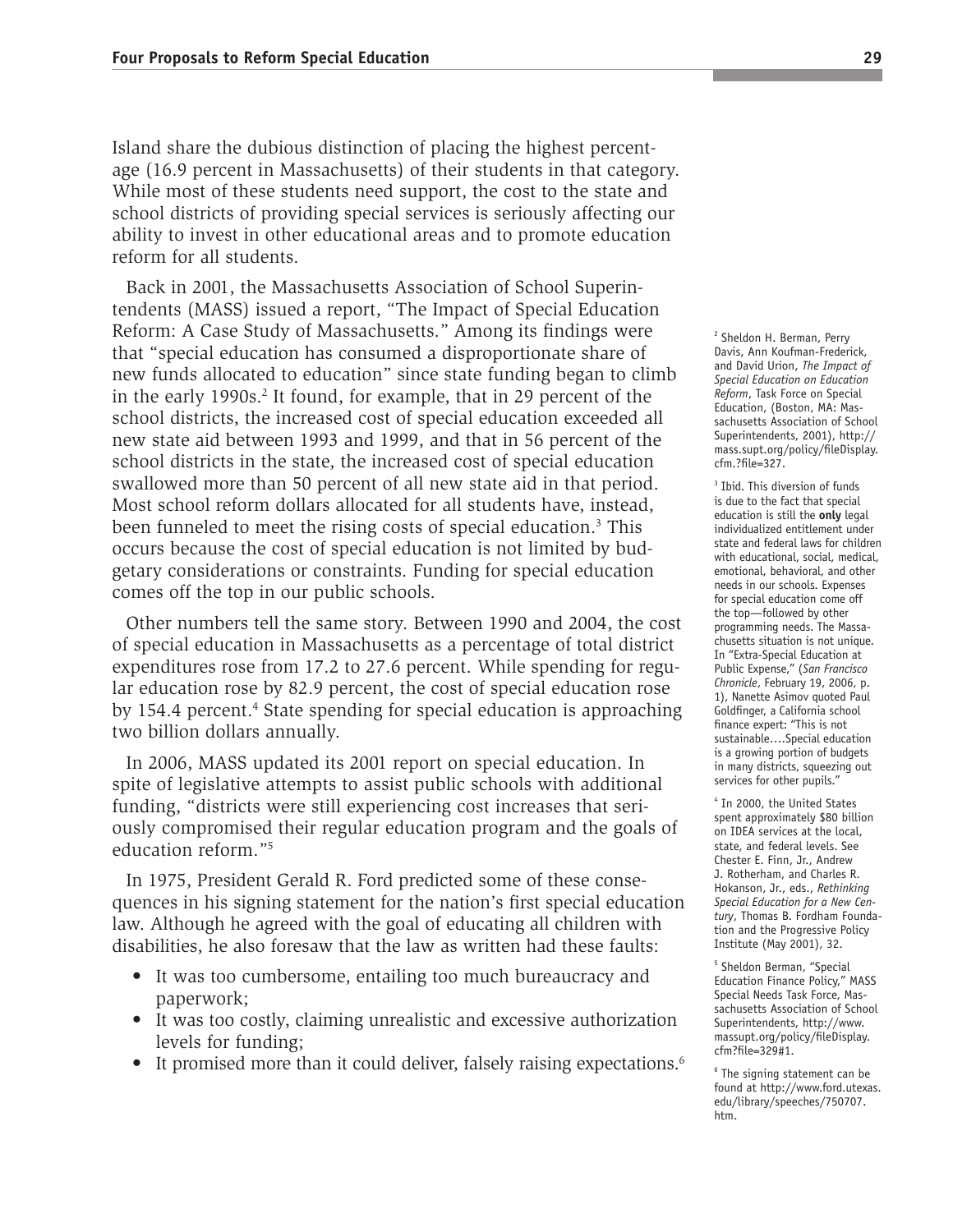Experience has confirmed Ford's foresight. Although the law has been rewritten and reauthorized by Congress many times since 1975, becoming in its latest version the Individuals with Disabilities Education Improvement Act of 2004 (IDEA), sufficient reform has yet to occur. In 2002, the President's Commission on Excellence in Special Education cited numerous remaining challenges, including the need to streamline regulation: "The current system often places process above results, and bureaucratic compliance above student achievement, excellence, and outcomes. The system is driven by complex regulations, excessive paperwork, and ever-increasing administrative demands at all levels…. The culture of compliance has often developed from the pressures of litigation."7 Although the report included many recommendations, most of them have yet to be implemented. IDEA has done little to address this burden of paperwork: the 2006 IDEA Regulations themselves run (excluding the extensive comments and analysis section) more than 90 single-spaced pages. The Massachusetts regulations add another 35 pages, whose contents sometimes conflict with those of the IDEA and create confusion for educators and parents.

One of the key causes of this avalanche of paperwork and the high cost of special education is the adversarial framework within which special education takes place. While Congress had initially tried to create a more cooperative approach, where schools and parents would work together to educate SWDs, a litigious atmosphere has taken over, feeding off the mistrust it promotes.

Consider, for example, the Supreme Court's recent decision in *Schaf*fer v. Weast.<sup>8</sup> The Court decided that in cases concerned with special education, the party bringing the suit, which is usually the parents, should carry the burden of proof. It added that the parents, however, are not powerless since they are entitled to an independent evaluation:

IDEA thus ensures parental access to an expert who can evaluate all the materials that the school must make available, and who can give an independent opinion. They are not left to challenge the government without a realistic opportunity to access the necessary evidence, *or without an expert with the firepower to match the opposition*. [Emphasis added]

The Supreme Court, in other words, assumes that those who should work together, parents and educators, with the common aim of providing services that the child needs, are inevitably adversaries.

Even worse than litigation is the fear of litigation, because it infects everything. The IDEA is the fourth most litigated federal statute. In Massachusetts, the Bureau of Special Education Appeals (BSEA)

<sup>7</sup> "A New Era: Revitalizing Special Education for Children and Their Families," The President's Commission on Excellence in Special Education, 2002, 7, http://www.ed.gov/inits/commissionsboards/whspecialeducation/reports/index.html.

8 126 S. Ct. 528, 44 IDELR 150 (2005).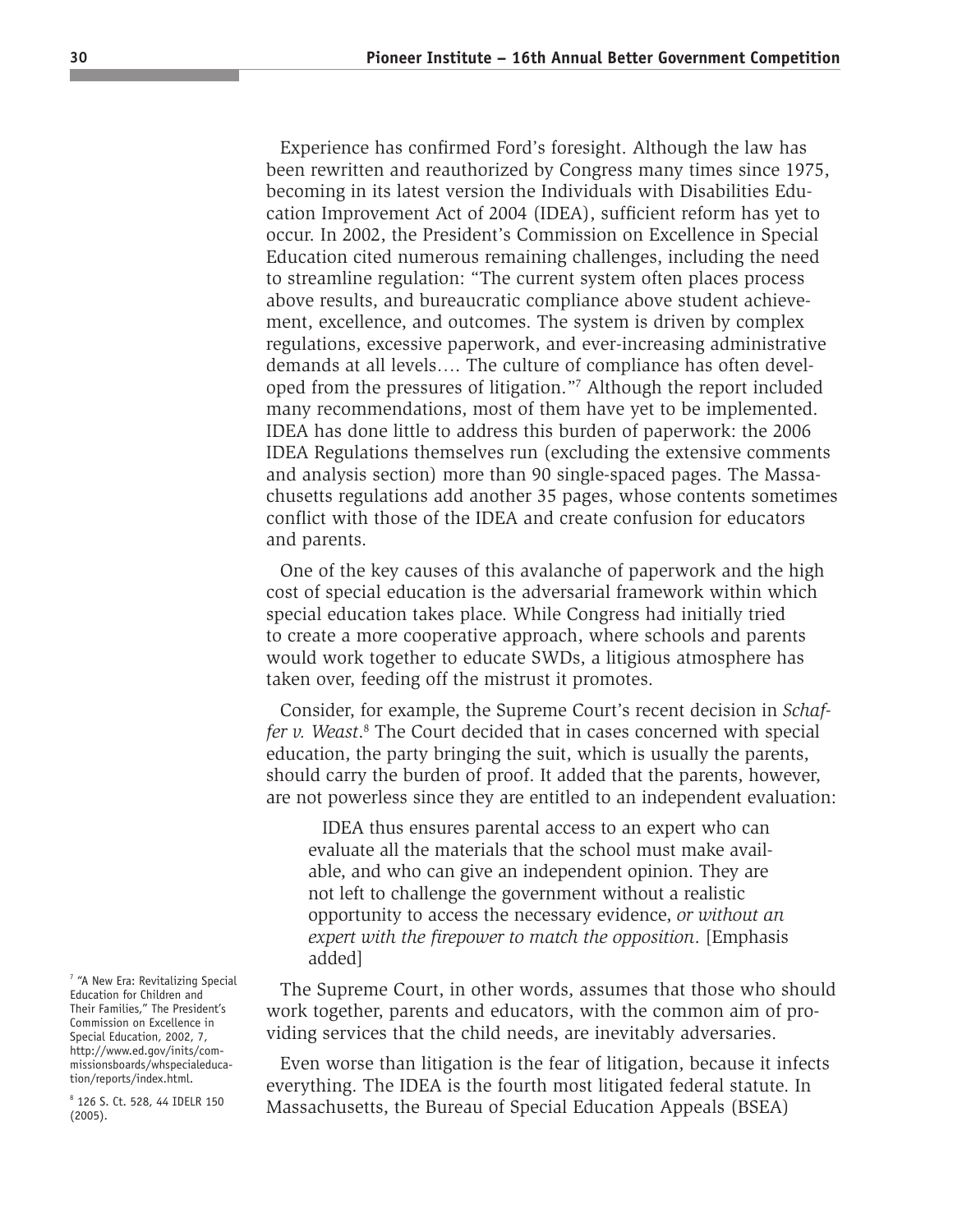provides mediations and due process hearings for special education (and Section 504) disputes. It fields almost 600 hearing requests per year, of which some 94 percent do not result in decisions. By experience, we know that many "settle."9

A virtual "mansion industry" of evaluators, advocates, attorneys, and others has grown to navigate the laws' complexities. Among the unintended consequences of the IDEA is that these professionals appear to have a stake in litigation or the fear of litigation, even as it breeds mistrust between those who, in the end, have to find a way to work together for the sake of the child.

Because the only entity that is legally required to provide for SWDs is the public school system, insurance companies and the other state social agencies are able to shirk their responsibilities for these children. Yes, "interagency agreements" are developed. However, they work around the fact that SWDs have no legal entitlements at other agencies or entities. Thus, those entities can deny all types of services to children on budgetary grounds, even when those services are within their mandate and are not educational. Due to the special education entitlement, public schools are left with the burden of escalating needs and costs.

#### **The Solution**

In 2005, SPEDCO sponsored its first annual Special Education Day in Massachusetts. Educators, state officials, parent representatives, and other leaders in education met to celebrate the anniversary of the IDEA, honor the progress of special education in Massachusetts, and develop reform proposals.10 The participants were asked what most needed changing in regards to special education. The most common responses were the adversarial climate, the litigious atmosphere, the burdensome procedures, excessive paperwork, and the lack of trust, respect, and dignity for school personnel.

Taking our cue from this, SPEDCO formulated four proposals. The first three require no legislative action, just the support of the public and Department of Education (DOE), and modest funding.11 The fourth will require legislation. SPEDCO seeks to have the first three reforms piloted without delay, even as we wait for the legislature to work on the fourth proposal:

- 1. The "Procedure Lite" Option<sup>12</sup>
- 2. The Free Appropriate Public Education (FAPE) Expert model
- 3. A Collaborative Training Model
- 4. Conformity Legislation Model

<sup>9</sup> This issue is not confined to Massachusetts. Too often the fear and threat of litigation is the reality of how special education "works" today. For example, Asimov, in "Extra-Special Education at the Public Expense" (*San Francisco Chronicle*, February 19, 2006, p. 1), quotes a special education director stating that legal proceedings "are a huge time drain on your administration and your teachers. You don't want to spend precious dollars on this, so districts will settle a case to avoid it." Another stated, "Special education is a huge industry now…I don't think the average person realizes what's going on."

<sup>10</sup> The second annual Special Education in 2006 was co-sponsored by SPEDCO, the Massachusetts Administrators for Special Education (ASE), and the Massachusetts Association of Approved Private Schools (MAAPS). *Education Week*'s January 3, 2007 online edition mentioned Special Education Day in its article about the death of President Gerald R. Ford. Recently, both the *Lexington Colonial Times* (February-March 2007) and *Wellesley* magazines cited it as an avenue of hope for reform.

<sup>11</sup> Note that the estimates of costs cited in the first two proposals are very rough and speculative. Unfortunately, we do not have data about how teachers spend their time, the cost of proceeding to a BSEA hearing at all stages, the costs of "settling" disputes, etc. We urge research to provide this data. A chapter in *Rethinking Special Education for a New Century* raises the same concern in its discussion of the annual costs for providing special education: "The wide range of cost estimates itself hints at an insufficient level of accountability in these programs, while also provoking the important question of what society is receiving as a return on its substantial investment in special education." p. 53.

<sup>12</sup> We thank Marcia Mittnacht, State Director of Special Education of the DOE, for the term "Procedures Lite." The use of this term does not imply an endorsement of any opinions stated herein by Ms. Mittnacht.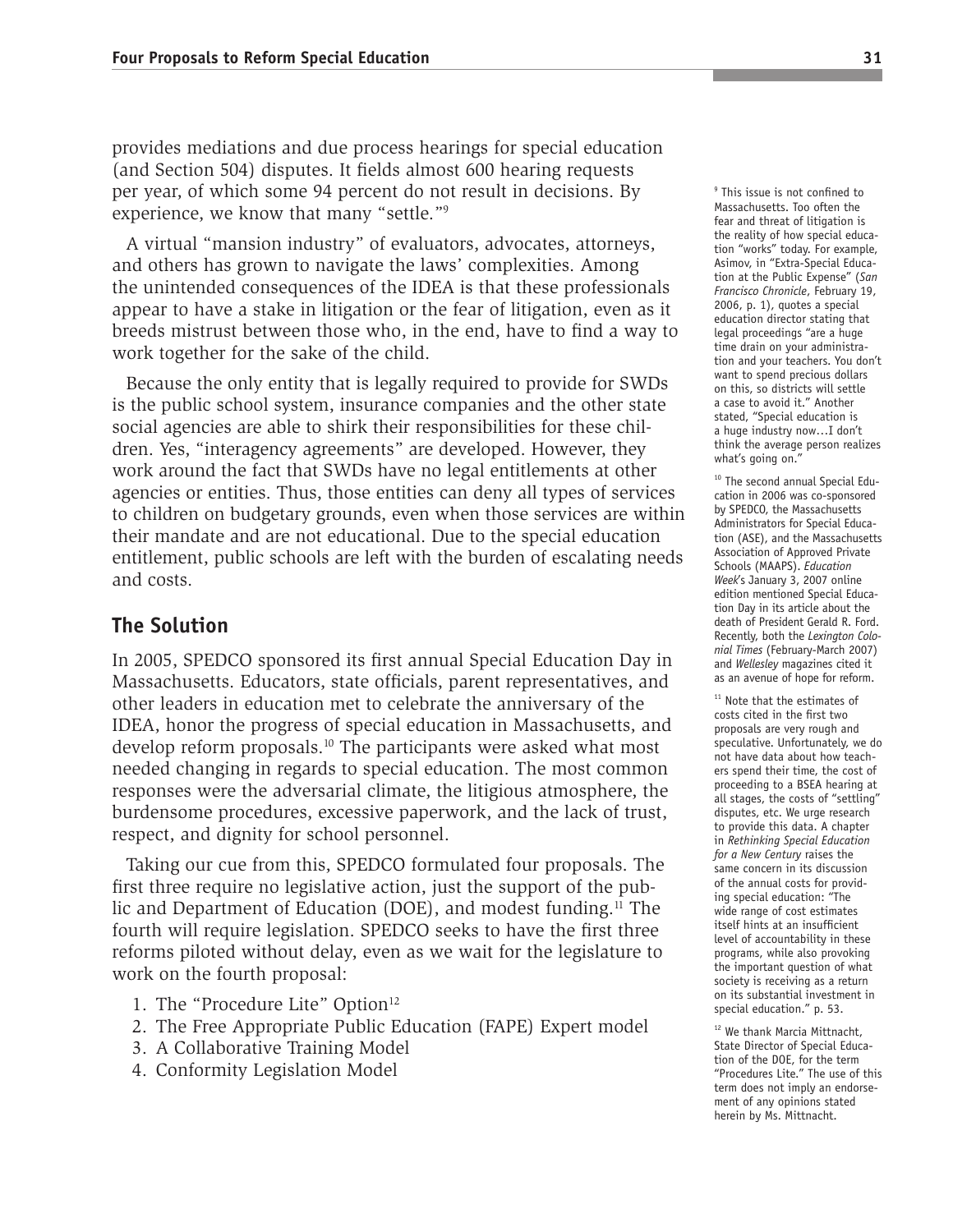#### **1. The Procedure Lite Option**

Goals:

- To expedite the delivery of special education services to SWDs while minimizing procedural and paperwork requirements.
- To restore trust between parents and school systems.

The Procedure Lite option allows parents, with school consent, to opt out of the special education procedural/regulatory requirements. It establishes basic structures and processes (including an information packet, to be developed) within which parents and schools can work cooperatively while reducing the number of regulatory steps. Both parties waive legal terminology, attorneys' fees, disputes about additional or fewer services, compensatory services, and protracted procedures. Both parties have the right to opt back into the IDEA and Massachusetts procedures anytime by informing the other party.

Initial discussion with the DOE has confirmed that this option would not require legislation, and it appears interested in pursuing this avenue with us.

Anticipated Outcomes:

- Services for students to start as soon as agreed upon without protracted procedural steps.
- Improved communications between schools and families, focused on the student's program, needs, and progress, not on compliance issues.
- Quicker resolution of problems and conflicts.
- More direct instructional time.
- Less frustration and more trust between schools and families.
- Cost savings.

The cost savings from Procedure Lite could be enormous. We estimate that special education teachers may spend 25 percent of their time doing non-instructional work such as documenting compliance or organizing and attending meetings. The President's Commission on Excellence in Special Education echoed this concern in 2002: "Educators spend more time on process compliance than on improving educational performance of children with disabilities."13 If the Procedure Lite option could reduce that time by 40 percent, to 15 percent of their working hours, then students would be getting 10 percent more instruction per teacher. If we assume an average teacher salary of \$56,000 (from the DOE website) and estimate \$10,000 for benefits (for a total of \$66,000 per teacher), then this Option would save \$6,600 per teacher. Assuming a low number of special education teachers in Massachusetts—let's say 3500 for the sake of discussion—the Procedures Lite Option might divert more than 20 million dollars back

<sup>&</sup>lt;sup>13</sup> "A New Era: Revitalizing Special Education for Children and Their Families," The President's Commission on Excellence in Special Education, 2002, 11, http://www.ed.gov/inits/commissionboards/whyspecialeducation/reports/index.html.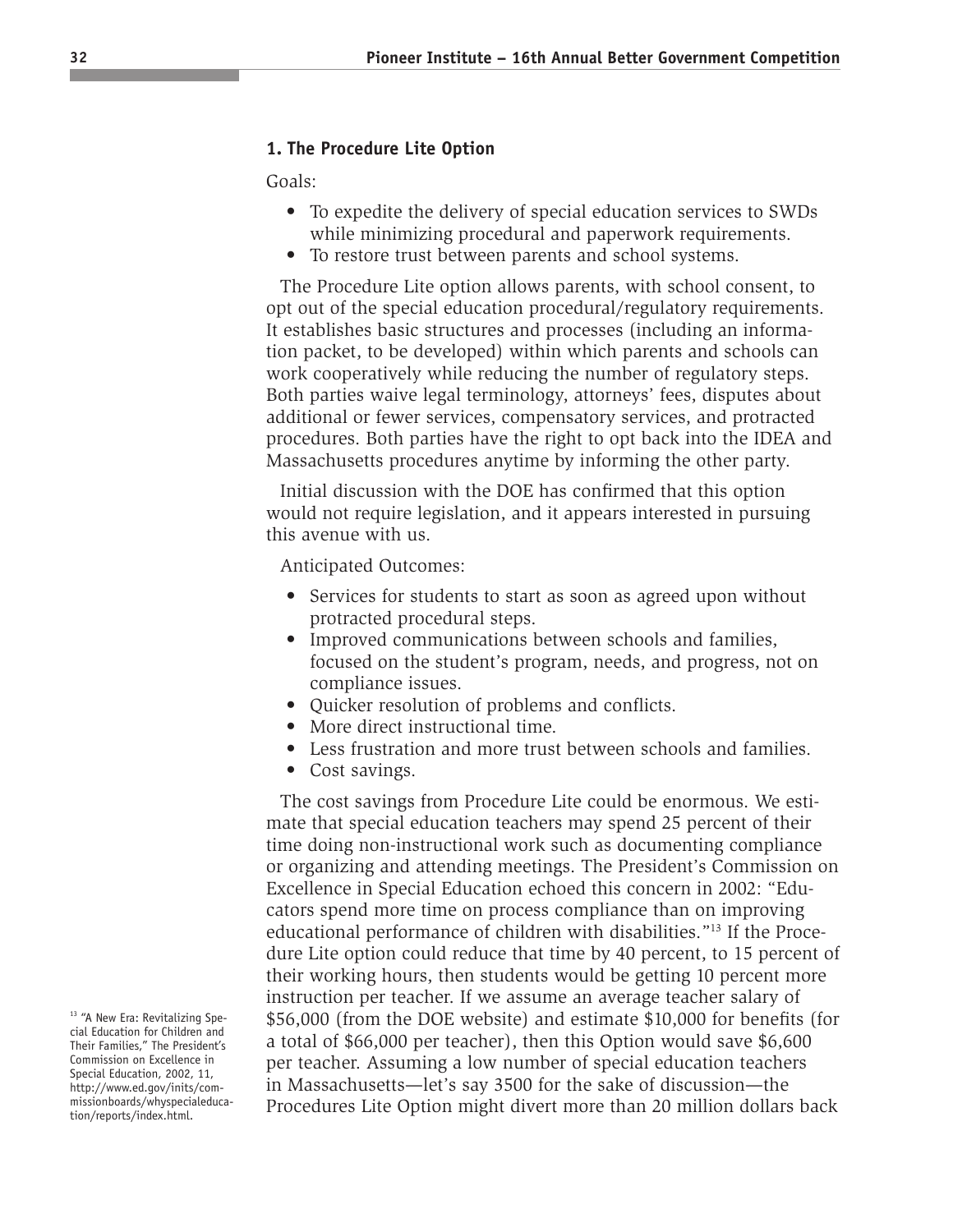to teaching  $(3500 \times $6600 = $23,100,000)$ .

We recommend that this option be piloted in selected school districts to study its effectiveness and implications for broader use.

#### **2. The FAPE Expert Model**

Goals:

- To provide effective, impartial, and student-centered dispute resolution focused on delivering a FAPE to special needs students.
- To reduce the need for litigation procedures, and provide prompt, appropriate delivery of educational services.
- To provide expertise that targets the student rather than future litigation.

The FAPE expert model ends the damaging "battle of the experts." The parents and public schools would jointly choose an independent expert, paid for by the Bureau of Special Educations Appeals (BSEA) or by the local school district, to assist the BSEA hearing officer in making a decision. The FAPE Expert plays a role much like the guardian ad litem in other legal contexts.

The BSEA has shown interest in this approach during preliminary discussions.

Anticipated Outcomes:

- This model would shift the focus of family, schools, and BSEA to the child, away from positioning for the strongest case in litigation.
- Resolution would be reached within 30 days from the time the parents and school jointly choose a FAPE expert.
- A decrease in the number and intensity of disputes.
- The restoration of trust between schools and parents.

The cost savings from the FAPE expert model could be substantial. There is no hard data concerning what the present adversarial system costs, but we will try to make a rough estimate of the cost of an average BSEA hearing for schools. (We do not estimate the cost of maintaining the BSEA). There is no data to tell us how many of the approximately 600 hearing requests begin down the path toward a hearing or how far down that path they proceed. Such data would be useful to have. We do know that 34 decisions and 17 rulings were written in FY 2006.14

• Starting again with the estimated average teacher salary and benefits of \$66,000, and dividing it into a per diem estimate, a teacher costs \$360 a day (\$66,000 divided by 182). If we assume that the average three-day hearing involves seven teachers, administrators, service providers (occupational therapists,

<sup>14</sup> See "Special Education Appeals—FY 2006 Data Summary," http://www.doe. mass.edu/bsea/fy06datasum. html?printscreen=yes&.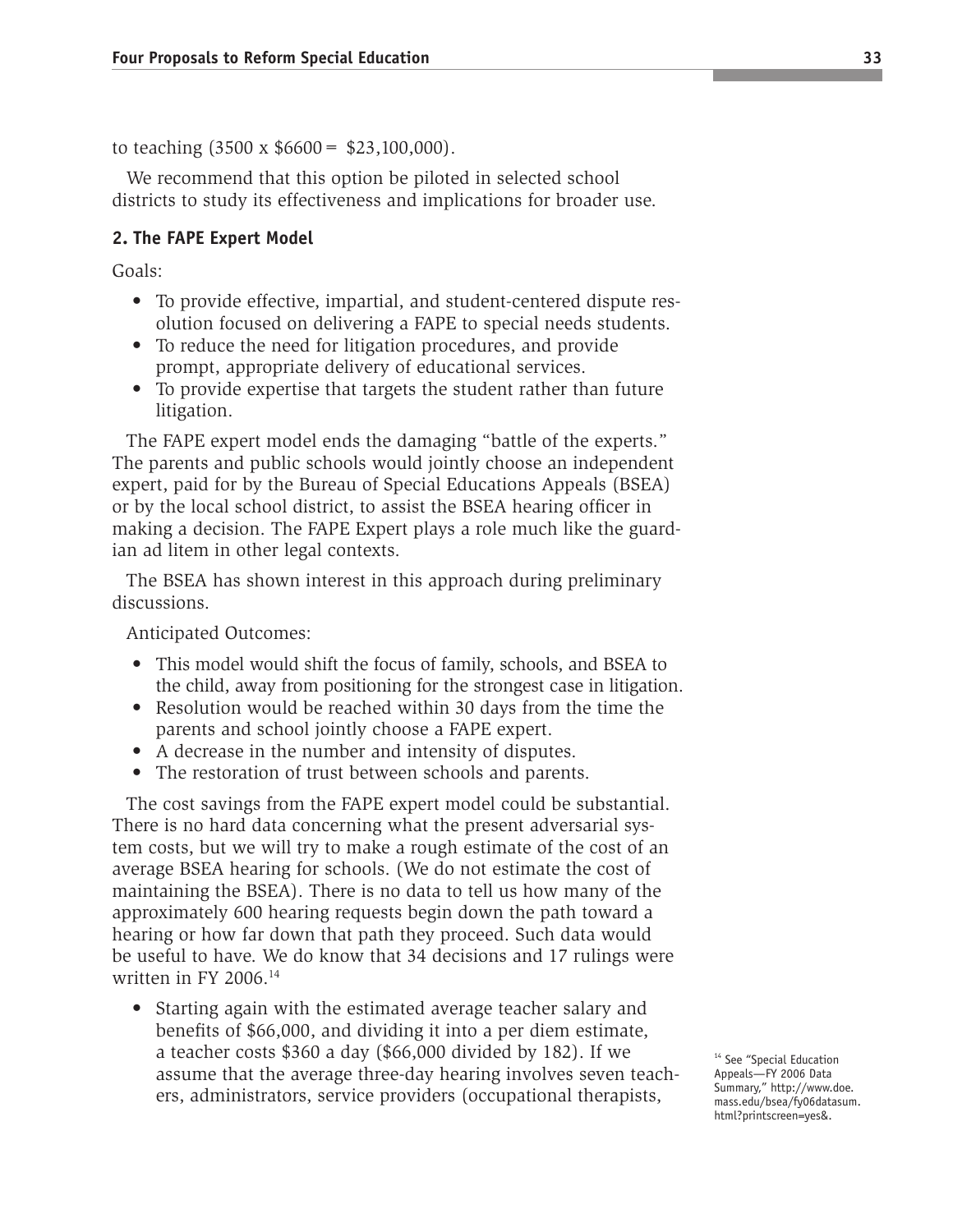speech-language therapists, etc.), then the school personnel cost of that hearing is at least \$7500 (3 x 7 x \$360). Taking into account preparation time, travel and meal reimbursements, discovery, and the possibility that the hearing will go longer, a good round total estimate would be \$13,000.

- Since attorneys' fees for the school district may run between \$10,000 and \$70,000 or higher, we will assume \$40,000.
- Fees for each expert may run between \$1000 and \$5000, depending on the nature of the case. If we allow for the possibility that more than one expert might be needed, a fair estimate would be \$5000.
- Administrative costs, mailing, and discovery may amount to \$5000.

These rough estimates add up to approximately \$60,000 for an average hearing. If a district loses the hearing, it will also have to pay the parents' attorney's fees, perhaps another \$40,000, and whatever additional services the BSEA orders. Thus, even with only 51 decisions and rulings in a year, several million dollars are spent that could be used for better educational purposes.

In comparison, we estimate the cost for the FAPE expert to run between \$2000 and \$5000, depending on the child's needs.15

We recommend that this model be piloted in selected BSEA cases to study its effectiveness and implications for broader use.

#### **3. A Collaborative Training Model**

Goals:

- To shift the training paradigm away from compliance toward student outcomes.<sup>16</sup>
- To redirect training resources towards initiatives that would build cooperative relationships between parents, schools, and state agencies and provide the tools to improve educational outcomes.

In current practice, school districts spend scarce money and effort in defensive training to assure compliance with procedural requirements. Special education paperwork burdens are onerous and often cited as the reason professionals leave the field. The shift in training will refocus educators and parents on improving teaching and learning strategies and on building cooperative working relationships.

Preliminary discussions with the DOE and the Federation for Children with Special Needs (FCSN) have indicated their interest in making training more constructive. No new legislation would be

<sup>15</sup> See also a BSEA decision involving the Sudbury Public Schools, 44 IDELR 291 (SEA MA 2005), where the hearing officer awarded parents more than \$100,00 in retroactive reimbursement in addition to a private placement and attorney fees (left unspecified in the decision). According to the article in the *San Francisco Chronicle* of February 19, 2006 cited above, one district spent \$140,600, of that \$62,600 for its portion of the out-of-state tuition, \$25,000 for its own legal bills, and another \$50,000 for the attorneys of the parents.

<sup>16</sup> In testimony before the President's Commission on Excellence in Special Education, cited in its report "A New Era: Revitalizing Special Education for Children and Their Families," Kim Goodrich Ratcliffe, PhD, Director of Special Education in Columbia, Missouri, testified that her district spends the whole week preceding the opening of the schools training special educators on **procedural mandates**: "The tail is wagging the dog."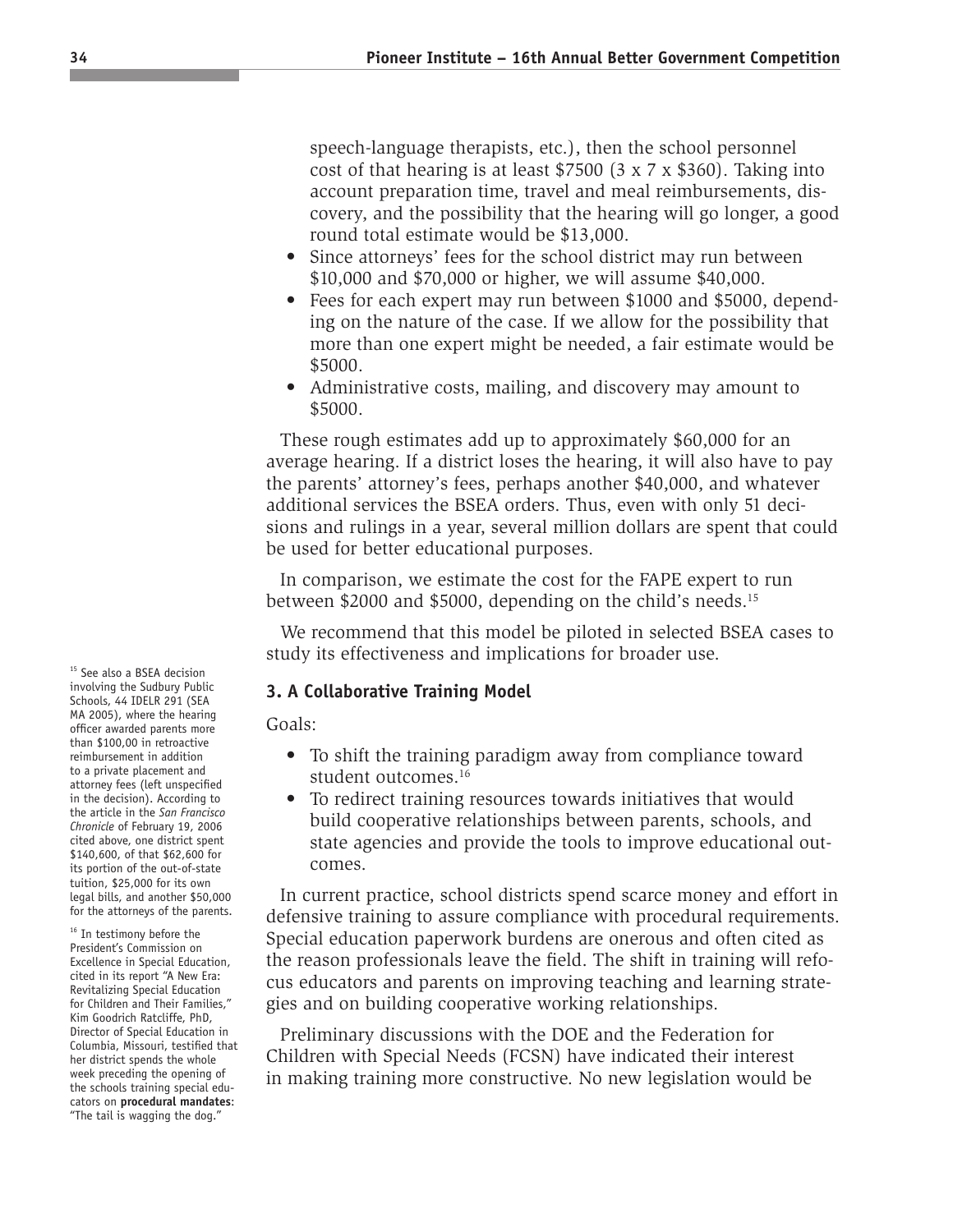required, just the shifting of money already in the system.

Anticipated Outcomes:

- DOE and U.S. Department of Education training funds will target training for educators and parents on successful education and relationship-building practices to enhance trust and communication.
- Fewer disputes and less spending on litigation.
- More funds and attention to improving student outcomes.

#### **4. Conformity Legislation Model**

Goals:

- To streamline legal requirements so that educators can focus on educational outcomes.
- To maintain the rights of the SWDs to a FAPE.

In addition to the federal law, the IDEA, Massachusetts has its own law (Chapter 71B) and its own set of regulations governing special education. Some Massachusetts requirements just create more toil and paperwork. Others create rights that exceed a FAPE and/or increase disputes and litigation because they confuse parents and educators and may create conflicts with federal requirements. The reality is that the IDEA is sufficient to provide the access to education to which SWDs are entitled because it provides them with the right to a FAPE.

In 2005, California passed conformity legislation that eliminated most requirements for special education that went beyond the IDEA. The effort streamlined special education, making it less confusing, more efficient, and more effective.<sup>17</sup> While many other states already conform to the IDEA, Massachusetts continues to provide costly and confusing extras.

Anticipated Outcomes:

- Fewer conflicts and disputes because of divergences between state and federal regulation.
- The state will have the energy to tackle other needs, such as enforcing interagency agreements.
- Educators and parents will have the energy to focus on improving outcomes for all students.

This proposal, of course, will require state legislation.

#### **Conclusion**

The landscape has changed greatly for special education students in the last thirty years. So much has been accomplished in terms of programs, access, funding, and fairness. However, without timely and

<sup>17</sup> Personal communication with Howard Fulfrost, Esq., of California (formerly at Lozano Smith; now at Fagan Friedman & Fulfrost LLP). Attorney Fulfrost played a key role in California's movement to conformity legislation.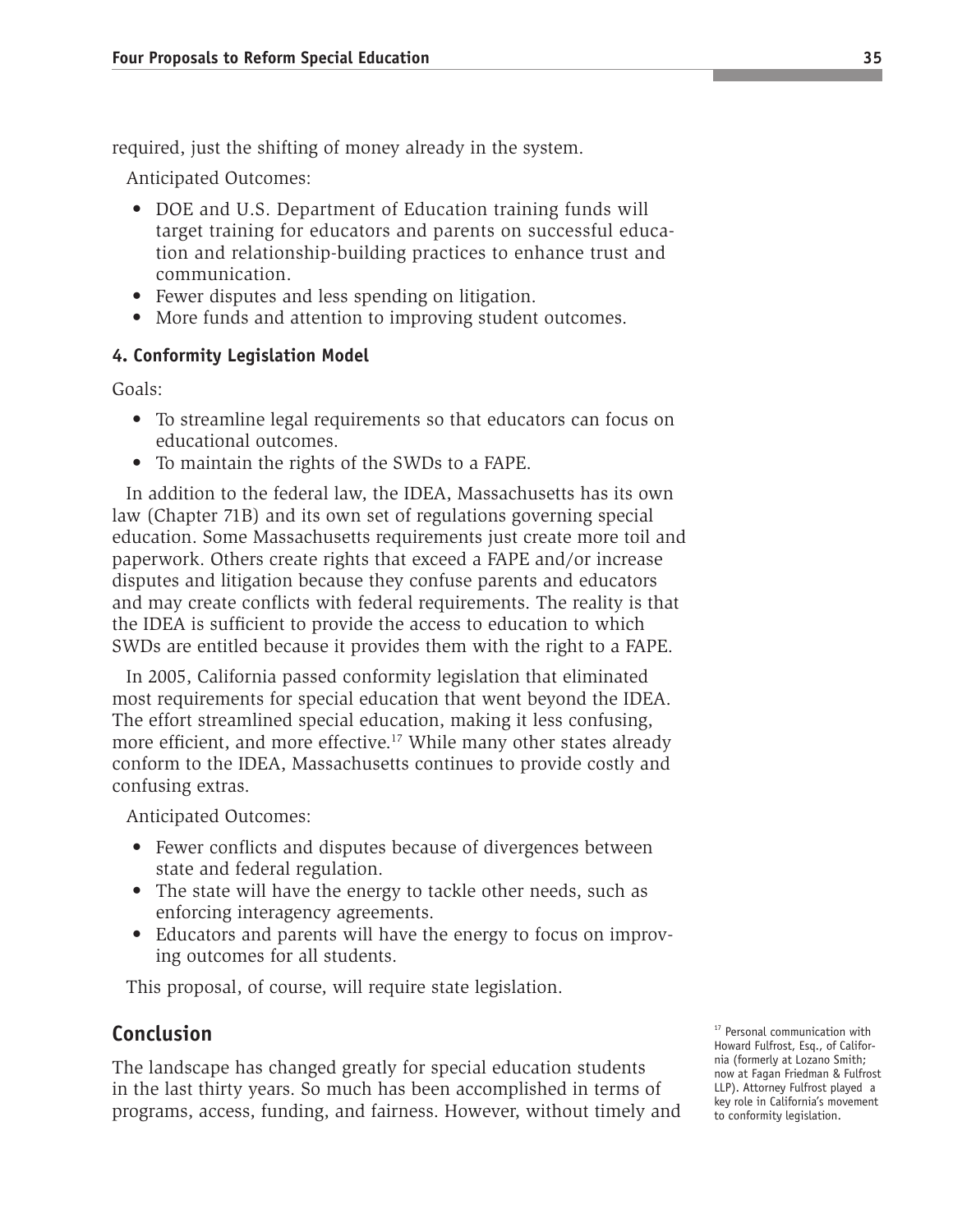radical reform, these gains, achieved with great effort and difficulty, are at risk. Moreover, education for all children in the Commonwealth may be compromised.

#### **Resource List**

#### **Special Education Day Committee ~ SPEDCO**

PO Box 600221 Newtonville MA 02460 617-542-6789 (at law office); 617-510-0248

**Miriam Kurtzig Freedman, M.A., J.D., of counsel** Stoneman, Chandler & Miller LLP

**Carla Jentz, Executive Director** Massachusetts Administrators for Special Education (ASE)

#### **Marilyn E. Bisbicos, Ed. D.**

Consultant and Former Pupil-Personnel Director for the Cambridge and Arlington Public Schools

#### **Edward Orenstein, Executive Director**

Concord Area Collaborative (CASE)

- Bureau of Special Education Appeals website: http://www.doe.mass.edu/bsea
- Federation for Children with Special Needs website: http://www.fcsn.org
- Massachusetts Association of School Superintendents website: http://www.massupt.org
- Massachusetts Department of Education website: http://www.doe.mass.edu
- Miriam Kurtzig Freedman's website: http://www.SchoolLawPro.com
- President's Commission on Excellence in Special Education website: http://www.ed.gov/inits/commissionsboards/whspecialeducation/reports/index.html
- Special Education Day Committee's website: http://www.specialeducationday.com
- U.S. Department of Education, Office of Special Education Programs and Office of Special Education and Rehabilitative Services website:

http://www.ed.gov/about/offices/list/osers/osep/new.html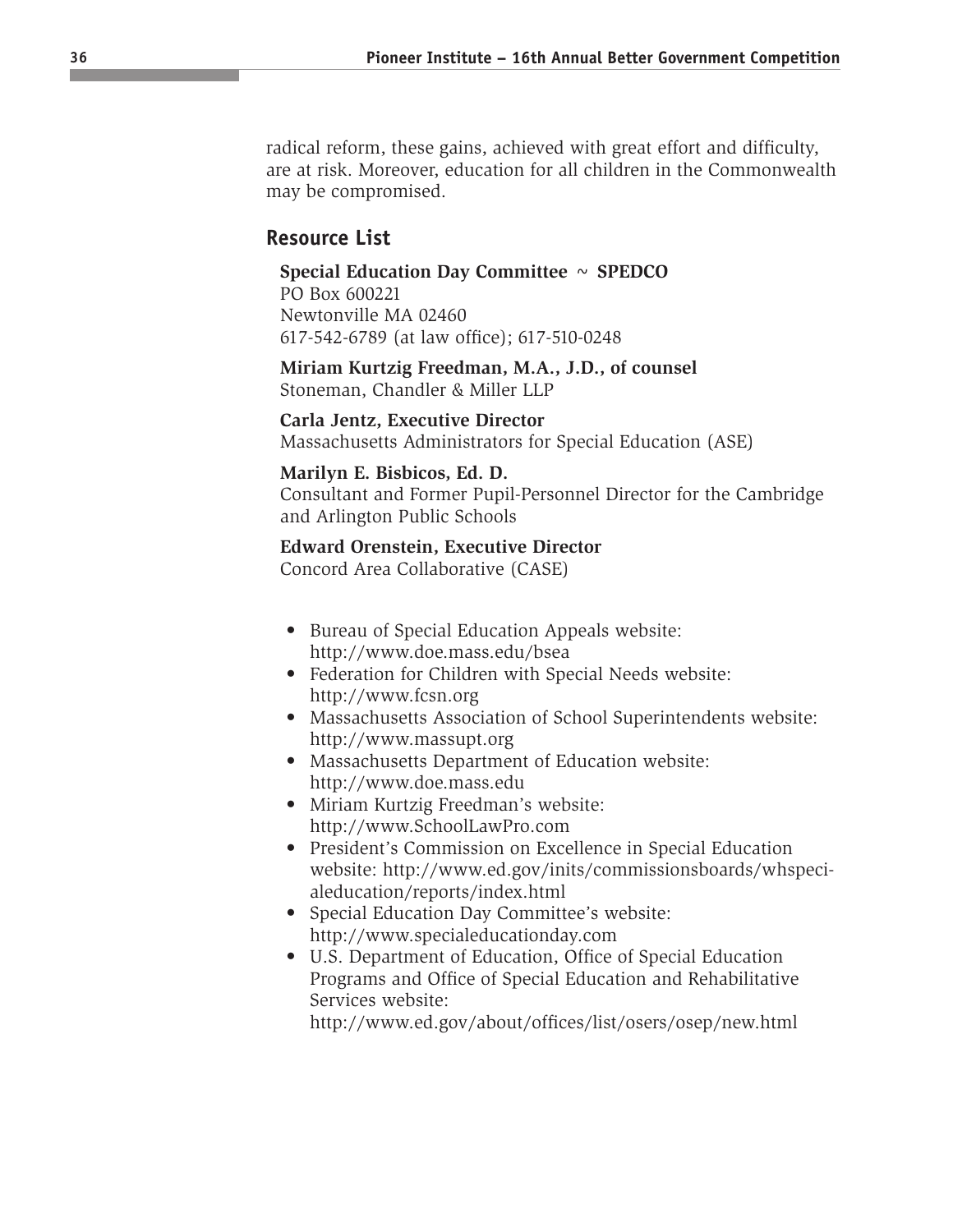**2007 Better Government Competition**

**RUNNER-UP**

## **The Entrepreneurial Service Delivery Program**

## **Northern Virginia Regional Park Authority**

#### **Introduction**

Faced with declining park visitation and an expense structure that was exceeding revenues, the Northern Virginia Regional Park Authority (NVRPA) faced the kind of difficult choices that many government entities have faced. There were three main options:

- Seeking additional appropriations from the six local governments that make up the organization.
- Scaling back operations to mirror the declining park usage.
- Approaching the delivery of conservation and recreation services in a business-like manner.

It chose the latter option, and from 2005 to 2006 transformed the organization into a market-focused, entrepreneurial public agency.

Because of this transformation, NVRPA park usage is now increasing at an annual growth rate of more than 10 percent. Rather than drawing from its reserves, as in 2003 and 2004, NVRPA now meets all of its financial obligations and accelerated reinvestment in park facilities in 2006. The central ingredient in the transformation of the organization was to develop a culture of innovation and high performance.

While the programs and activities of most park agencies draw more than 50 percent of their operating budget from tax dollars, a good measure of the financial soundness of the NVRPA is that it draws 80 percent of its operating revenues from its enterprise operations. This high level of self-sufficiency is unique in the country, and it provides a high return on investment for the public tax dollars that the local governments in Northern Virginia contribute to the NVRPA.

#### **The Problem**

The NVRPA was created in 1959 with the mission of protecting open space and natural and historically significant areas. The park system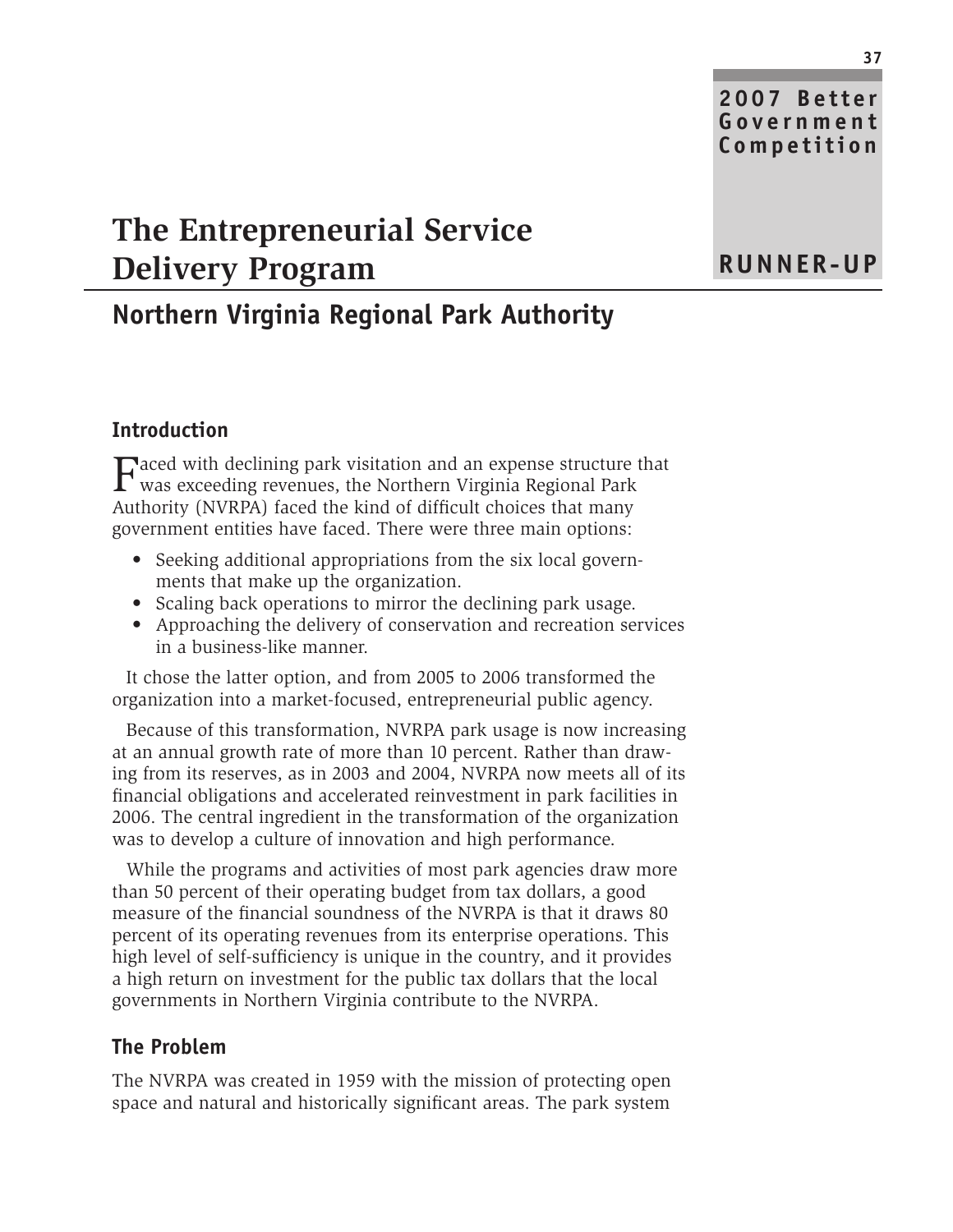today has grown to 21 parks encompassing 10,256 acres. The NVRPA is a special purpose governmental body that is guided by a twelvemember board, appointed by its six jurisdictional members. Its jurisdiction includes a population of more than 1.6 million people. The parks serve the residents of these jurisdictions as well as many other visitors. A recent park user survey found that almost 30 percent of the patrons come from outside of the member jurisdictions.

In 2003, the NVRPA faced a funding crisis. During the late 1990s, it had allowed its staff and associated overhead to outgrow its revenues. Then, between 2002 and 2003, the usage of its facilities declined precipitously, and along with that usage, its revenues. Between FY 2002 and FY 2003, overall user fee revenues decreased by 18 percent, and Enterprise Fund operating income dropped from more than one million dollars to an operating loss. There were a number of novel factors that may have lead to this dramatic drop: poor weather, 9/11, and a series of sniper attacks in 2002. Moreover, park usage had been declining across the country. United States National Park Service data show that between 1992 and 2005, the number of overnight campers at national parks dropped by 26.5 percent, and overall park usage was down significantly. For example, the usage of state parks in California dropped 11 percent between 2002 and 2005. Many other states and regions have experienced similar declines. In 2006, Richard Louv's best-selling book *Last Child in the Woods* focused national attention on the decline of outdoor activity among today's youth.

Because of this sudden shortfall, the NVRPA had to borrow from its reserves in 2003 and 2004 to make ends meet, and defer preventative maintenance throughout the park system, which only further reduced the appeal of the facilities to potential park patrons.

#### **The Solution**

The NVRPA's Entrepreneurial Service Delivery Program had three aims: cutting expenses, increasing revenues, and making the organizational culture more entrepreneurial.

In 2005, the NVRPA streamlined the organization, reducing positions. This contributed to an almost eight percent drop in operating costs for personnel between 2004 and 2006 (see exhibit 1). Additionally, the vehicle fleet was reduced by ten percent and an energy conservation policy was implemented to control expenses and lead by example.

Having costs under better control, the NVRPA turned to making its services more attractive to the public and marketing those services effectively. It focused on two of its potentially most lucrative services: golf and camping.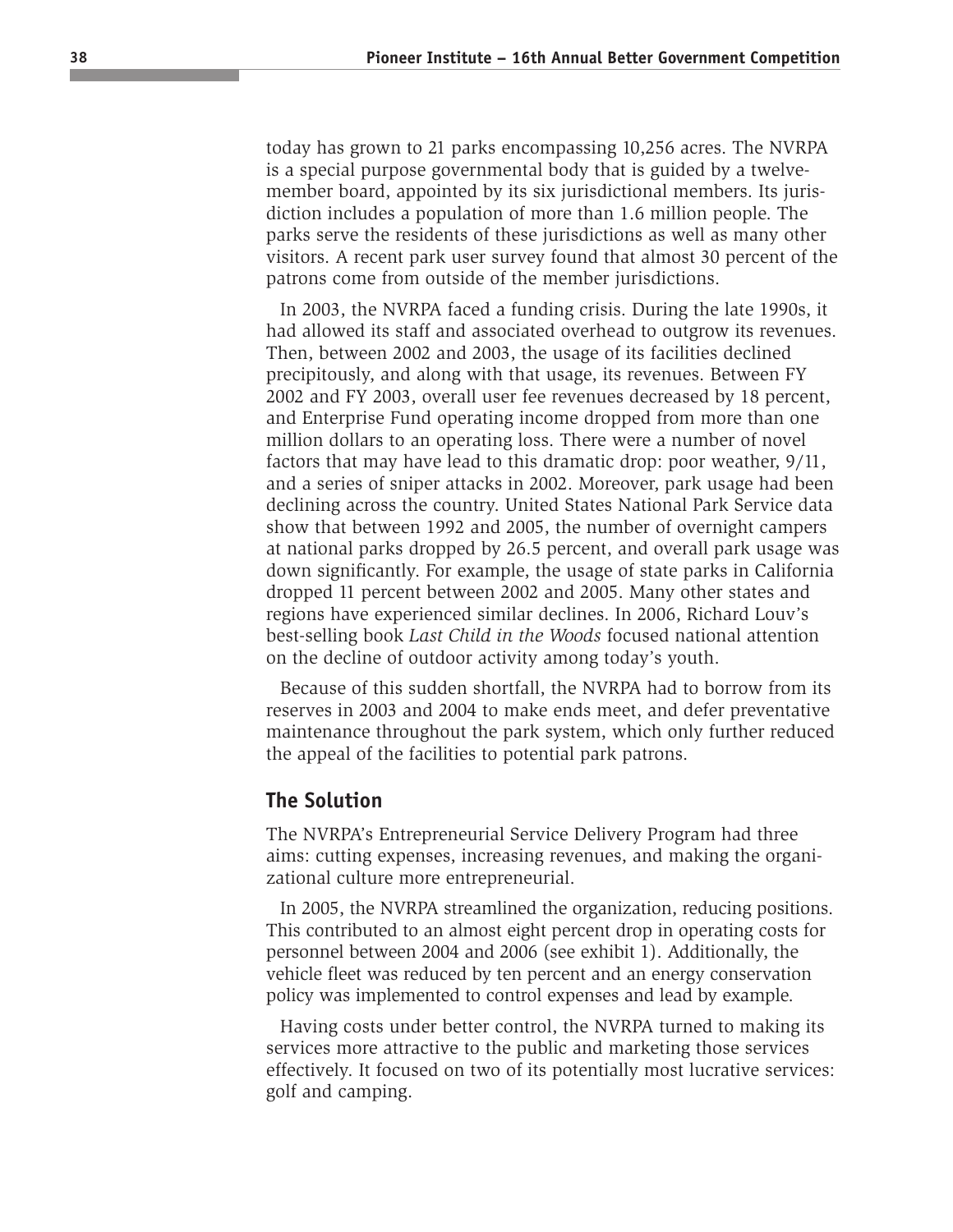Halfway through FY 2005, it created a golf membership program that allowed frequent players to purchase season passes for unlimited play at NVRPA courses. These were priced to promote play during non-peak demand times. Augmented by an aggressive marketing program, including advertisements in golfing publications, wide distribution of a new brochure, and a greater presence at Virginia Tourism Centers, there was an increase of 12 percent in golf rounds between 2005 and 2006, with a \$579,000 increase jump in total golf revenues (see Exhibit 2).

Towards the end of the same year, NVRPA took its first steps toward improving the camping facilities. The Park Authority added rustic cabins and expanded hook-ups for recreational vehicles and wireless internet access at both of the NVRPA's two campgrounds, allowing the public to select from a wider range of camping experiences and comfort levels. These new amenities were marketed through print advertisements, the internet, and camping directories. NVRPA also developed new camping literature that emphasized the attractiveness to families of a camping facility so close to the nation's capital. Between 2005 and 2006, there was increase of almost 3,000 new camping reservations (more than 10,000 campers) and a jump in revenues of \$136,000 (27 percent). In 2006, camping revenues exceeded expenses for the first time in decades (see Exhibits 3 and 4).

#### **Exhibit 1: Total Personnel Cost as a Percent of Operating Costs %**









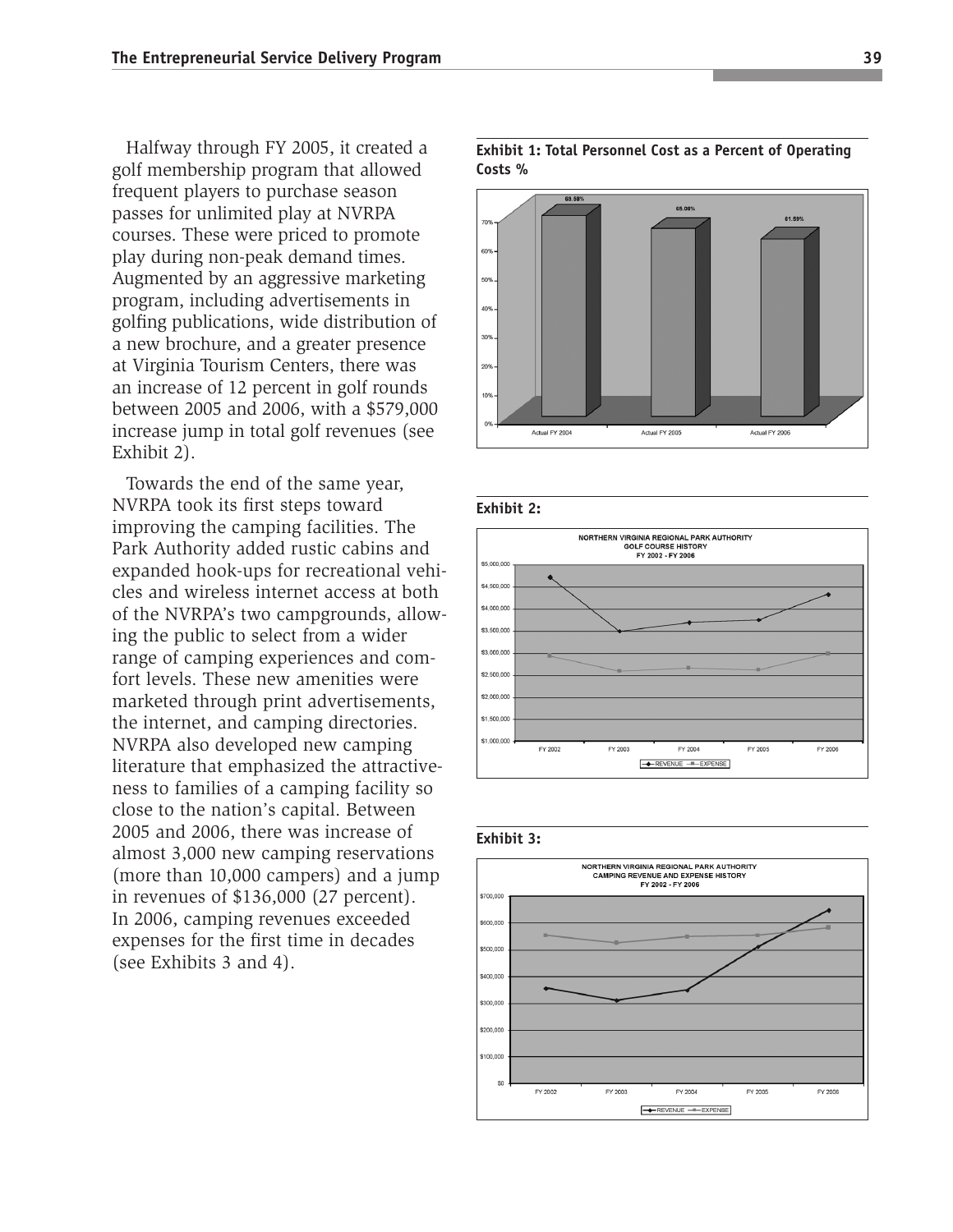|                                 | <b>Increased Usership</b>                            | <b>Increased Revenue</b> |                          |               |  |
|---------------------------------|------------------------------------------------------|--------------------------|--------------------------|---------------|--|
| <b>ACTIVITY</b>                 | July 05-June 06                                      | %                        | <b>July 05-June 2006</b> | $\frac{9}{6}$ |  |
| Golf                            | 9,377                                                | 12%                      | \$578,943                | 15%           |  |
| Camping                         | 3,000 reservation<br>$(10,000 + additional campers)$ | 13%                      | \$136,619                | 27%           |  |
| Other park usership increases * | 65,464                                               | 10%                      | \$190,396                | 10%           |  |
| Total Increase in usership      | 84,841                                               | 10.44%                   |                          |               |  |

| <b>Exhibit 4: FY 2006 Performance Measures</b> |  |
|------------------------------------------------|--|
|------------------------------------------------|--|

**Exhibit 5:** 

*\*This data does not attempt to measure users on the NVRPA's 100 miles of trails. The W&OD trail is considered one of the most heavily used trails in the country with an estimated 2-3 million users per year.*

> Finally, the NVRPA initiated employee achievement awards in 2006 to reward innovation, cost savings, safety, creative programming, and being a team player. These awards were designed to promote the entrepreneurial values that are most important to the long-term performance of the organization. Prior to this, awards had only been given for years of service. In the words of Paul Gilbert, the executive director of the NVRPA, "In surveys done of the staff, board, and external stakeholders, one of the recurring themes was an appreciation for the non-bureaucratic, nimble nature of the NVRPA. With the employee achievement awards, we are now recognizing this strength and reinforcing this important element of our organizational culture."

> By cutting expenses before moving on to making investments in operations and infrastructure, the NVRPA was able to free up money for those investments. Between 2005 and 2006, it raised the share of its operating revenues from enterprise operations from 79.34 percent to 80.16 percent. However, in fact, most of the money for these investments came out of its \$4 million annual capital budget. It was money well spent. The annual average of the capital investments in golf courses and campgrounds compared to the increase in revenue from 2005 to 2006 shows that the campground improvements yielded a 66 percent return on investment (ROI) and the golf course improvements yielded a remarkable 224 percent ROI (see Exhibit 5).

| LAIIIDIL J.                                                                                                |                                                     |                                                |                                         |  |  |
|------------------------------------------------------------------------------------------------------------|-----------------------------------------------------|------------------------------------------------|-----------------------------------------|--|--|
| <b>Capital Investments</b>                                                                                 | <b>Revenue</b><br><b>Increase</b><br>FY 2005 & 2006 | Capital<br><b>Investment</b><br>FY 2005 & 2006 | Return on<br><b>Investment</b><br>(ROI) |  |  |
| <b>Golf Course Renovations: New fairway</b><br>drainage, improved golf paths, new tees.                    | 637,951                                             | 284,867                                        | 224%                                    |  |  |
| Campground Improvements:<br>New rustic cabins, upgraded utilities for RV<br>camping, renovated rest rooms. | 298,143                                             | 453,996                                        | 66%                                     |  |  |

The NVRPA was able to revamp its public information spending with new brochures and new strategies for information distribution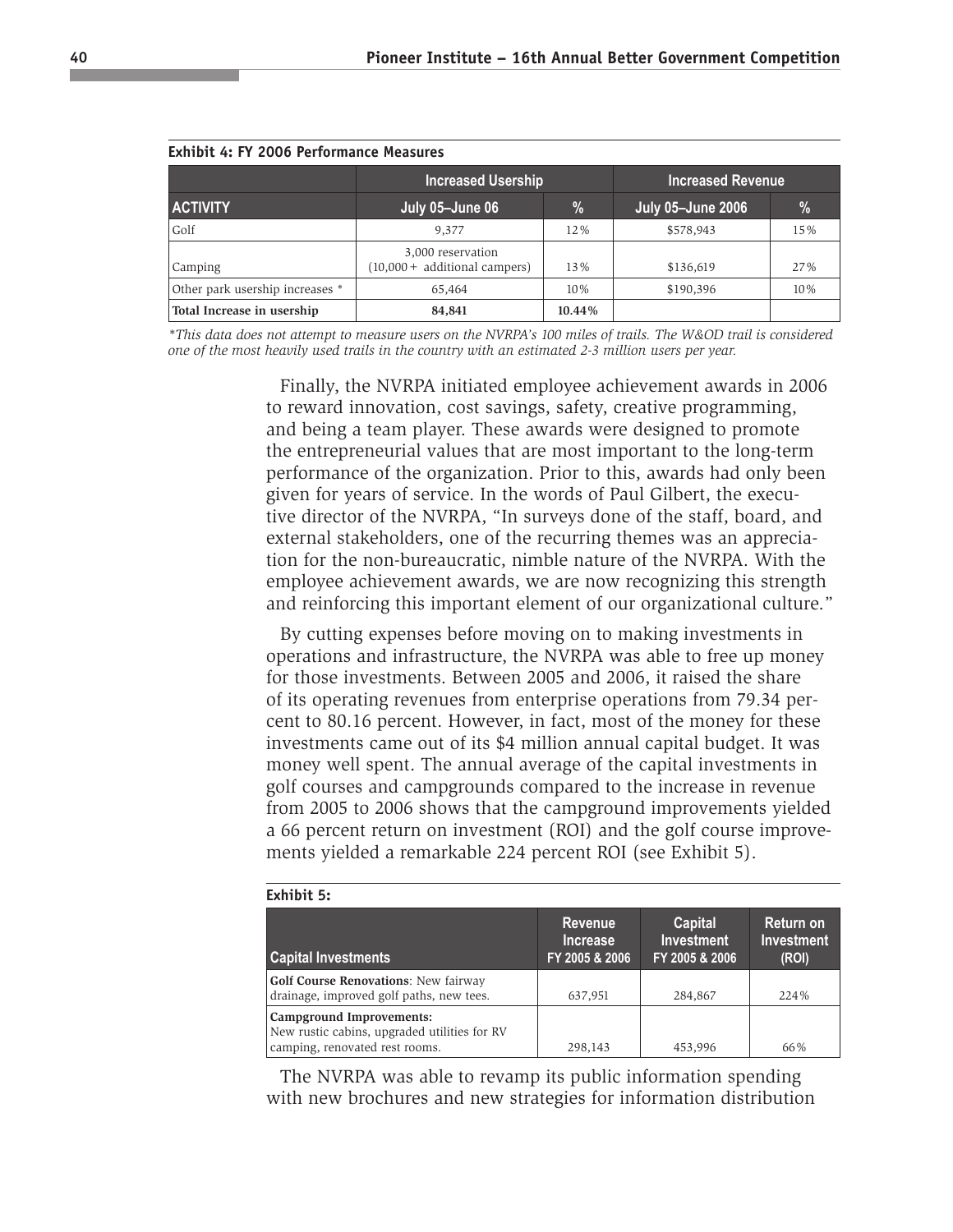with little added cost but, as we have seen, greatly enhanced results.

As a direct result of the improved performance of the agency, the NVRPA was able to reinvest more than \$800,000 in surplus operating income at the end of 2006 into capital maintenance. In the words of Dennis Rust, the Manager of NVRPA Central Maintenance, "For many years, maintenance was deferred in a short-sighted effort to save money. As a result of our reinvestment in maintenance, everything works as it is supposed to do. These improvements will make our parks more popular than they have ever been. We will also save money in the long run with our preventative maintenance program that fixes small problems before they become large ones."

#### **Future Plans**

With the success of the 2006 campground improvements, plans for 2007 include the addition of playgrounds, refurbishing restrooms, an expansion of the advertising in the major camping directories, and continuing to reduce energy consumption.

The NVRPA is also in the middle of an extensive study of its current and future retirement plan benefits. Like many public agencies, it has a defined benefit plan that is getting increasingly expensive. While it wants to honor its financial commitment to current employees in its plan, it also wants to find less expensive ways to fund them.

Finally, it is in discussions with other local governments in Northern Virginia about joining the NVRPA. If those discussions materialize, it could mean a substantial expansion of the park system.

#### **Application to Massachusetts**

The Massachusetts state park system faces the twin challenges experienced in Northern Virginia—a stagnating or declining park visitation rate and an expense structure that exceeds revenues.

Visitation at the Massachusetts state parks facilities for fiscal year 2006 is estimated to be just over 33 million. Of that number, 32.4 million were day visitors and 734,000 were overnight camping visitors. It has remained more or less flat, marginally beating national parks in Massachusetts, whose use has declined from more than 10 million visitors in calendar years 2001 and 2002 to 9.2 million visitors in 2003. This was the lowest number of annual visitors since 1986.

The revenue base of the Massachusetts state park system is far less dependent on camping and other customer-based revenues than is the park system in Northern Virginia. The agency in charge of the parks, the Department of Conservation and Recreation (DCR), receives fund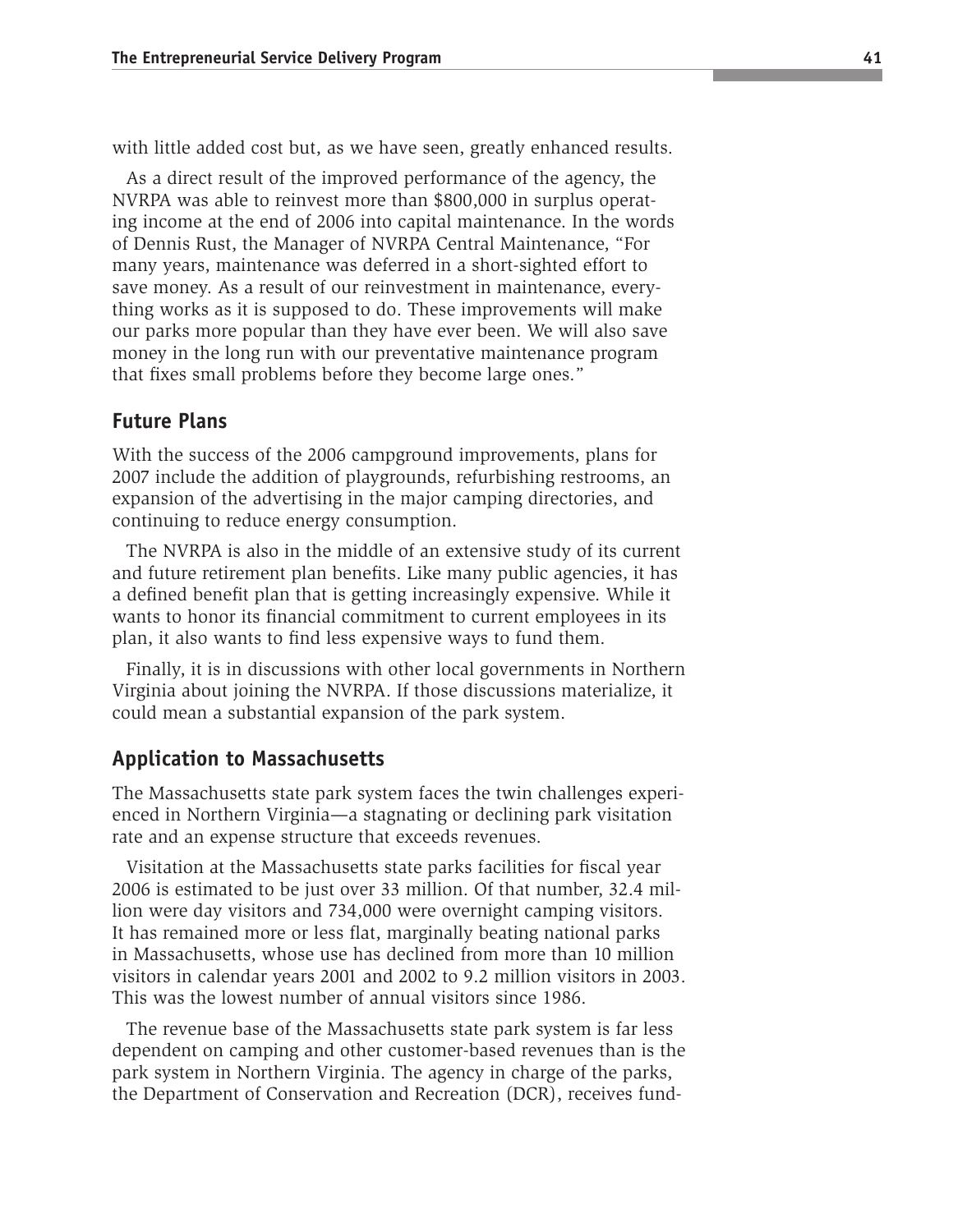ing for its annual operations and capital needs from several state and non-state sources. Overall funding in fiscal year 2006 can be broken down as follows:

- 35 percent of all spending came from annual legislative appropriations from the General Fund.
- 50 percent represents capital authorizations (44 percent of which was subject to the sale of bonds).
- 14 percent of spending came from non-state sources (federal and trust).

The operating budget, however, depends heavily on appropriations. More than 90 percent of the DCR's operating budget comes from either annual operating or supplemental operations, and less than 10 percent from retained revenues.

The DCR's assets are enormous and unsustainable given its revenue stream. They include pools, splash pools, golf courses, skating rinks, parks, camping grounds, water infrastructure, beaches, seawalls, dams, bridges, parkways, and buildings. The need for additional revenue is considerable, with a deferred maintenance backlog that has been estimated as between \$750 million and \$1.2 billion.

Some business practices have been implemented by the DCR to increase revenues:

- Raising fees.
- Creating public-private partnerships that range from philanthropic collaborations to long-term lease arrangements for some of its key capital assets (most notably skating rinks).
- Introducing an Annual ParksPasses program, which offers volume access to park facilities across the state for a discounted price.
- Making technological upgrades such as the internet-based campground reservation systems known as the Outdoor Recreation Management System (ORMS), which in 2006 enabled over 40,000 camping reservations to be made, generating \$4 million in revenue.
- Working with municipal partners to re-invent closed or failing swimming facilities to create modern family aquatic centers that improve service and reduce maintenance and maintenance costs.

However, for the most part, the DCR has focused less on revenue generation than on increasing use of the state parks by various populations. Attempts to increase visitation include the following:

- The introduction of new themes and activities. For example, the Great Park Pursuit program is a six-week outdoor adventure for families and teams in which participants visit a different state park each Saturday to learn about natural resources.
- Creating partnerships with other institutions. For example, it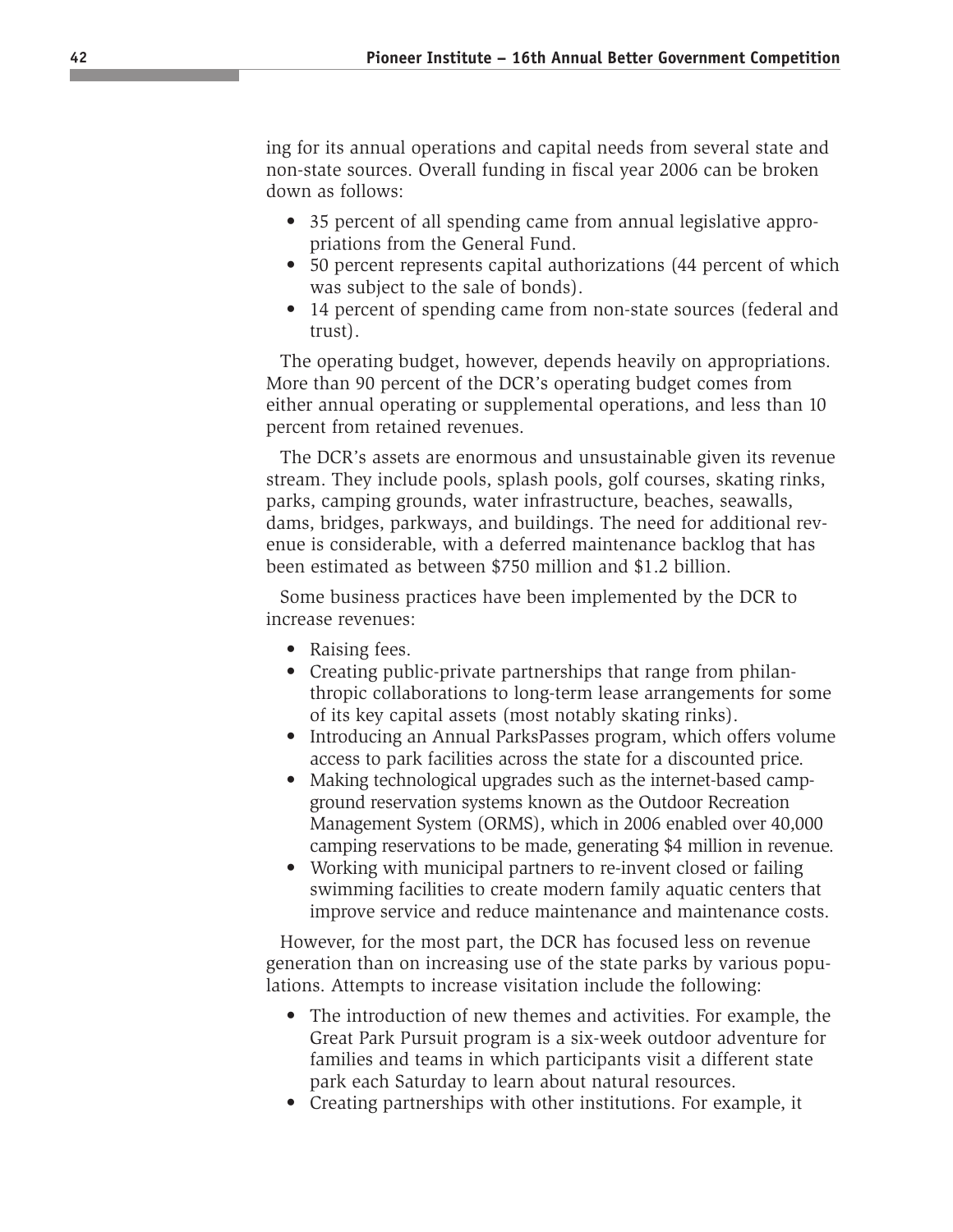has implemented a collaboration with local libraries called "Use Nature as Your Library." Public libraries across the state are given free ParksPasses for their library patrons. Special programs were arranged with the libraries as part of the promotion.

- A push to increase volunteerism. For example, the DCR is collaborating with the state Americorps to sponsor a "Park Serve" day. This year, 1,300 volunteers participated at more than 50 locations.
- Providing better access to the disabled. For example, the Universal Access Program provides outdoor recreation opportunities in state parks for visitors of all abilities through site improvements, specialized adaptive recreation equipment, and accessible recreation programs.

Clearly, these are all worthwhile efforts. However, even together they make only a minor dent in the real problem: how to bring revenues and expenses into alignment. Unlike the NRVPA, the DCR depends on other agencies for the bulk of its funding, and much of its revenue goes back to these same agencies. It, therefore, has little incentive to either make itself more efficient or invest the money saved through efficiency in improving its programs to enhance its revenue stream. It will be difficult for the DCR to make itself into a market-focused, entrepreneurial public agency unless it, like the NRVPA, faces many of the same market pressures as a private business.

#### **Conclusion**

Traditionally, the government has funded park facilities and assumed that the public will find and use them. However, given the enormous and growing range of alternatives, and the scarcity of leisure time, especially shared family leisure time, park systems need to work just as hard and smart as their competition does. They need to offer great services to the public and market them just like all the other products and services competing for the public's free time.

#### **Resource List**

#### **Paul Gilbert, Executive Director**

5400 Ox Road Fairfax Station, VA 22039 703-359-4600 pgilbert@nvrpa.org

- The NRVPA website: http://www.nrvpa.org
- Massachusetts Department of Conservation and Recreation website: http://www.mass.gov/dcr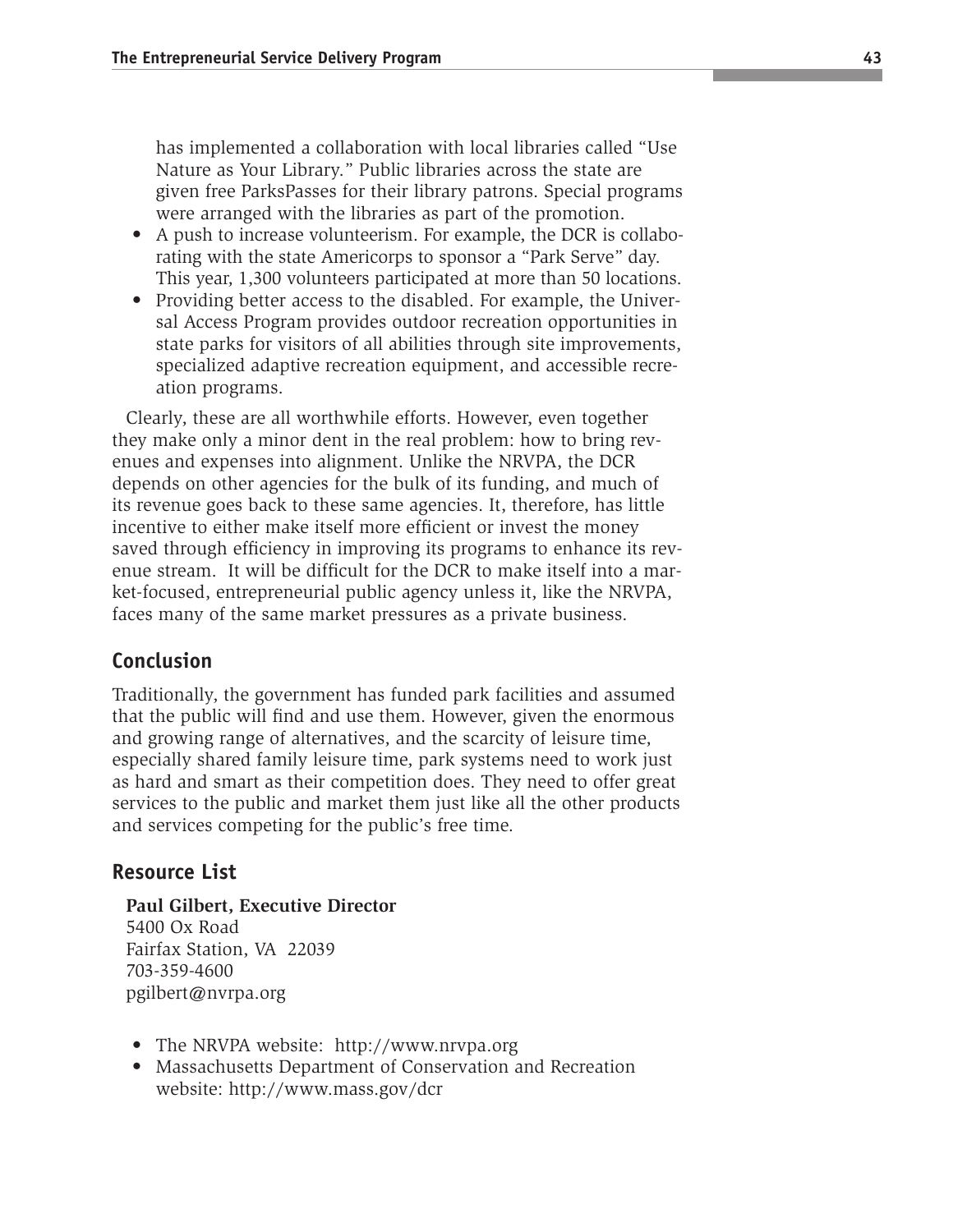## **Government Competition**

**2007 Better**

#### **• S P E C I AL• RECOGNITION Significant Improvement of Government Functions**

#### **Shared Services Model**

*Illinois Department of Central Management Services*

To enhance the efficiency of IT, procurement and many other backoffice administrative functions, CMS combined private-sector best practices and public-sector management principles in new model for service delivery.

**Repair, Replacement, Renovation and Maintenance Program** *Hillsborough County, Florida Real Estate Department*

R3M is a proactive asset management approach to facilities maintenance that reduced a huge backlog, while increasing service quality and response times.

#### **Extending the Stat Model Across the Commonwealth**

*City of Somerville SomerStat Program*

Through constant review of performance data to solve problems and track follow-up, municipal stat programs like Somerville's could transform government practices statewide.

#### **Transforming Urban School Districts through Choice**

*Albany Foundation for Education Reform and Accountability*

Presenting a choice of high-quality charter schools to every student could benefit the entire student population, not just those fortunate enough to win a lottery.

For a more in-depth look at the Special Recognition Award winners, please visit www.pioneerinstitute.org/bgc.